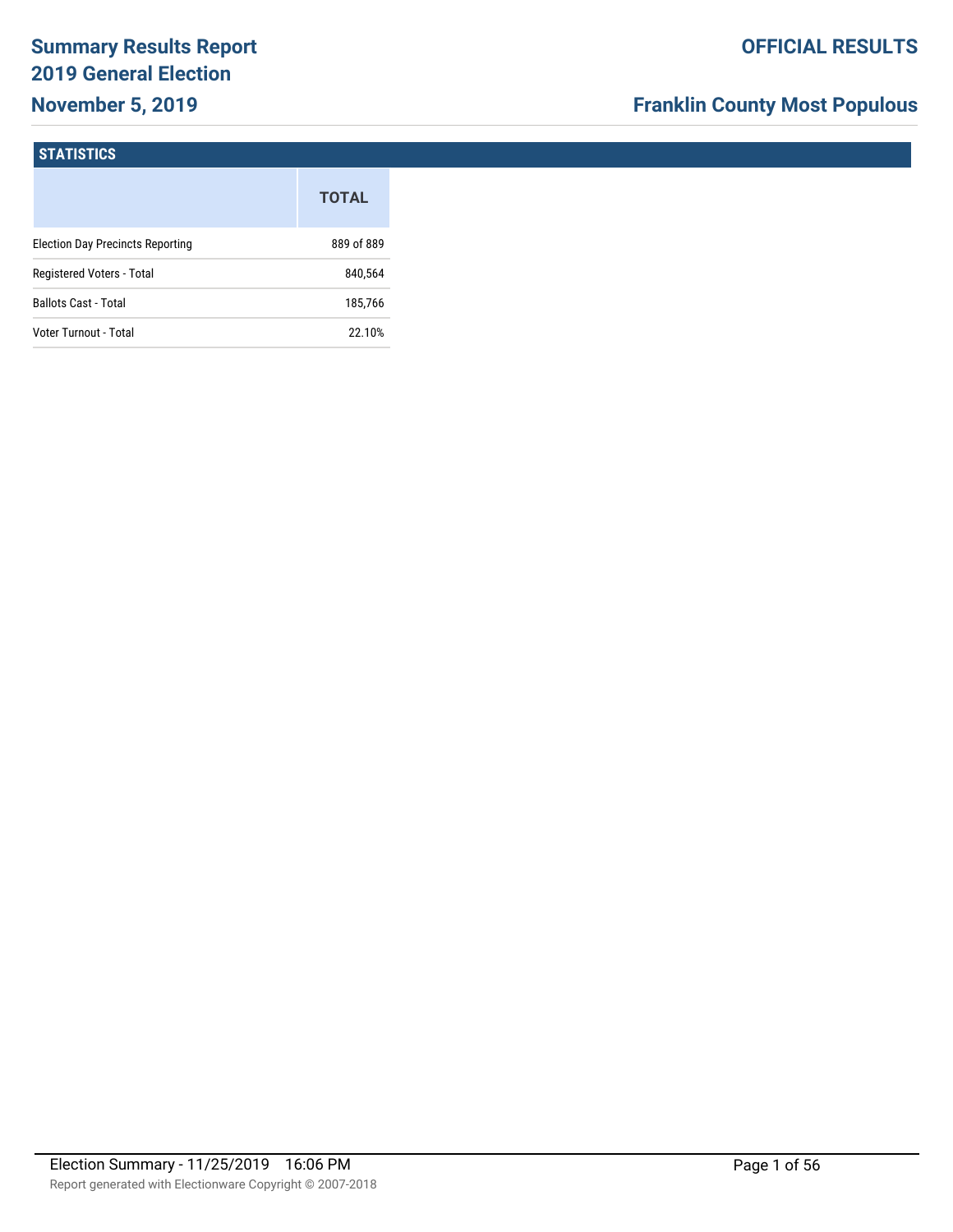**HL For Member of Council City of Hilliard**

Vote For 3

|                            | <b>TOTAL</b> | VOTE % |
|----------------------------|--------------|--------|
| Dem Tina Cottone           | 2,919        | 16.55% |
| Rep Peter Marsh            | 3,166        | 17.95% |
| Dem Deryck Richardson      | 2,594        | 14.71% |
| Rep Bobby Stepp            | 2,869        | 16.27% |
| Rep Omar Tarazi            | 2,992        | 16.96% |
| Dem Cynthia Vermillion     | 3,098        | 17.56% |
| Overvotes                  | 0            |        |
| Undervotes                 | 1,217        |        |
| <b>Precincts Reporting</b> | 23 of 23     |        |

# **RE For Mayor City of Reynoldsburg**

Vote For 1

|                            | <b>TOTAL</b> | <b>VOTE %</b> |
|----------------------------|--------------|---------------|
| Dem Joe Begeny             | 4,143        | 52.37%        |
| Rep Barth R. Cotner        | 3,768        | 47.63%        |
| Overvotes                  | 0            |               |
| Undervotes                 | 43           |               |
| <b>Precincts Reporting</b> |              | 25 of 25      |

# **RE For Pres. of Council**

|                            | <b>TOTAL</b> | VOTE %   |
|----------------------------|--------------|----------|
| Dem Angie Jenkins          | 4,305        | 54.96%   |
| Rep Doug Joseph            | 3,528        | 45.04%   |
| Overvotes                  | 0            |          |
| Undervotes                 | 115          |          |
| <b>Precincts Reporting</b> |              | 25 of 25 |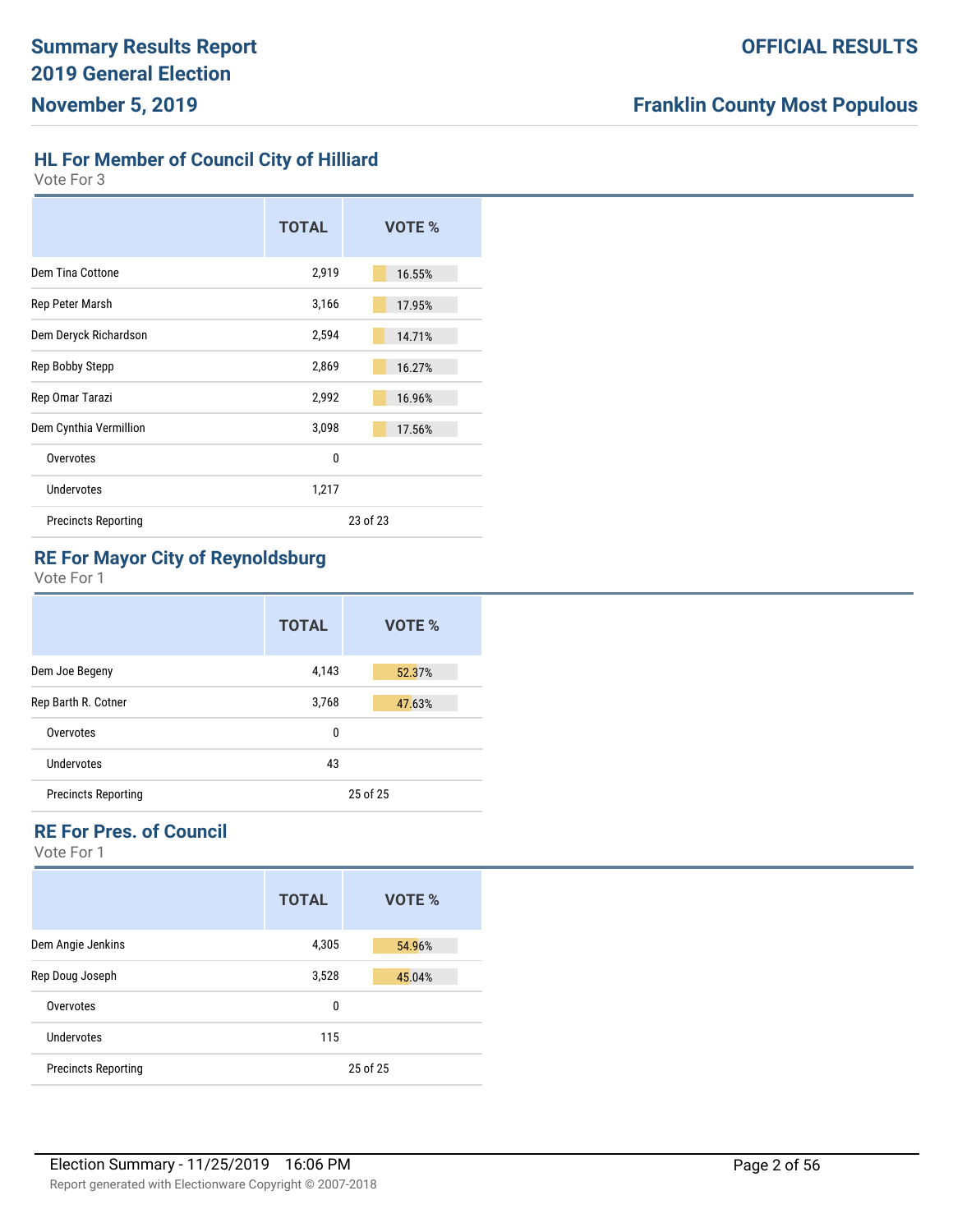# **RE For City Attorney**

Vote For 1

|                            | <b>TOTAL</b> | VOTE %   |
|----------------------------|--------------|----------|
| Rep Robert M. Barga        | 3,089        | 39.41%   |
| Dem Chris Shook            | 4,749        | 60.59%   |
| Overvotes                  | 1            |          |
| Undervotes                 | 95           |          |
| <b>Precincts Reporting</b> |              | 25 of 25 |

# **RE1 Member of Council Ward 1 Reynoldsburg Ward 1**

Vote For 1

|                            | <b>TOTAL</b> | <b>VOTE %</b> |
|----------------------------|--------------|---------------|
| Rep Patricia Starling      | 932          | 46.88%        |
| Dem Shanette Strickland    | 1,056        | 53.12%        |
| Overvotes                  | 0            |               |
| Undervotes                 | 39           |               |
| <b>Precincts Reporting</b> |              | 7 of 7        |

#### **RE2 Member of Council Ward 2 Reynoldsburg Ward 2** Vote For 1

|                            | <b>TOTAL</b> | <b>VOTE %</b> |
|----------------------------|--------------|---------------|
| Rep Brett Luzader          | 1,046        | 49.71%        |
| Dem Louis Salvati          | 1,058        | 50.29%        |
| Overvotes                  | 0            |               |
| Undervotes                 | 30           |               |
| <b>Precincts Reporting</b> |              | 8 of 8        |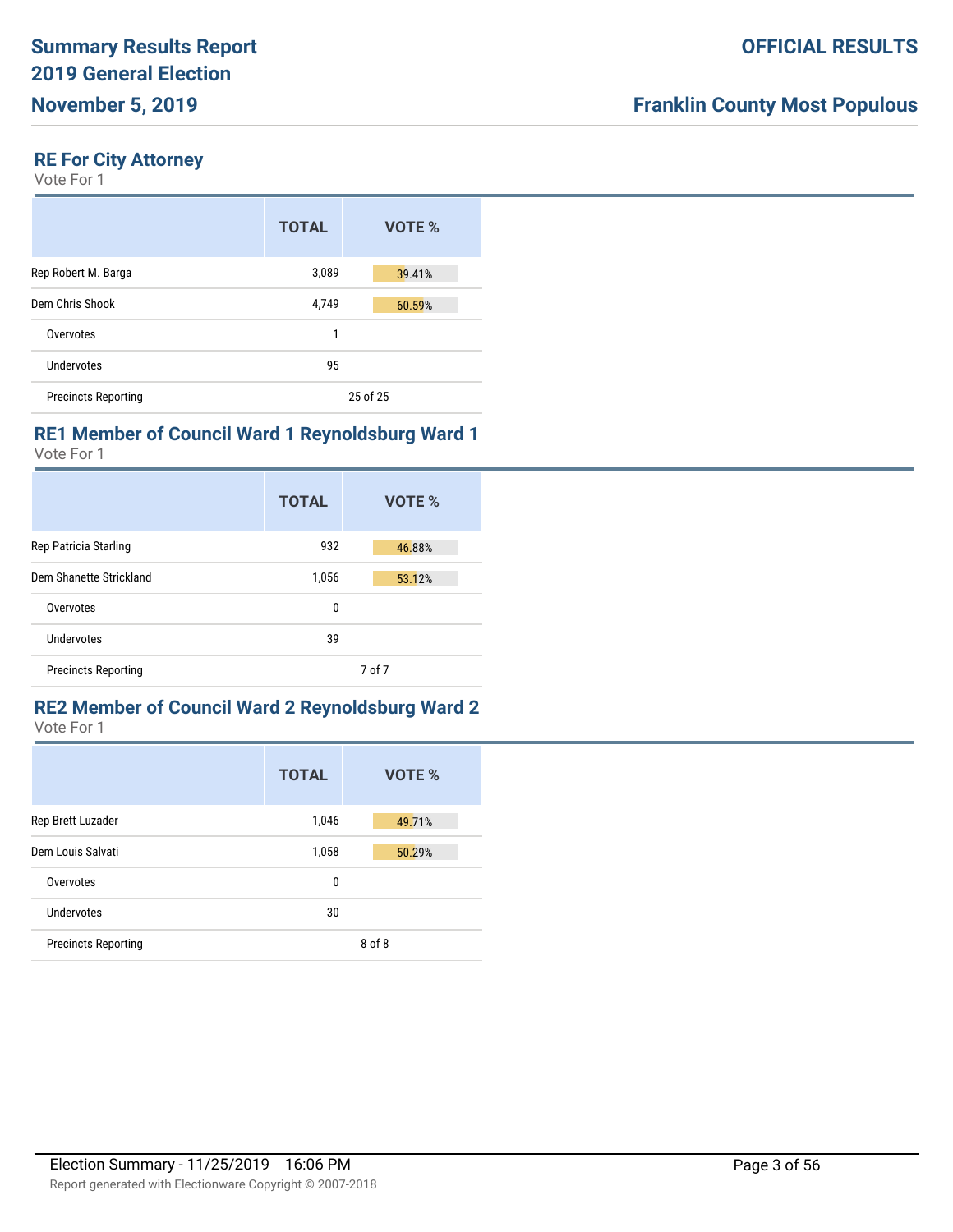## **RE3 Member of Council Ward 3 Reynoldsburg Ward 3**

Vote For 1

|                            | <b>TOTAL</b> | VOTE % |
|----------------------------|--------------|--------|
| Lib Rob Bender             | 100          | 4.02%  |
| Dem Bhuwan Pyakurel        | 1,382        | 55.59% |
| Rep Marshall Spalding      | 1,004        | 40.39% |
| Overvotes                  | 0            |        |
| Undervotes                 | 8            |        |
| <b>Precincts Reporting</b> |              | 3 of 3 |

# **RE4 Member of Council Ward 4 Reynoldsburg Ward 4**

Vote For 1

|                            | <b>TOTAL</b> | VOTE % |
|----------------------------|--------------|--------|
| Rep Steven W. Hicks        | 608          | 47.43% |
| Dem Meredith Lawson-Rowe   | 674          | 52.57% |
| Overvotes                  | 0            |        |
| Undervotes                 | 25           |        |
| <b>Precincts Reporting</b> |              | 8 of 8 |

# **1 For Judge of Municipal Court**

|                            | <b>TOTAL</b> | VOTE %     |
|----------------------------|--------------|------------|
| Trent A. Dougherty         | 66,650       | 39.57%     |
| Jodi Thomas                | 101,791      | 60.43%     |
| Overvotes                  | 5            |            |
| Undervotes                 | 18,602       |            |
| <b>Precincts Reporting</b> |              | 886 of 886 |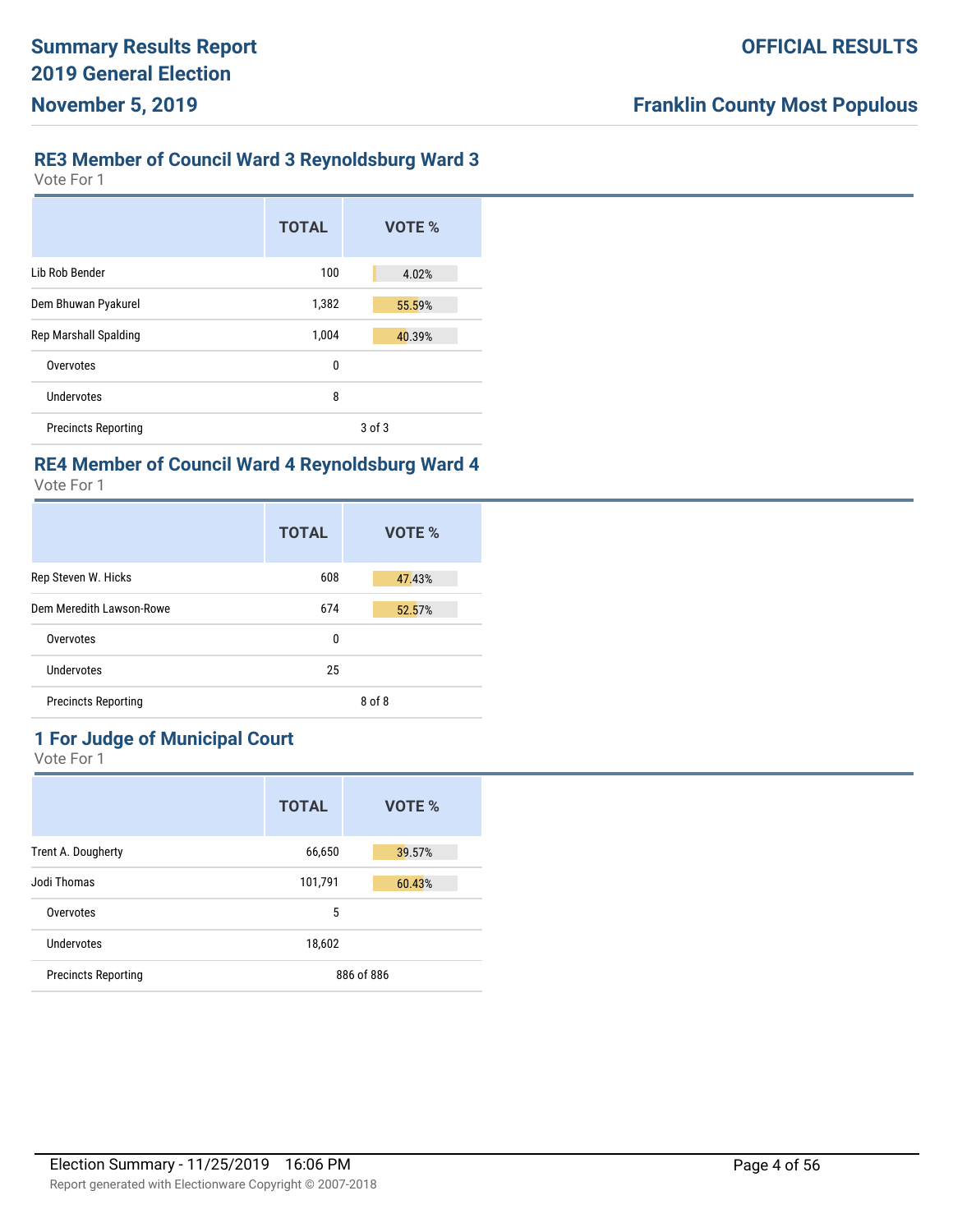## **2 For Judge of Municipal Court Municipal Court**

Vote For 1

|                            | <b>TOTAL</b> | VOTE %     |
|----------------------------|--------------|------------|
| Jessica D'Varga            | 96,392       | 56.38%     |
| Amy Salerno                | 74,583       | 43.62%     |
| Overvotes                  | 5            |            |
| Undervotes                 | 16,104       |            |
| <b>Precincts Reporting</b> |              | 886 of 886 |

# **3 For Judge of Municipal Court**

Vote For 1

|                            | <b>TOTAL</b> | VOTE %  |
|----------------------------|--------------|---------|
| James E. Green             | 124,160      | 100.00% |
| Overvotes                  | 0            |         |
| <b>Undervotes</b>          | 62,700       |         |
| <b>Precincts Reporting</b> | 886 of 886   |         |

# **4 For Judge of Municipal Court (UTE 1/7/22) Municipal Court**

|                            | <b>TOTAL</b> | VOTE %     |
|----------------------------|--------------|------------|
| Stephanie Mingo            | 86,479       | 51.62%     |
| William A. Sperlazza       | 81,051       | 48.38%     |
| Overvotes                  | 3            |            |
| Undervotes                 | 19,542       |            |
| <b>Precincts Reporting</b> |              | 886 of 886 |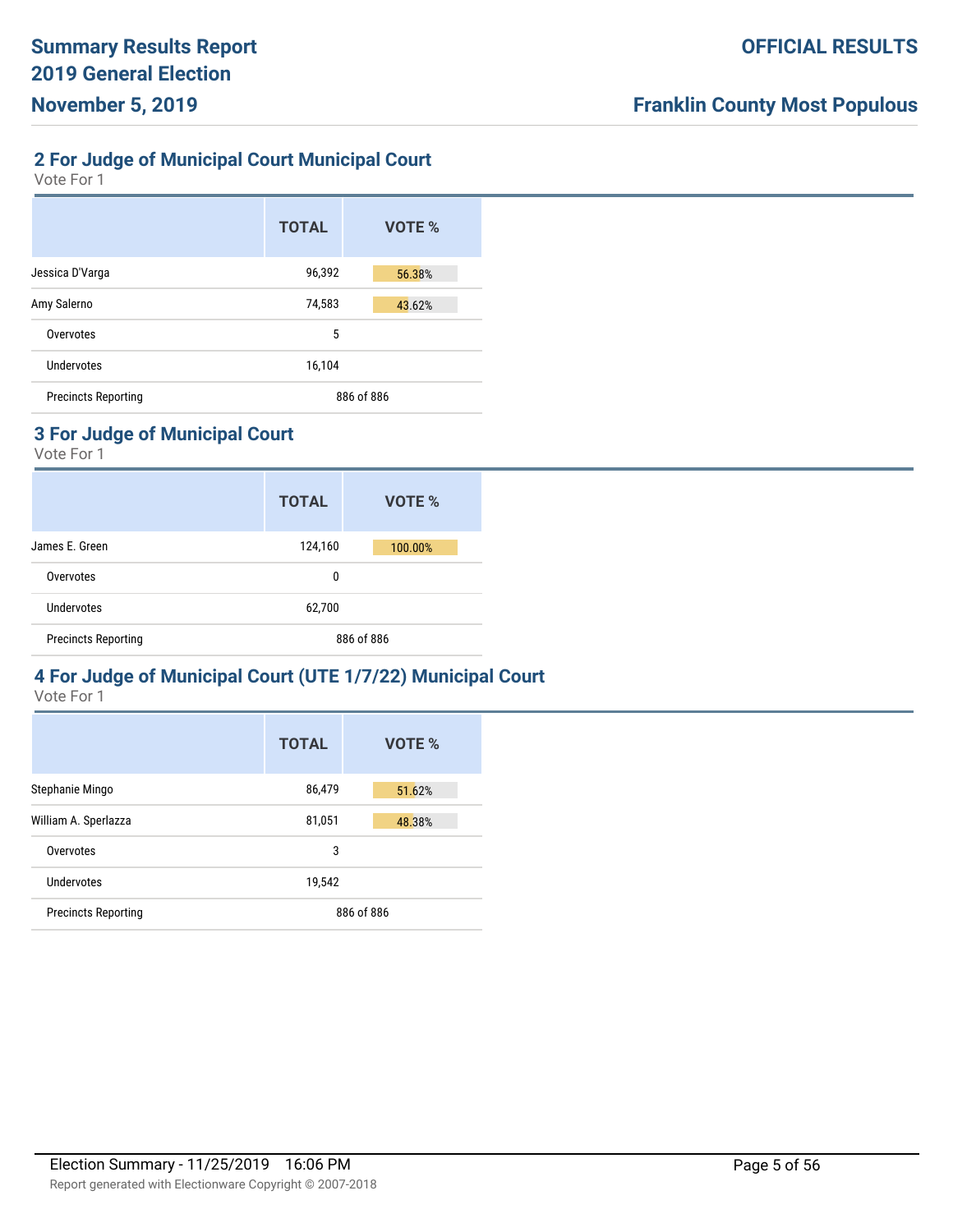# **BE For Mayor City of Bexley**

Vote For 1

|                            | <b>TOTAL</b> | VOTE %   |
|----------------------------|--------------|----------|
| Ben Kessler                | 4,179        | 100.00%  |
| Overvotes                  | 0            |          |
| Undervotes                 | 550          |          |
| <b>Precincts Reporting</b> |              | 10 of 10 |

#### **BE For Member of Council City of Bexley**

Vote For 4

|                            | <b>TOTAL</b> | VOTE %   |
|----------------------------|--------------|----------|
| Mary M. Gottesman          | 1,321        | 9.06%    |
| Joel A. Greff              | 1,537        | 10.54%   |
| Matt Klingler              | 1,873        | 12.84%   |
| Troy D. Markham            | 2,625        | 18.00%   |
| Meagan Matteson            | 1,745        | 11.97%   |
| Ian Abraham Nickey         | 1,141        | 7.82%    |
| Jen Robinson               | 2,183        | 14.97%   |
| Jessica Saad               | 2,159        | 14.80%   |
| Overvotes                  | 4            |          |
| Undervotes                 | 4,328        |          |
| <b>Precincts Reporting</b> |              | 10 of 10 |

#### **CW For Mayor City of Canal Winchester**

|                            | <b>TOTAL</b> | VOTE % |
|----------------------------|--------------|--------|
| <b>Mike Ebert</b>          | 959          | 43.39% |
| Bruce A. Jarvis            | 875          | 39.59% |
| Doug Snyder                | 376          | 17.01% |
| Overvotes                  | 0            |        |
| Undervotes                 | 48           |        |
| <b>Precincts Reporting</b> |              | 7 of 7 |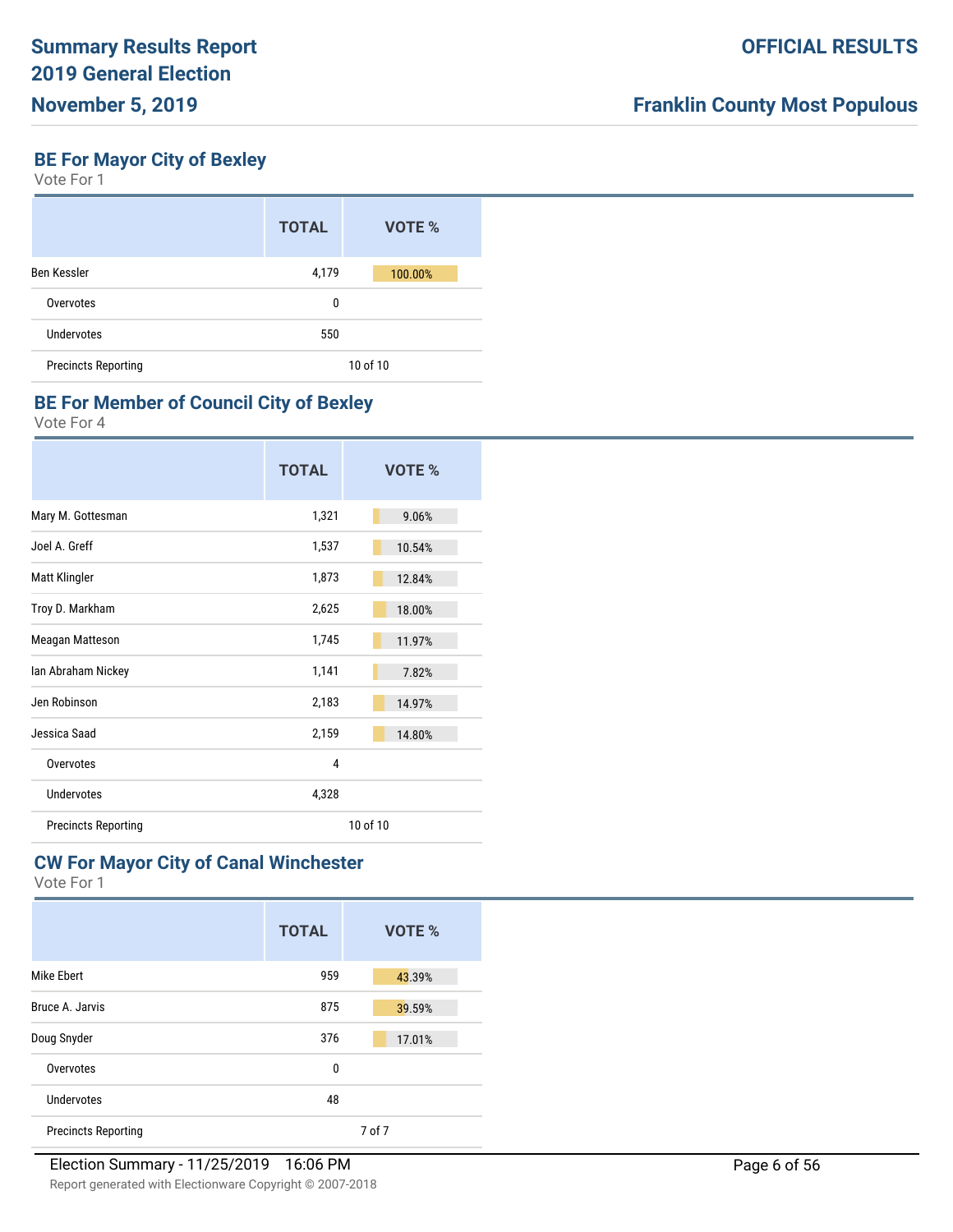# **CW For Member of Council City of Canal Winchester**

Vote For 3

|                            | <b>TOTAL</b> | VOTE % |
|----------------------------|--------------|--------|
| <b>Bob Clark</b>           | 1,220        | 21.90% |
| Scott D. Conner            | 844          | 15.15% |
| Chuck Milliken             | 1,152        | 20.68% |
| Randy Stemen               | 994          | 17.84% |
| Mike Walker                | 1,361        | 24.43% |
| Overvotes                  | $\mathbf{0}$ |        |
| <b>Undervotes</b>          | 1,048        |        |
| <b>Precincts Reporting</b> |              | 7 of 7 |

# **CO For Mayor City of Columbus**

|                            | <b>TOTAL</b> | VOTE %     |
|----------------------------|--------------|------------|
| Andrew J. Ginther          | 77,096       | 93.57%     |
| Write-In Totals            | 5,296        | 6.43%      |
| Write-In: Jeff Leopard     | 451          | 0.54%      |
| Write-In: Non-Certified    | $\mathbf 0$  | 0.00%      |
| Not Assigned               | 4,845        | 5.89%      |
| Overvotes                  | $\mathbf{0}$ |            |
| Undervotes                 | 16,026       |            |
| <b>Precincts Reporting</b> |              | 551 of 551 |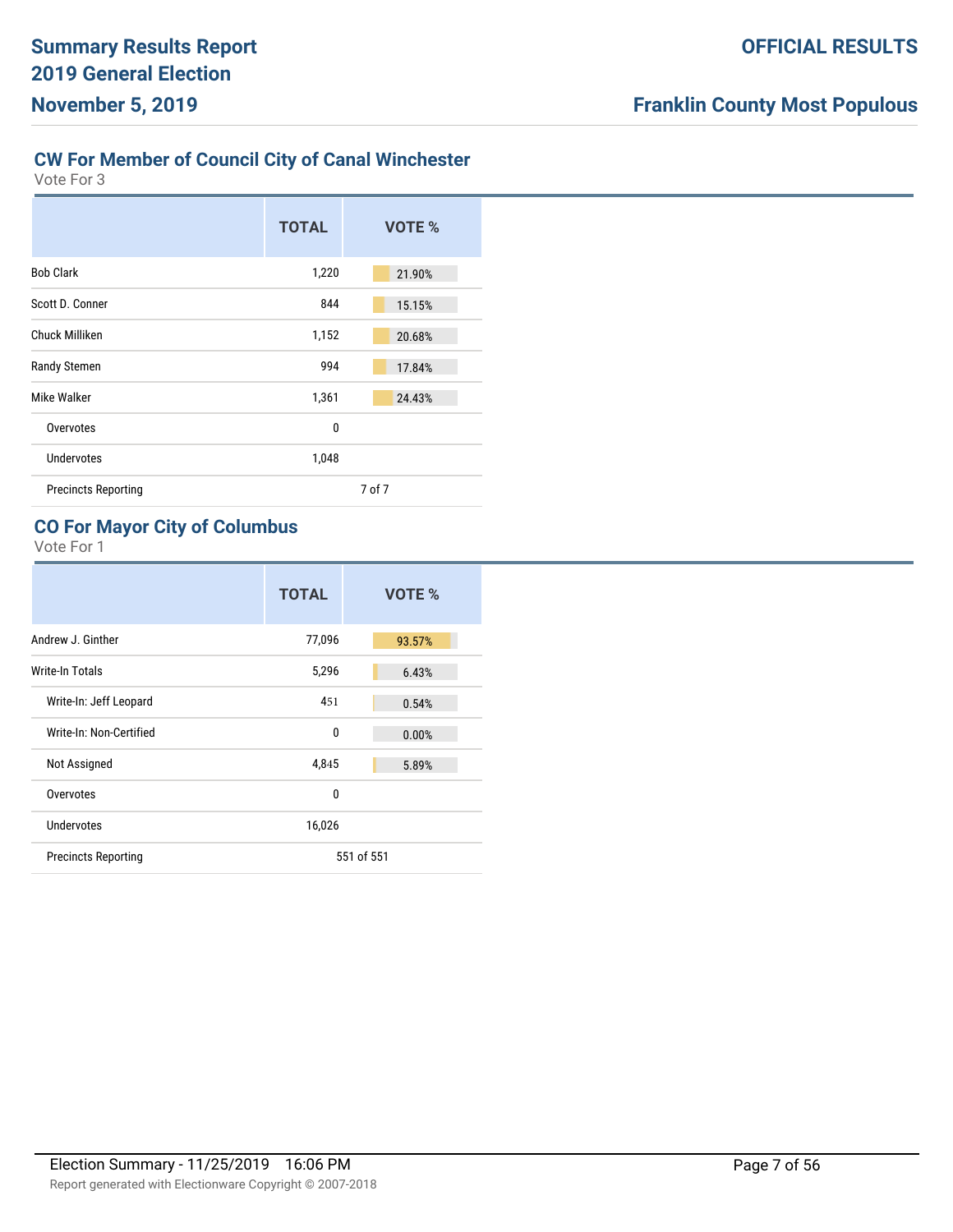## **CO For Member of Council City of Columbus**

Vote For 4

|                            | <b>TOTAL</b> | <b>VOTE %</b> |
|----------------------------|--------------|---------------|
| Liliana Rivera Baiman      | 27,571       | 8.39%         |
| Elizabeth Brown            | 65,789       | 20.03%        |
| <b>Rob Dorans</b>          | 50,452       | 15.36%        |
| Shayla D. Favor            | 57,399       | 17.48%        |
| Joe Motil                  | 27,607       | 8.41%         |
| <b>Emmanuel Remy</b>       | 51,173       | 15.58%        |
| Scott Singratsomboune      | 18,025       | 5.49%         |
| Tiffany M. White           | 30,408       | 9.26%         |
| Overvotes                  | 60           |               |
| <b>Undervotes</b>          | 65,106       |               |
| <b>Precincts Reporting</b> |              | 551 of 551    |

# **DU For Member of Council at Large City of Dublin**

|                              | <b>TOTAL</b> | VOTE %   |
|------------------------------|--------------|----------|
| Sandi Allen                  | 3,174        | 16.40%   |
| Christina A. Alutto          | 4,616        | 23.85%   |
| <b>Chris Amorose Groomes</b> | 4,615        | 23.84%   |
| Andrew Keeler                | 3,933        | 20.32%   |
| Ajay Satyapriya              | 3,020        | 15.60%   |
| Overvotes                    | 0            |          |
| Undervotes                   | 2,928        |          |
| <b>Precincts Reporting</b>   |              | 30 of 30 |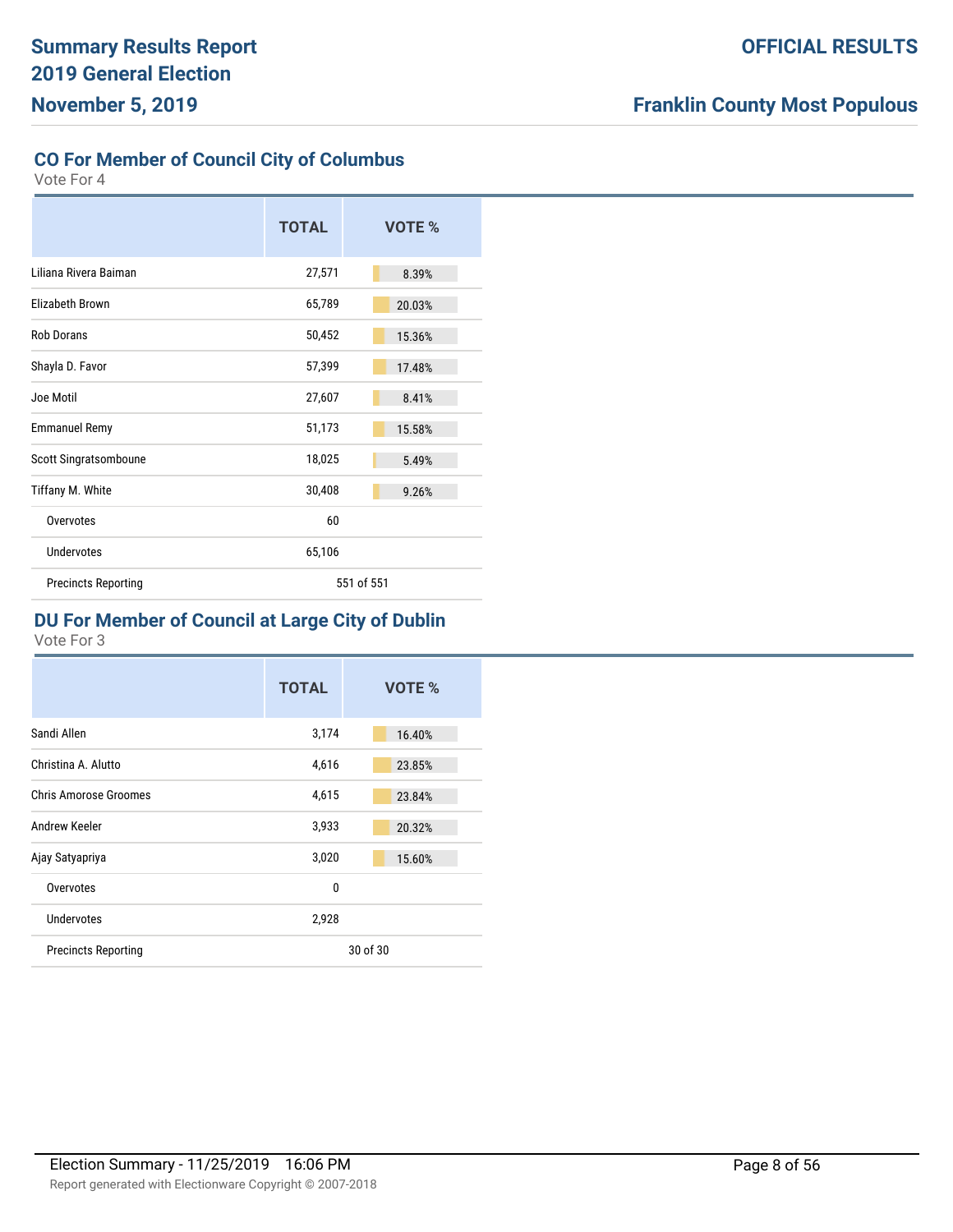## **GN For Mayor City of Gahanna**

Vote For 1

|                            | <b>TOTAL</b> | VOTE %   |
|----------------------------|--------------|----------|
| Laurie A. Jadwin           | 5,228        | 60.20%   |
| Ryan Jolley                | 3,457        | 39.80%   |
| Overvotes                  | 0            |          |
| Undervotes                 | 182          |          |
| <b>Precincts Reporting</b> |              | 30 of 30 |

#### **GN For City Attorney City of Gahanna**

Vote For 1

|                            | <b>TOTAL</b> | VOTE % |
|----------------------------|--------------|--------|
| Raymond J. Mularski        | 4,370        | 55.31% |
| Tricia Sprankle            | 3,531        | 44.69% |
| Overvotes                  | 0            |        |
| Undervotes                 | 966          |        |
| <b>Precincts Reporting</b> | 30 of 30     |        |

#### **GN For Member of Council at Large City of Gahanna** Vote For 3

|                            | <b>TOTAL</b> | VOTE %   |
|----------------------------|--------------|----------|
| Karen J. Angelou           | 4,742        | 21.67%   |
| <b>Merisa Bowers</b>       | 4,945        | 22.60%   |
| John M. Hicks              | 4,151        | 18.97%   |
| Mike Hroncich              | 3,276        | 14.97%   |
| Nancy R. McGregor          | 4,768        | 21.79%   |
| Overvotes                  | 3            |          |
| Undervotes                 | 4,716        |          |
| <b>Precincts Reporting</b> |              | 30 of 30 |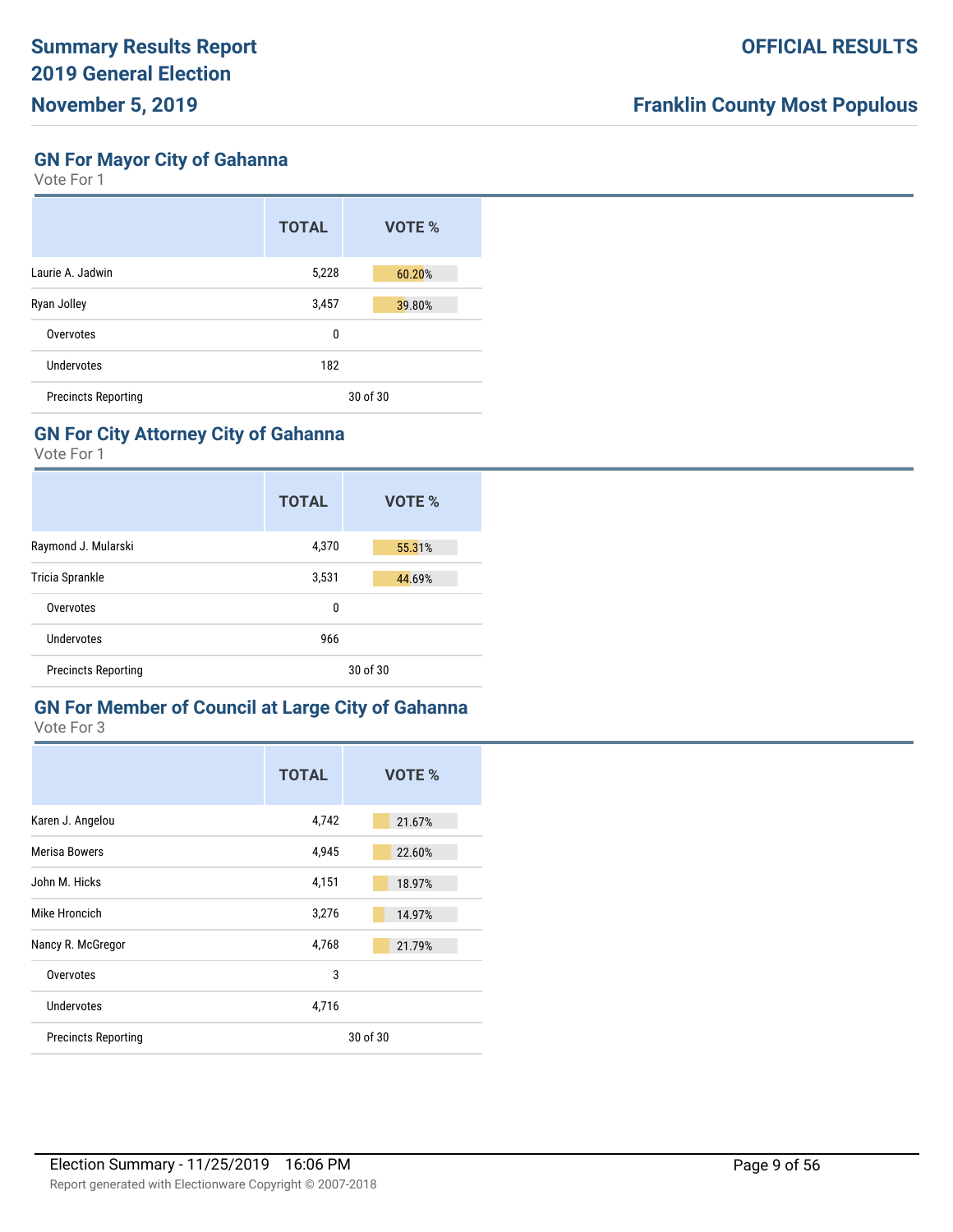**GV For Mayor City of Grandview**

Vote For 1

|                            | <b>TOTAL</b> | VOTE %     |
|----------------------------|--------------|------------|
| Greta Kearns               | 1,583        | 69.86%     |
| Steven R. Reynolds         | 683          | 30.14%     |
| Overvotes                  | 0            |            |
| Undervotes                 | 29           |            |
| <b>Precincts Reporting</b> |              | $6$ of $6$ |

## **GV For Member of Council City of Grandview**

Vote For 3

|                            | <b>TOTAL</b> | <b>VOTE %</b> |
|----------------------------|--------------|---------------|
| Ryan Edwards               | 1,434        | 32.68%        |
| Rebekah Hatzifotinos       | 1,385        | 31.56%        |
| <b>Emily Keeler</b>        | 1,569        | 35.76%        |
| Overvotes                  | 0            |               |
| Undervotes                 | 2,497        |               |
| <b>Precincts Reporting</b> |              | 6 of 6        |

# **GC For Mayor City of Grove City**

|                            | <b>TOTAL</b> | VOTE %   |
|----------------------------|--------------|----------|
| Steven R. Robinette        | 3,828        | 47.76%   |
| Richard L. Stage           | 4,187        | 52.24%   |
| Overvotes                  | 0            |          |
| Undervotes                 | 137          |          |
| <b>Precincts Reporting</b> |              | 29 of 29 |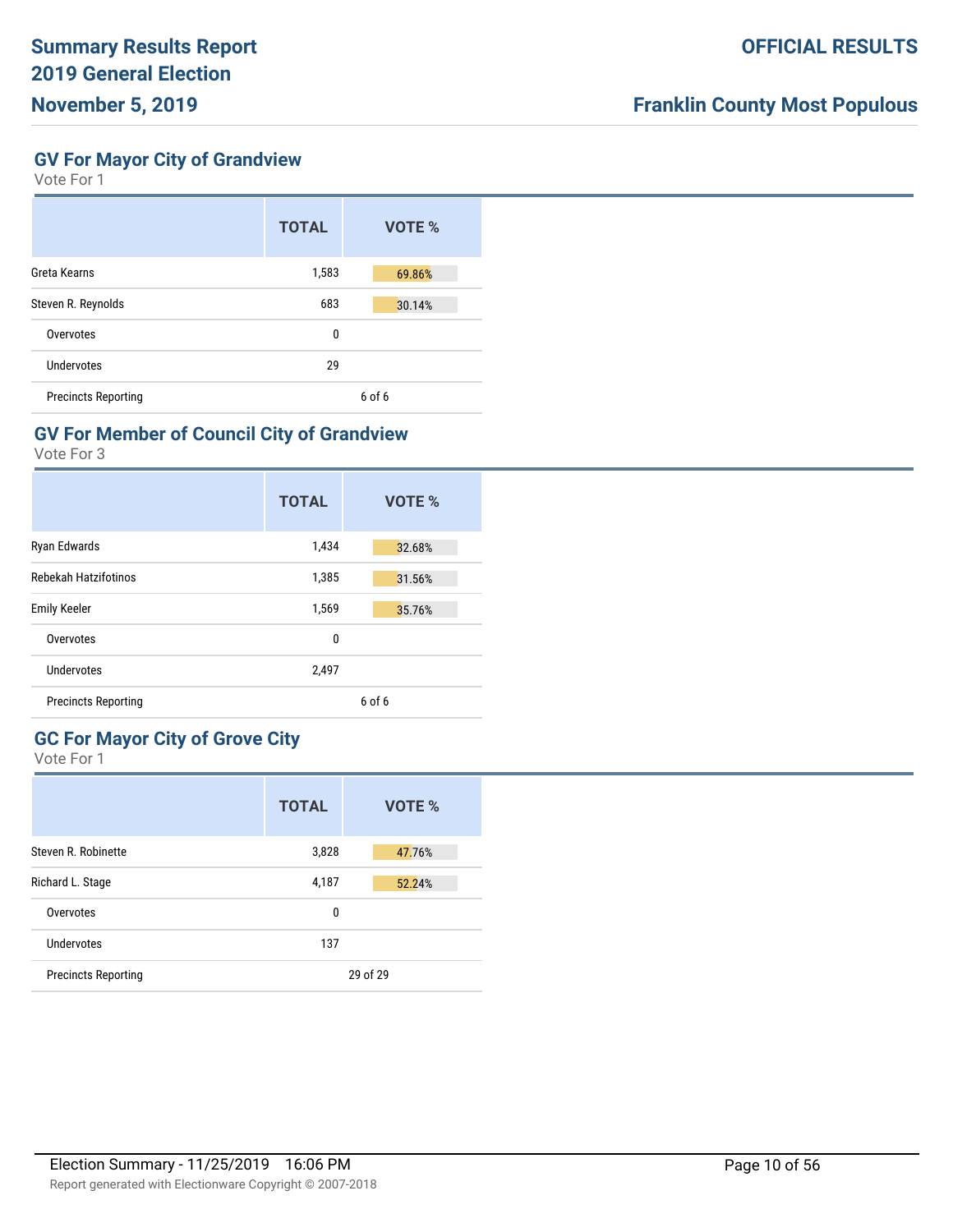## **GC For Member of Council at Large City of Grove City**

Vote For 1

|                            | <b>TOTAL</b> | VOTE %   |
|----------------------------|--------------|----------|
| John Galasso               | 3,070        | 44.73%   |
| Aaron C. Schlabach         | 3,793        | 55.27%   |
| Overvotes                  | 0            |          |
| Undervotes                 | 1,289        |          |
| <b>Precincts Reporting</b> |              | 29 of 29 |

## **GC2 For Member of Council Grove City Ward 2**

Vote For 1

|                            | <b>TOTAL</b> | VOTE % |
|----------------------------|--------------|--------|
| Melissa J. Anderson        | 752          | 36.95% |
| Jeffrey E. Buskirk         | 474          | 23.29% |
| Randy L. Holt              | 809          | 39.75% |
| Overvotes                  | 1            |        |
| Undervotes                 | 142          |        |
| <b>Precincts Reporting</b> |              | 7 of 7 |

## **GC4 For Member of Council Grove City Ward 4**

|                            | <b>TOTAL</b> | VOTE %  |
|----------------------------|--------------|---------|
| R. Roby Schottke           | 1,402        | 100.00% |
| Overvotes                  | 0            |         |
| Undervotes                 | 374          |         |
| <b>Precincts Reporting</b> |              | 7 of 7  |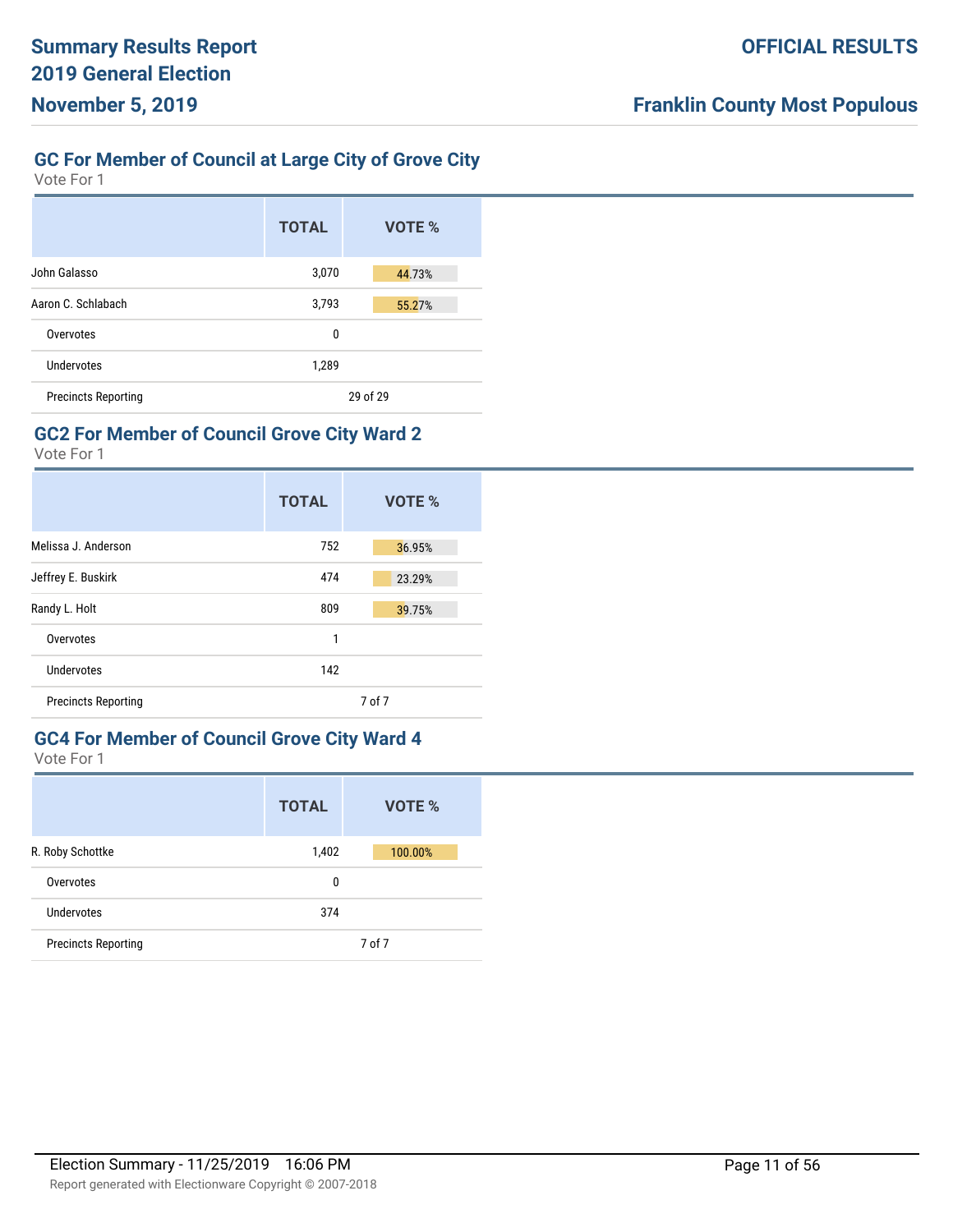**GP For Mayor City of Groveport**

Vote For 1

|                            | <b>TOTAL</b> | VOTE %     |
|----------------------------|--------------|------------|
| John J. Pritchard          | 686          | 46.23%     |
| Lance M. Westcamp          | 798          | 53.77%     |
| Overvotes                  | 0            |            |
| Undervotes                 | 38           |            |
| <b>Precincts Reporting</b> |              | $5$ of $5$ |

## **GP For Member of Council City of Groveport**

Vote For 2

|                            | <b>TOTAL</b> | VOTE %     |
|----------------------------|--------------|------------|
| Shawn M. Cleary            | 989          | 42.14%     |
| Jack Rupp, Jr.             | 569          | 24.24%     |
| Jean Ann Hilbert           | 789          | 33.62%     |
| Overvotes                  | 0            |            |
| Undervotes                 | 697          |            |
| <b>Precincts Reporting</b> |              | $5$ of $5$ |

# **NA For Mayor City of New Albany**

|                            | <b>TOTAL</b> | VOTE %  |
|----------------------------|--------------|---------|
| Sloan Spalding             | 928          | 100.00% |
| Overvotes                  | 0            |         |
| Undervotes                 | 177          |         |
| <b>Precincts Reporting</b> |              | 8 of 8  |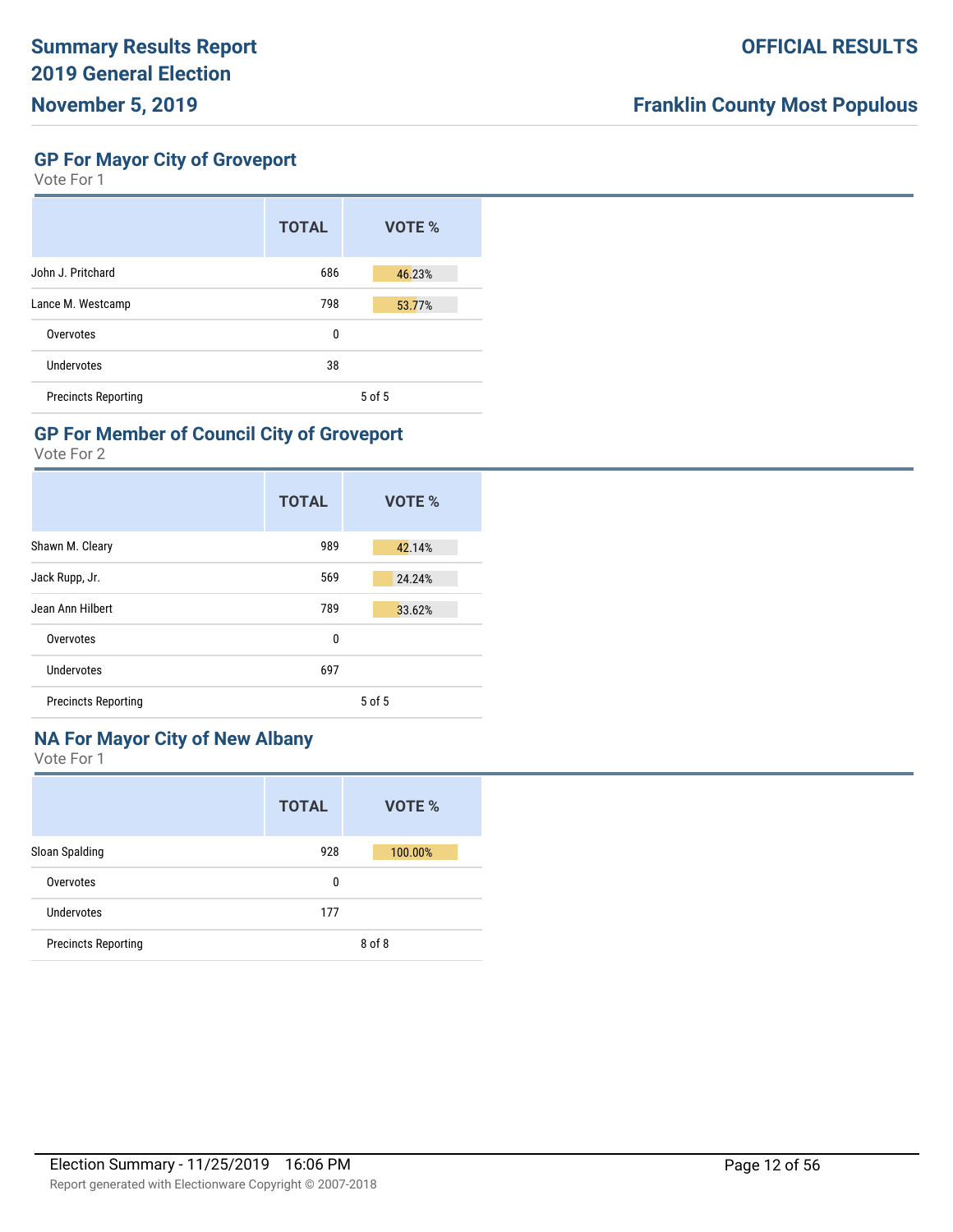## **NA For Member of Council City of New Albany**

Vote For 2

|                            | <b>TOTAL</b> | VOTE % |
|----------------------------|--------------|--------|
| <b>Marlene Brisk</b>       | 788          | 52.05% |
| <b>Michael Durik</b>       | 726          | 47.95% |
| Overvotes                  | 0            |        |
| Undervotes                 | 696          |        |
| <b>Precincts Reporting</b> |              | 8 of 8 |

# **NA For Member of Council (UTE 12/31/2021) City of New Albany**

Vote For 1

|                            | <b>TOTAL</b> | VOTE %  |
|----------------------------|--------------|---------|
| Kasey Kist                 | 854          | 100.00% |
| Overvotes                  | 0            |         |
| <b>Undervotes</b>          | 251          |         |
| <b>Precincts Reporting</b> |              | 8 of 8  |

## **PI For Mayor City of Pickerington**

|                            | <b>TOTAL</b> | VOTE %     |
|----------------------------|--------------|------------|
| Lee Gray                   | 9            | 100.00%    |
| Overvotes                  | 0            |            |
| <b>Undervotes</b>          |              |            |
| <b>Precincts Reporting</b> |              | $1$ of $1$ |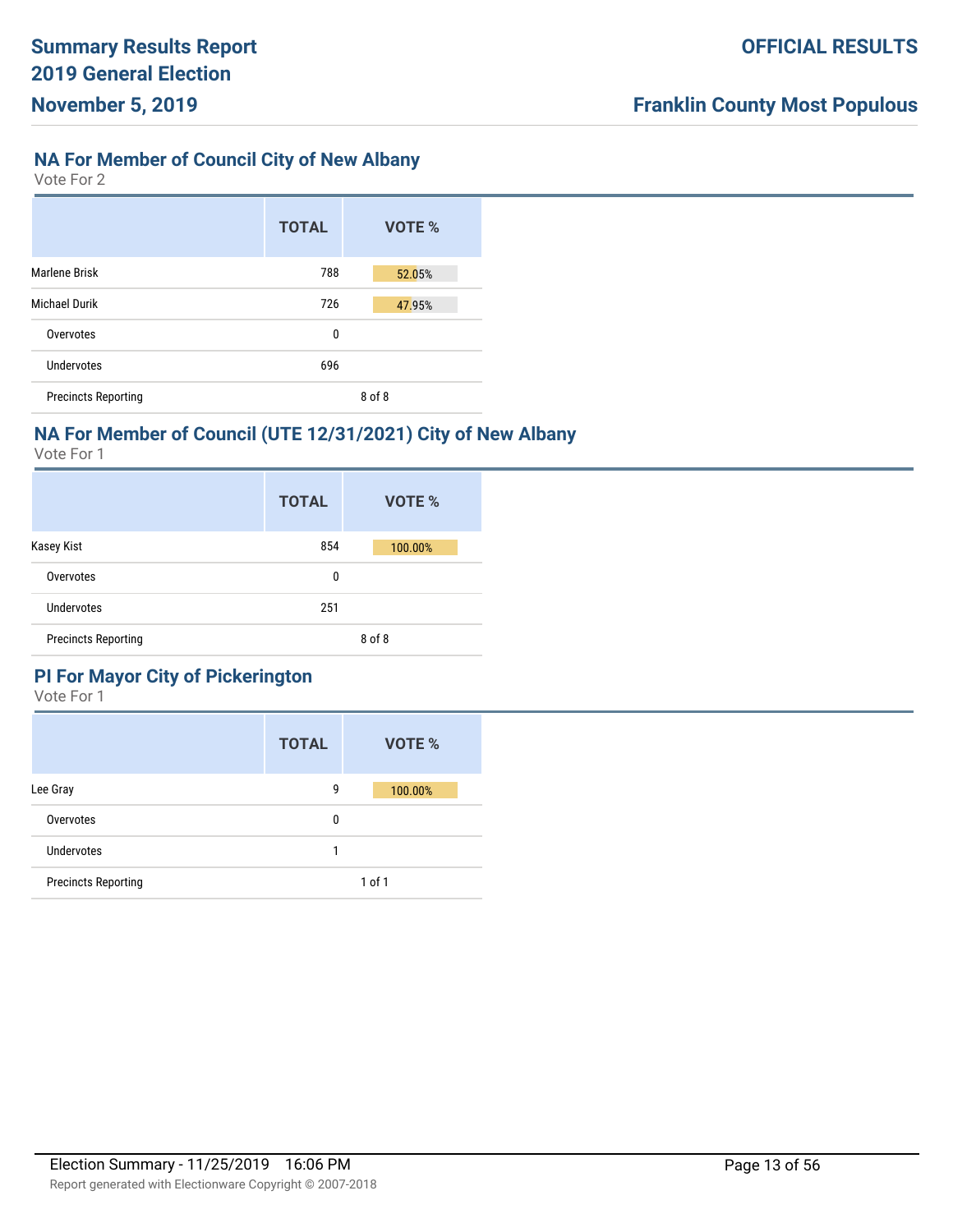# **PI For Member of Council at Large City of Pickerington**

Vote For 3

|                            | <b>TOTAL</b> | VOTE %     |
|----------------------------|--------------|------------|
| Nick Derksen               | 4            | 16.67%     |
| <b>Crystal Hicks</b>       | 4            | 16.67%     |
| Kevin Kemper               | 5            | 20.83%     |
| William R. Reed            | 3            | 12.50%     |
| Brian Wisniewski           | 8            | 33.33%     |
| Overvotes                  | 0            |            |
| <b>Undervotes</b>          | 6            |            |
| <b>Precincts Reporting</b> |              | $1$ of $1$ |

## **PI For Member of Council at Large (UTE 12/31/21) City of Pickerington**

Vote For 1

|                            | <b>TOTAL</b> | VOTE %     |
|----------------------------|--------------|------------|
| Jaclyn Rohaly              | 8            | 100.00%    |
| Overvotes                  | 0            |            |
| Undervotes                 | 2            |            |
| <b>Precincts Reporting</b> |              | $1$ of $1$ |

# **UA For Member of Council City of Upper Arlington**

|                            | <b>TOTAL</b> | VOTE %   |
|----------------------------|--------------|----------|
| Michaela Burriss           | 4,861        | 20.78%   |
| Carolyn T. Casper          | 3,774        | 16.14%   |
| Brendan T. King            | 4,668        | 19.96%   |
| John J. Kulewicz           | 5,701        | 24.37%   |
| Angela M. Lanctot          | 4,385        | 18.75%   |
| Overvotes                  | 6            |          |
| <b>Undervotes</b>          | 5,273        |          |
| <b>Precincts Reporting</b> |              | 31 of 31 |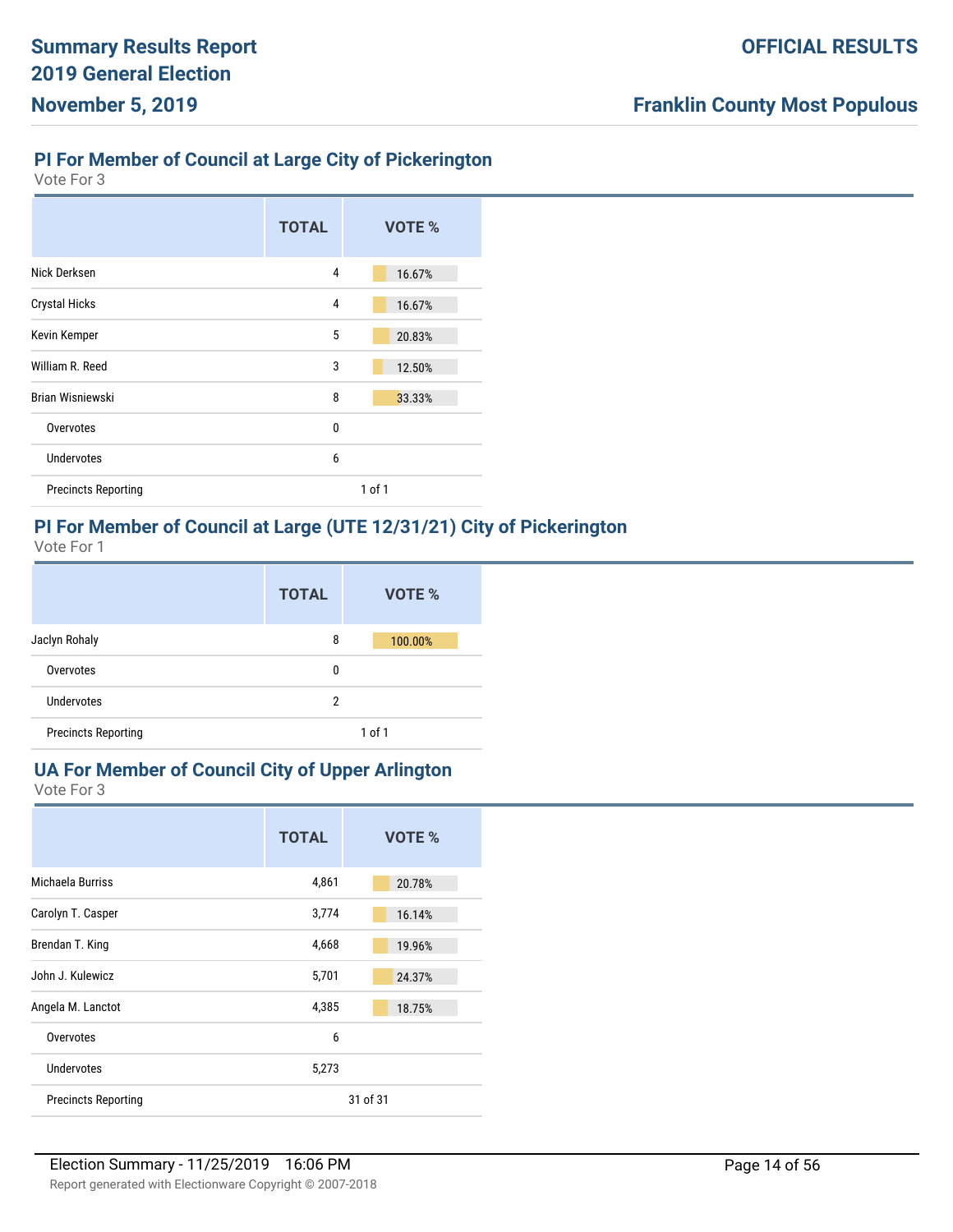#### **WE For Member of Council City of Westerville**

Vote For 3

|                            | <b>TOTAL</b> | VOTE %   |
|----------------------------|--------------|----------|
| Diana Conley               | 5,732        | 21.88%   |
| Doug Rankin                | 3,178        | 12.13%   |
| <b>Craig Treneff</b>       | 6,537        | 24.95%   |
| Aileen Wagner              | 5,136        | 19.60%   |
| Kenneth L. Wright          | 5,620        | 21.45%   |
| Overvotes                  | 3            |          |
| Undervotes                 | 7,446        |          |
| <b>Precincts Reporting</b> |              | 26 of 26 |

# **WH For Mayor City of Whitehall**

Vote For 1

|                            | <b>TOTAL</b> | VOTE %   |
|----------------------------|--------------|----------|
| Kim Maggard                | 1,435        | 100.00%  |
| Overvotes                  | 0            |          |
| Undervotes                 | 304          |          |
| <b>Precincts Reporting</b> |              | 11 of 11 |

#### **WH For Treasurer**

|                            | <b>TOTAL</b> | VOTE %   |
|----------------------------|--------------|----------|
| <b>Steve Quincel</b>       | 1,399        | 100.00%  |
| Overvotes                  | 0            |          |
| Undervotes                 | 340          |          |
| <b>Precincts Reporting</b> |              | 11 of 11 |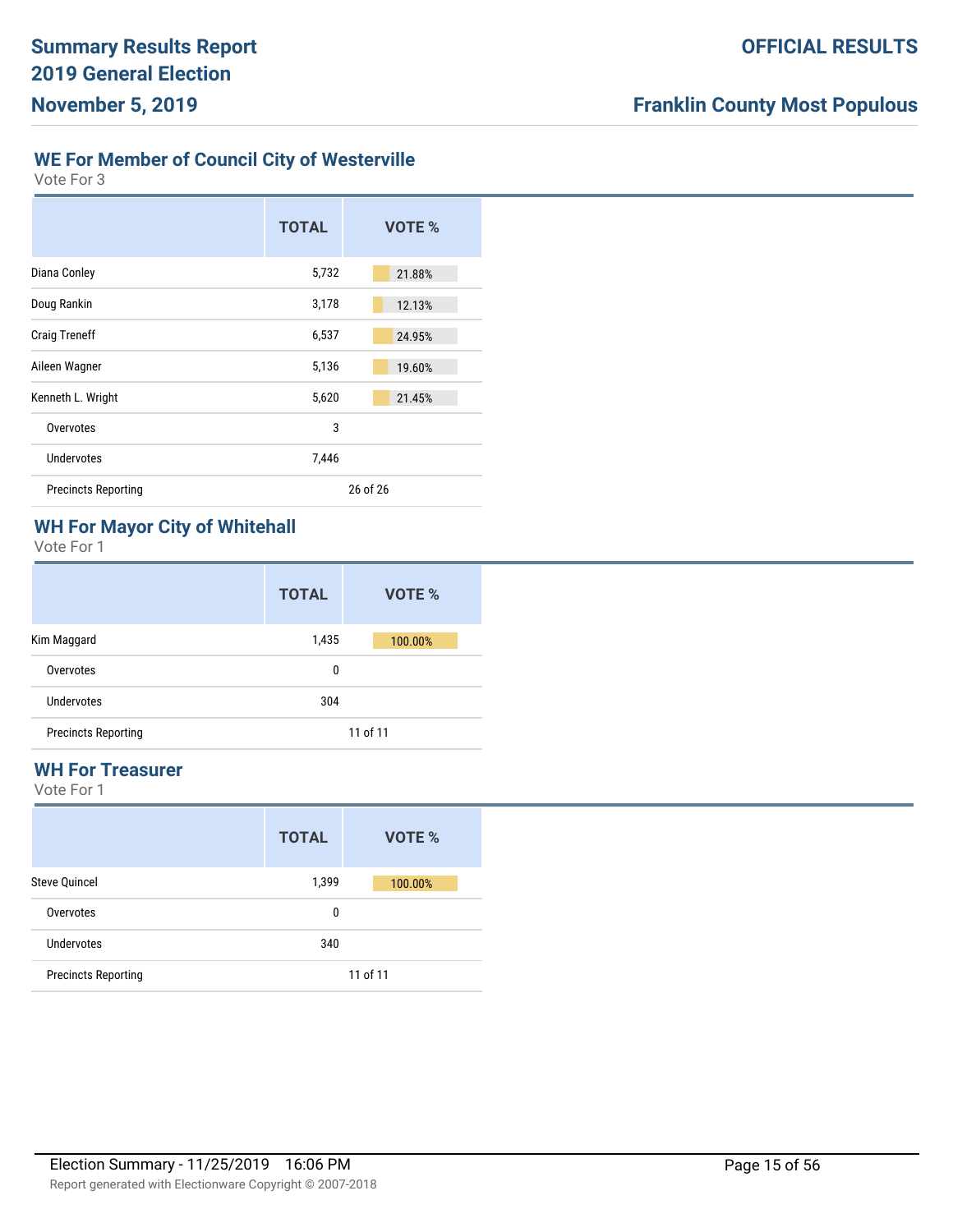## **WH For City Attorney**

Vote For 1

|                            | <b>TOTAL</b> | VOTE %   |
|----------------------------|--------------|----------|
| Michael T. Bivens          | 1,442        | 100.00%  |
| Overvotes                  | 0            |          |
| Undervotes                 | 297          |          |
| <b>Precincts Reporting</b> |              | 11 of 11 |

#### **WH For Pres. of Council**

Vote For 1

|                            | <b>TOTAL</b> | VOTE %   |
|----------------------------|--------------|----------|
| <b>Tom Potter</b>          | 1,320        | 100.00%  |
| Overvotes                  | 0            |          |
| Undervotes                 | 419          |          |
| <b>Precincts Reporting</b> |              | 11 of 11 |

## **WH For Member of Council at Large City of Whitehall**

|                            | <b>TOTAL</b> | VOTE %   |
|----------------------------|--------------|----------|
| <b>Bob Bailey</b>          | 967          | 23.58%   |
| Karen Conison              | 1,252        | 30.53%   |
| <b>Gerald Dixon</b>        | 806          | 19.65%   |
| Wes Kantor                 | 1,076        | 26.24%   |
| Overvotes                  | 0            |          |
| Undervotes                 | 1,116        |          |
| <b>Precincts Reporting</b> |              | 11 of 11 |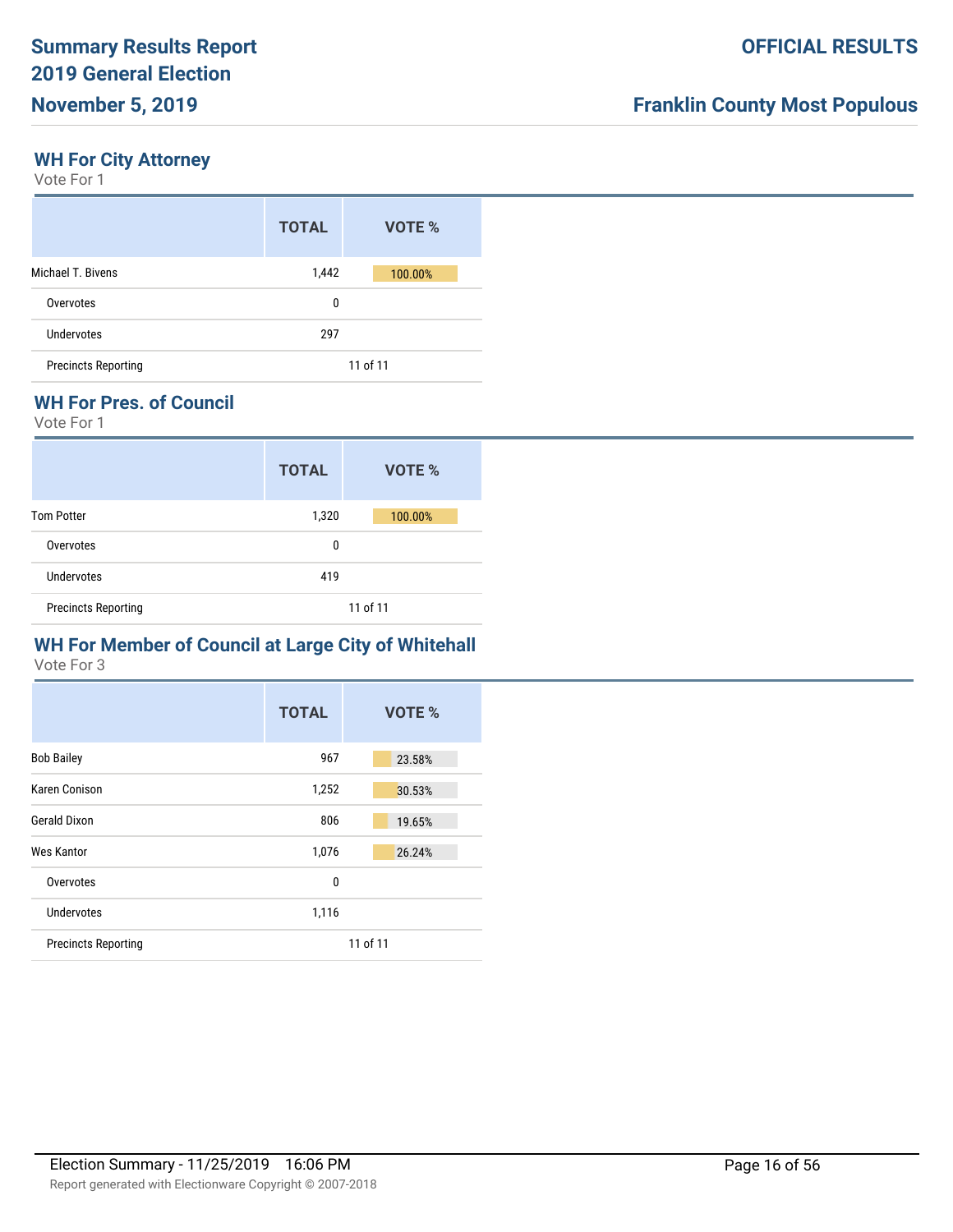## **WO For Member of Council City of Worthington**

Vote For 3

|                            | <b>TOTAL</b> | VOTE %   |
|----------------------------|--------------|----------|
| <b>Candy Brooks</b>        | 573          | 3.97%    |
| Peter Bucher               | 1,613        | 11.17%   |
| Paul Dorothy               | 399          | 2.76%    |
| Michael D. Farley          | 1,006        | 6.97%    |
| Doug Foust                 | 1,496        | 10.36%   |
| <b>Barton Hacker</b>       | 548          | 3.80%    |
| Seth Kraut                 | 1,496        | 10.36%   |
| <b>Bonnie Michael</b>      | 1,730        | 11.98%   |
| <b>Eddie Pauline</b>       | 1,419        | 9.83%    |
| Jennifer Rhoads            | 1,327        | 9.19%    |
| Doug Smith                 | 1,497        | 10.37%   |
| Michael Troper             | 256          | 1.77%    |
| Karen Filina Wilson        | 1,080        | 7.48%    |
| Overvotes                  | 0            |          |
| Undervotes                 | 1,085        |          |
| <b>Precincts Reporting</b> |              | 15 of 15 |

## **BR For Mayor Village of Brice**

|                            | <b>TOTAL</b> | VOTE %     |
|----------------------------|--------------|------------|
| Write-In Totals            | 13           | 100.00%    |
| Write-In: John Mathys      | 7            | 53.85%     |
| Write-In: Non-Certified    | 0            | 0.00%      |
| Not Assigned               | 6            | 46.15%     |
| Overvotes                  | 0            |            |
| Undervotes                 | 9            |            |
| <b>Precincts Reporting</b> |              | $1$ of $1$ |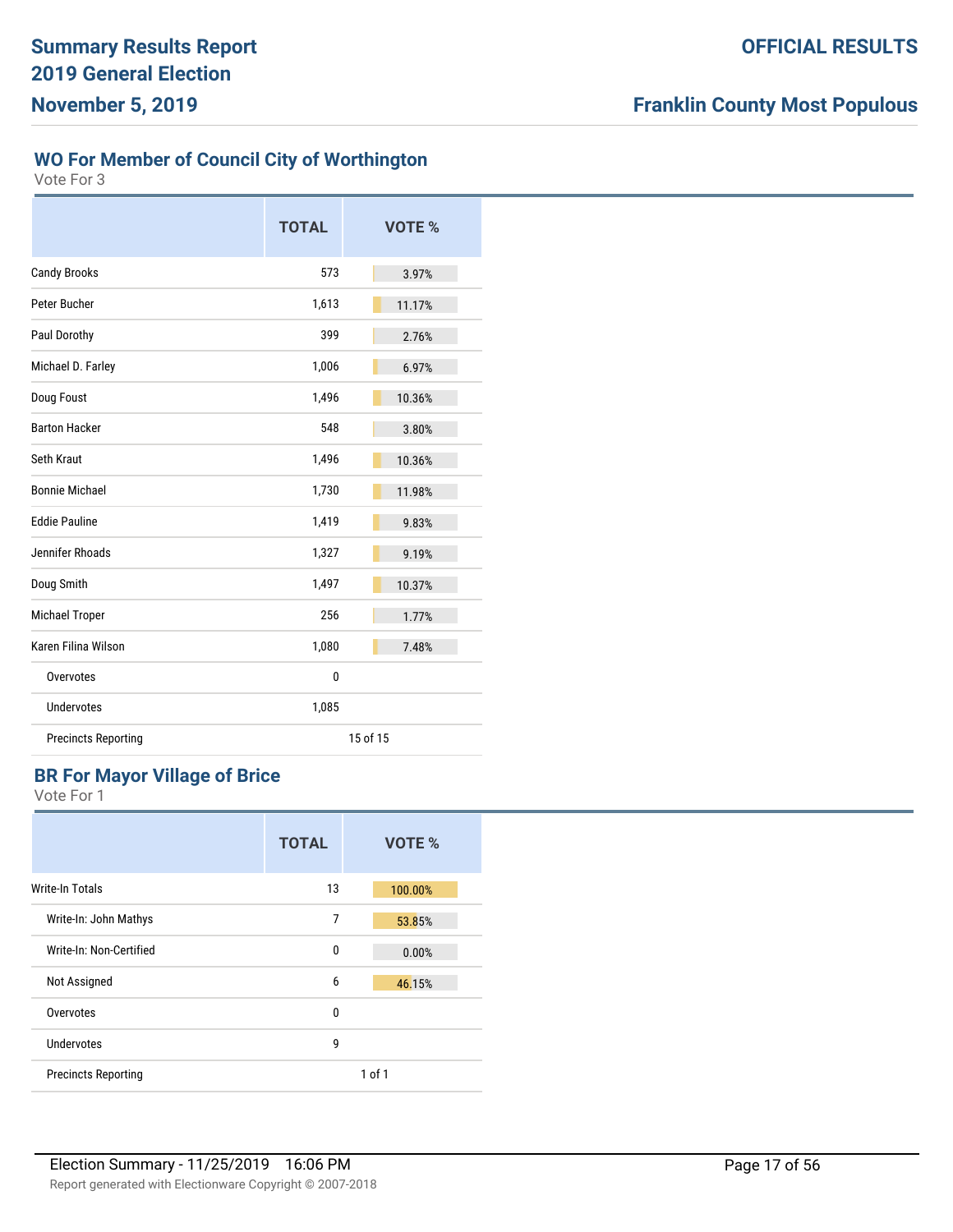# **BR For Member of Council Village of Brice**

Vote For 2

|                            | <b>TOTAL</b> | VOTE %     |
|----------------------------|--------------|------------|
| No Valid Petition Filed    | 0            |            |
| Overvotes                  | 0            |            |
| Undervotes                 | 44           |            |
| <b>Precincts Reporting</b> |              | $1$ of $1$ |

#### **HB For Mayor Village of Harrisburg**

Vote For 1

|                            | <b>TOTAL</b> | VOTE %     |
|----------------------------|--------------|------------|
| Michael A. Lytle           | 39           | 100.00%    |
| Overvotes                  | 0            |            |
| Undervotes                 | 6            |            |
| <b>Precincts Reporting</b> |              | $2$ of $2$ |

# **HB For Member of Council Village of Harrisburg**

|                            | <b>TOTAL</b> | VOTE %     |
|----------------------------|--------------|------------|
| No Valid Petition Filed    | 0            |            |
| Overvotes                  | 0            |            |
| Undervotes                 | 84           |            |
| <b>Precincts Reporting</b> |              | $2$ of $2$ |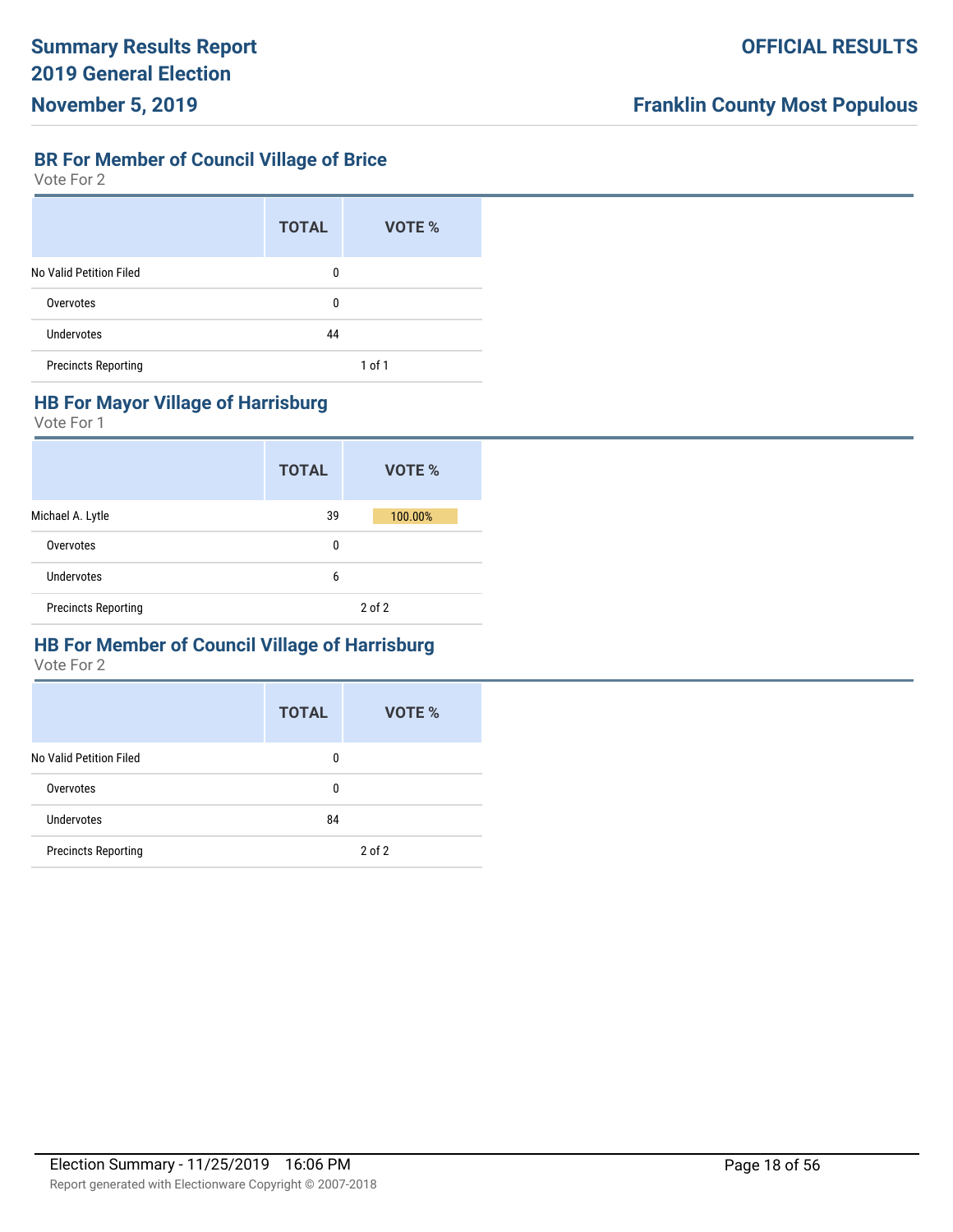**LI UTE - For Mayor Village of Lithopolis**

Vote For 1

|                                | <b>TOTAL</b> |        | VOTE % |  |
|--------------------------------|--------------|--------|--------|--|
| Eric P. Sandine                | 10           |        | 71.43% |  |
| Write-In Totals                | 4            |        | 28.57% |  |
| Write-In: John W. Stertzer Sr. | 4            |        | 28.57% |  |
| Write-In: Non-Certified        | 0            |        | 0.00%  |  |
| Not Assigned                   | $\Omega$     |        | 0.00%  |  |
| Overvotes                      | $\Omega$     |        |        |  |
| Undervotes                     | $\Omega$     |        |        |  |
| <b>Precincts Reporting</b>     |              | 1 of 1 |        |  |
|                                |              |        |        |  |

## **LI For Member of Council Village of Lithopolis**

Vote For 2

|                            | <b>TOTAL</b> |            | VOTE %  |
|----------------------------|--------------|------------|---------|
| Amy S. Brown               | 10           |            | 100.00% |
| Write-In Totals            | 0            |            | 0.00%   |
| Write-In: Non-Certified    | 0            |            | 0.00%   |
| Write-In: Amber Daniels    | 0            |            | 0.00%   |
| Not Assigned               | 0            |            | 0.00%   |
| Overvotes                  | 0            |            |         |
| Undervotes                 | 18           |            |         |
| <b>Precincts Reporting</b> |              | $1$ of $1$ |         |

# **LK For Mayor Village of Lockbourne**

|                            | <b>TOTAL</b> | VOTE %     |
|----------------------------|--------------|------------|
| Christie Ward              | 14           | 100.00%    |
| Overvotes                  | 0            |            |
| Undervotes                 | 4            |            |
| <b>Precincts Reporting</b> |              | $1$ of $1$ |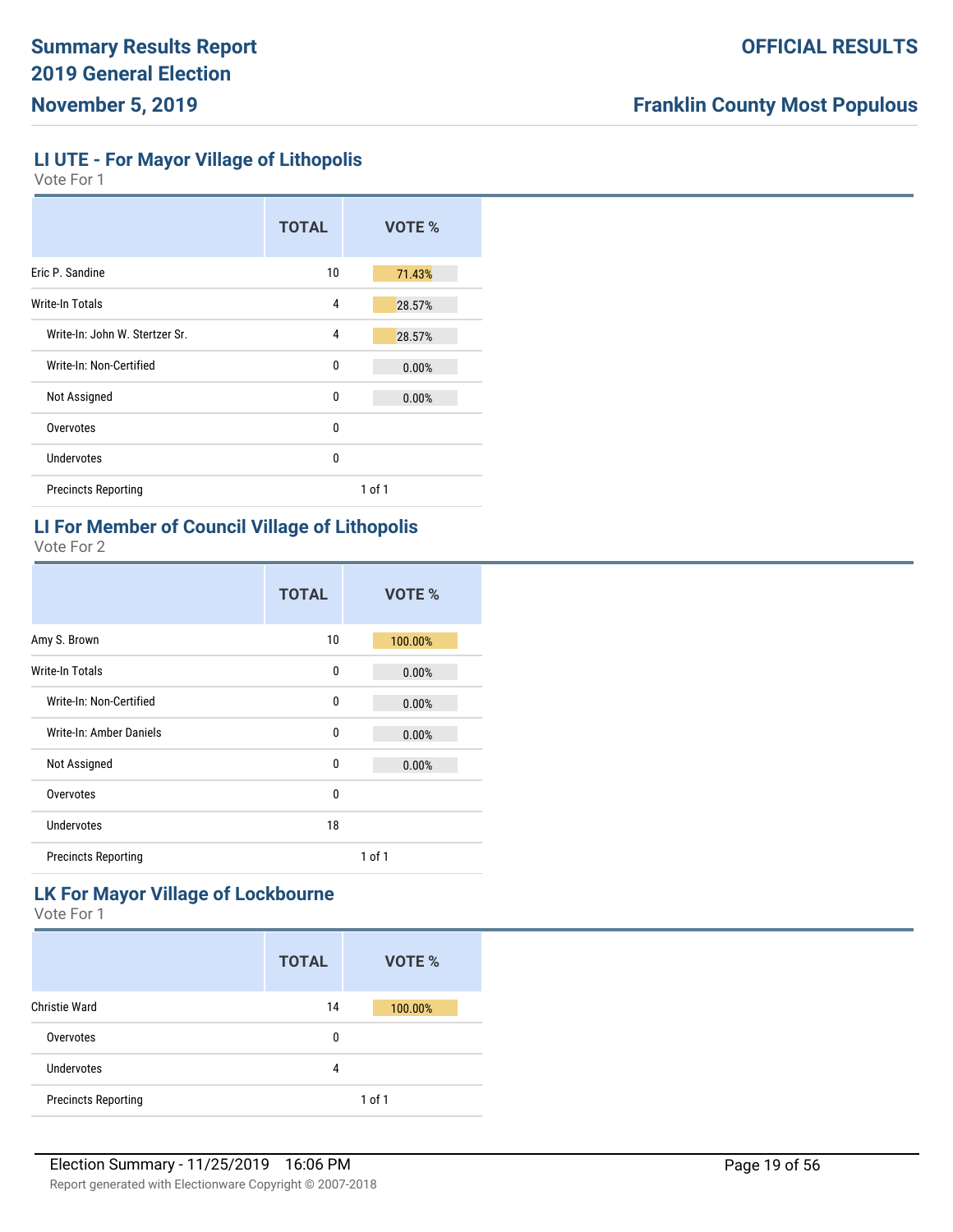## **LK For Member of Council Village of Lockbourne**

Vote For 2

|                            | <b>TOTAL</b> | VOTE %     |
|----------------------------|--------------|------------|
| Susan E. Grandstaff        | 13           | 68.42%     |
| <b>Brittany Trout</b>      | 6            | 31.58%     |
| Overvotes                  | 0            |            |
| Undervotes                 | 17           |            |
| <b>Precincts Reporting</b> |              | $1$ of $1$ |

# **MC For Mayor Village of Marble Cliff**

Vote For 1

|                            | <b>TOTAL</b> | VOTE %     |
|----------------------------|--------------|------------|
| Matthew P. Cincione        | 182          | 100.00%    |
| Overvotes                  | 0            |            |
| Undervotes                 | 23           |            |
| <b>Precincts Reporting</b> |              | $1$ of $1$ |

# **MC For Member of Council Village of Marble Cliff**

|                            | <b>TOTAL</b> | VOTE % |
|----------------------------|--------------|--------|
| Jeff Smith                 | 116          | 33.82% |
| Joanne C. Taylor           | 126          | 36.73% |
| Kendy A. Troiano           | 101          | 29.45% |
| Overvotes                  | 0            |        |
| Undervotes                 | 67           |        |
| <b>Precincts Reporting</b> |              | 1 of 1 |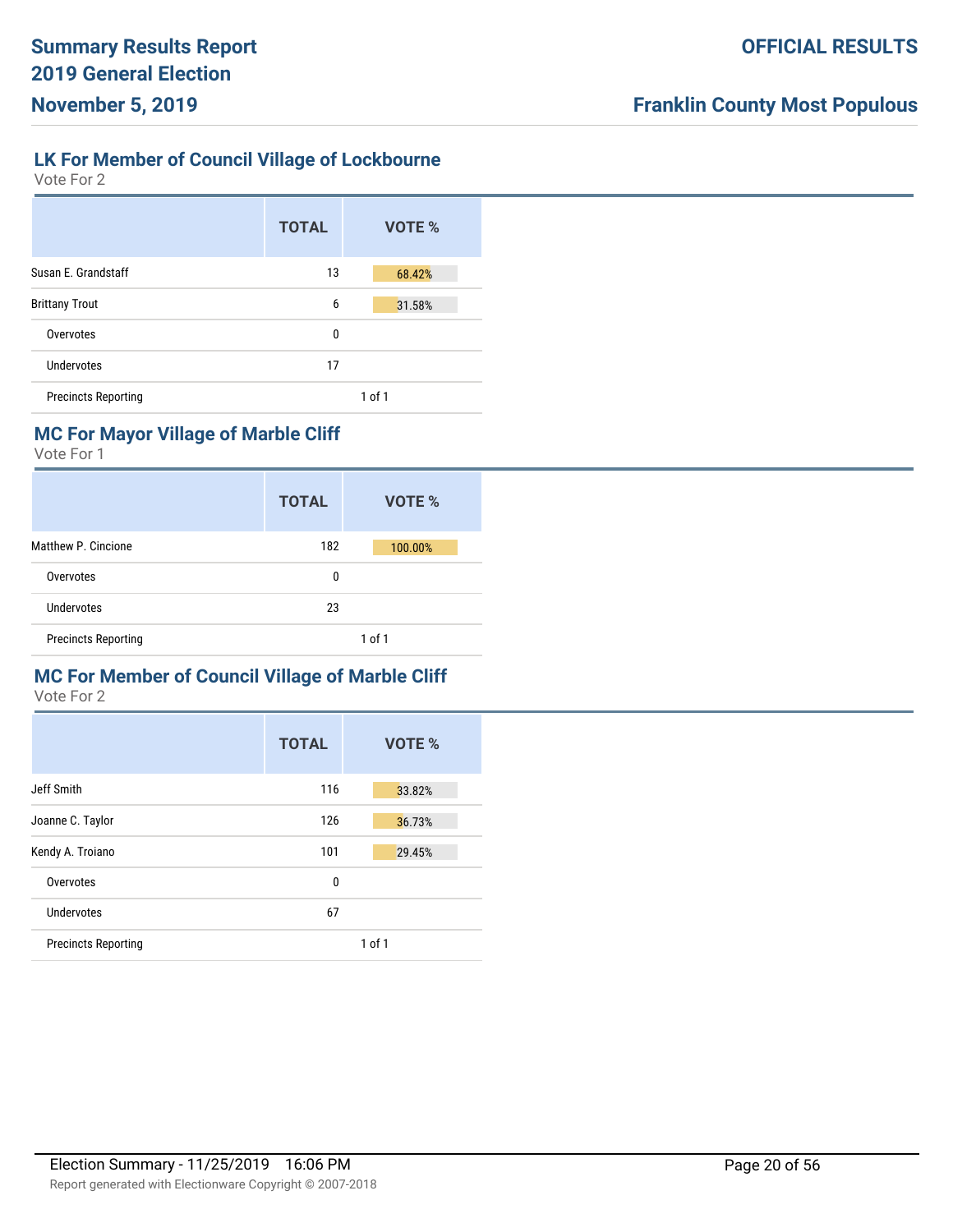**MP For Mayor Village of Minerva Park**

Vote For 1

|                            | <b>TOTAL</b> | VOTE %     |
|----------------------------|--------------|------------|
| Tiffany M. Hughes          | 326          | 49.32%     |
| Diane Schrimpf             | 98           | 14.83%     |
| <b>Matthew Star</b>        | 237          | 35.85%     |
| Overvotes                  | 0            |            |
| Undervotes                 | 13           |            |
| <b>Precincts Reporting</b> |              | $1$ of $1$ |

# **MP For Member of Council Village of Minerva Park**

Vote For 2

|                            | <b>TOTAL</b> |        | VOTE %  |
|----------------------------|--------------|--------|---------|
| Write-In Totals            | 170          |        | 100.00% |
| Write-In: Brian Wolf       | 55           |        | 32.35%  |
| Write-In: Mark Brugger     | 30           |        | 17.65%  |
| Write-In: Non-Certified    | 0            |        | 0.00%   |
| Not Assigned               | 85           |        | 50.00%  |
| Overvotes                  | 0            |        |         |
| Undervotes                 | 1,178        |        |         |
| <b>Precincts Reporting</b> |              | 1 of 1 |         |

# **OB For Mayor Village of Obetz**

|                            | <b>TOTAL</b> | VOTE % |
|----------------------------|--------------|--------|
| Angie Kirk                 | 549          | 60.00% |
| <b>Greg Scott</b>          | 366          | 40.00% |
| Overvotes                  | 0            |        |
| Undervotes                 | 18           |        |
| <b>Precincts Reporting</b> |              | 3 of 3 |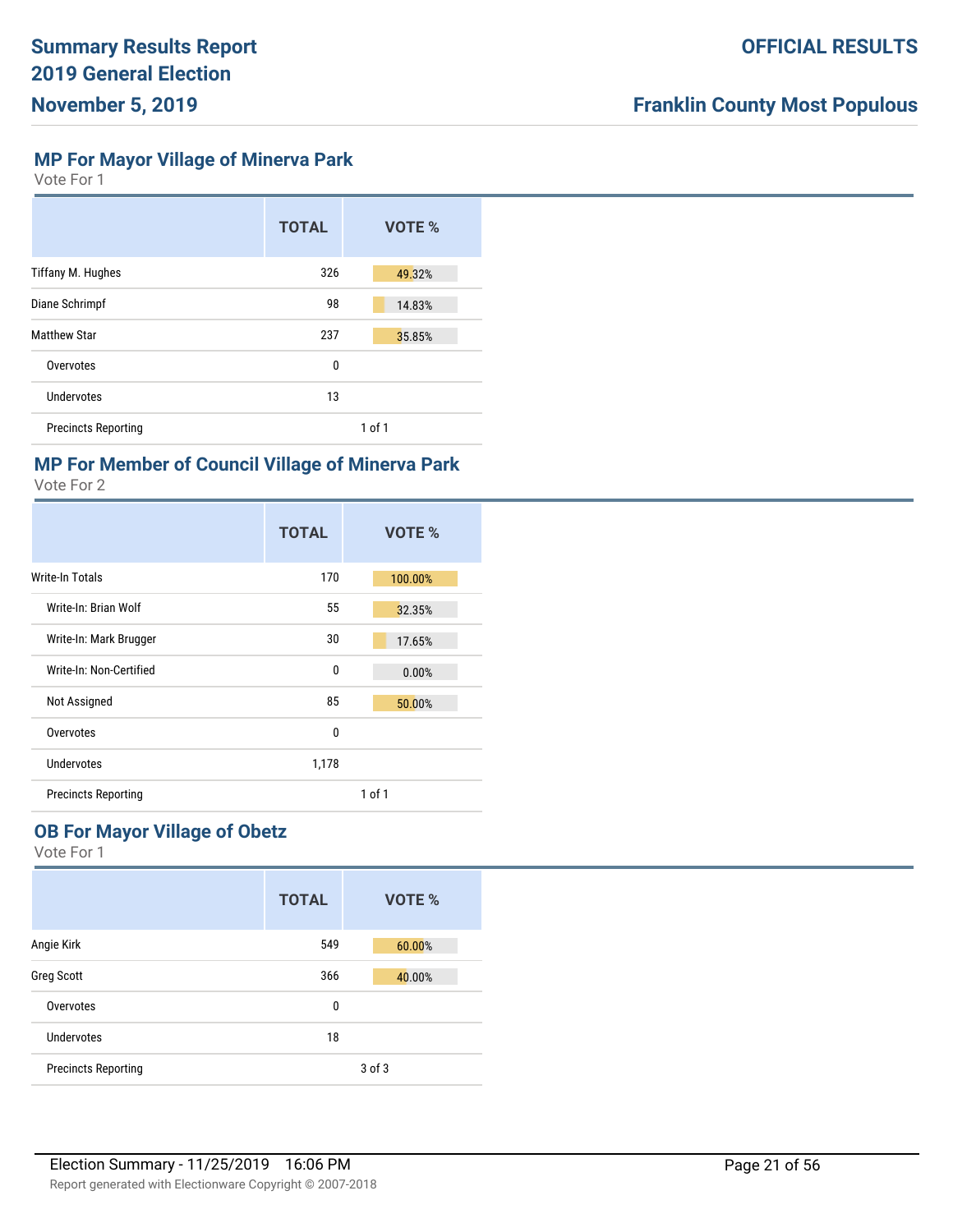# **OB For Member of Council Village of Obetz**

Vote For 2

| <b>TOTAL</b> | VOTE %     |
|--------------|------------|
| 575          | 39.79%     |
| 599          | 41.45%     |
|              |            |
| 0            |            |
| 421          |            |
|              | $3$ of $3$ |
|              |            |

# **RV For Mayor Village of Riverlea**

Vote For 1

|                            | <b>TOTAL</b> | VOTE %  |
|----------------------------|--------------|---------|
| Eric MacGilvray            | 134          | 100.00% |
| Overvotes                  | 0            |         |
| Undervotes                 | 18           |         |
| <b>Precincts Reporting</b> |              | 1 of 1  |

# **RV For Clerk-Treasurer**

|                            | <b>TOTAL</b> | VOTE %     |
|----------------------------|--------------|------------|
| Josh Mehling               | 125          | 100.00%    |
| Overvotes                  | 0            |            |
| Undervotes                 | 27           |            |
| <b>Precincts Reporting</b> |              | $1$ of $1$ |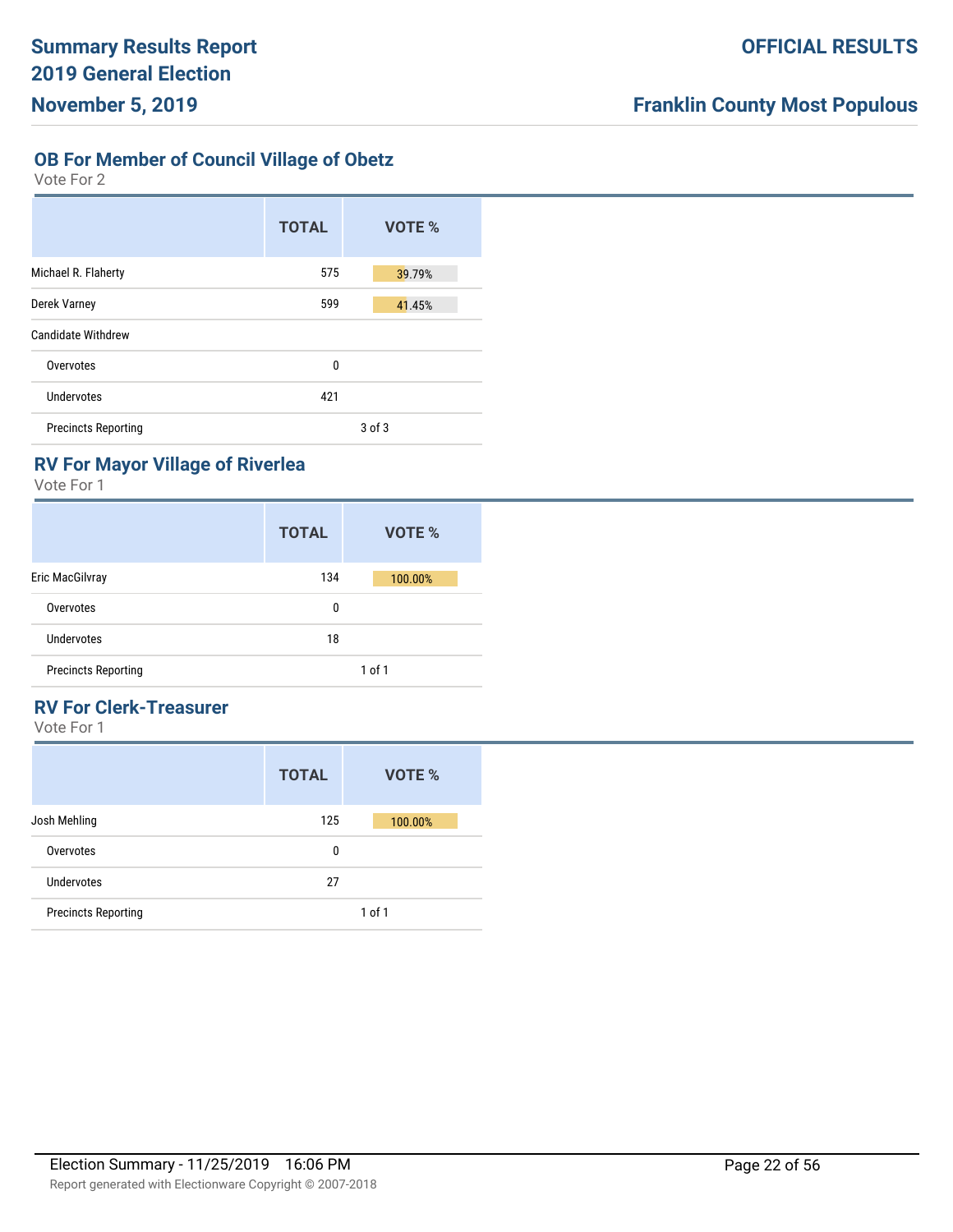# **RV For Member of Council Village of Riverlea**

Vote For 2

|                            | <b>TOTAL</b> | VOTE %     |
|----------------------------|--------------|------------|
| Scott Gordon               | 126          | 100.00%    |
| Overvotes                  | 0            |            |
| <b>Undervotes</b>          | 178          |            |
| <b>Precincts Reporting</b> |              | $1$ of $1$ |

# **UR For Mayor Village of Urbancrest**

Vote For 1

|                            | <b>TOTAL</b> | VOTE %     |
|----------------------------|--------------|------------|
| Joseph L. Barnes, Sr.      | 76           | 100.00%    |
| Overvotes                  | 0            |            |
| Undervotes                 | 35           |            |
| <b>Precincts Reporting</b> |              | $1$ of $1$ |

# **UR For Member of Council Village of Urbancrest**

|                            |                         | <b>TOTAL</b> |            | VOTE % |
|----------------------------|-------------------------|--------------|------------|--------|
| Deborah Larkins-Jackson    | Declared Elected by Lot | 52           |            | 26.67% |
| Lacy D. Wallace, Jr.       |                         | 22           |            | 11.28% |
| S. Henry Warr              |                         | 52           |            | 26.67% |
| Nikky Ziglar-Zimmerman     |                         | 69           |            | 35.38% |
| Overvotes                  |                         | 0            |            |        |
| Undervotes                 |                         | 27           |            |        |
| <b>Precincts Reporting</b> |                         |              | $1$ of $1$ |        |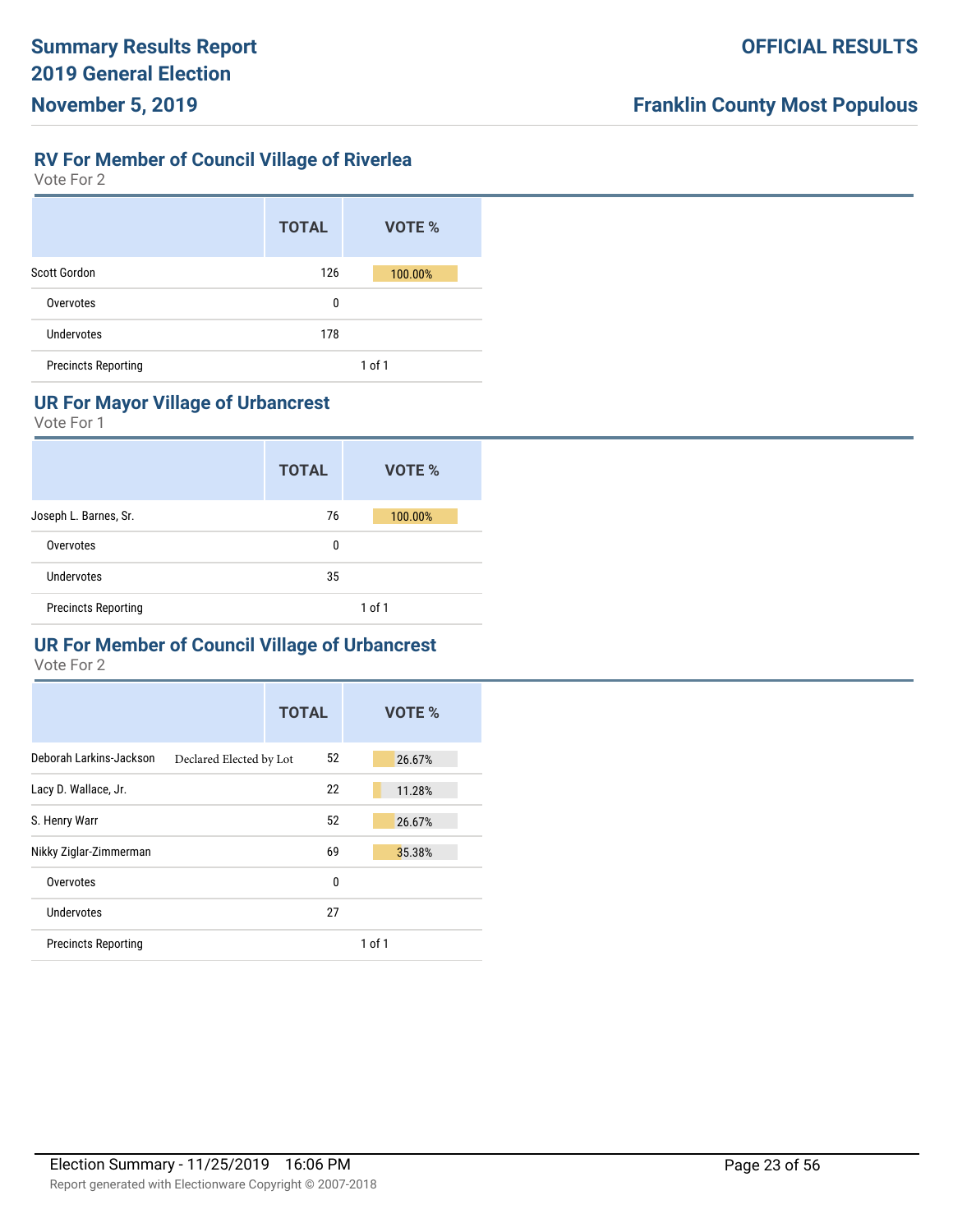## **UR For Member of Board of Trustees of Public Affairs Village of Urbancrest**

Vote For 2

|                            | <b>TOTAL</b> | VOTE %     |
|----------------------------|--------------|------------|
| Lolita D. Wallace          | 86           | 78.90%     |
| Write-In Totals            | 23           | 21.10%     |
| Write-In: Donna Bogue      | 14           | 12.84%     |
| Write-In: Non-Certified    | $\mathbf{0}$ | 0.00%      |
| Not Assigned               | 9            | 8.26%      |
| Overvotes                  | $\mathbf{0}$ |            |
| Undervotes                 | 113          |            |
| <b>Precincts Reporting</b> |              | $1$ of $1$ |

# **VV For Mayor Village of Valleyview**

Vote For 1

|                            | <b>TOTAL</b> | VOTE %  |
|----------------------------|--------------|---------|
| Marzia Helton              | 48           | 100.00% |
| Overvotes                  | 0            |         |
| Undervotes                 | 25           |         |
| <b>Precincts Reporting</b> |              | 1 of 1  |

# **VV For Member of Council Village of Valleyview**

|                            | <b>TOTAL</b> | VOTE %     |
|----------------------------|--------------|------------|
| <b>Curtis Fitzpatrick</b>  | 44           | 47.31%     |
| <b>Stacy May</b>           | 49           | 52.69%     |
| Overvotes                  | 0            |            |
| Undervotes                 | 53           |            |
| <b>Precincts Reporting</b> |              | $1$ of $1$ |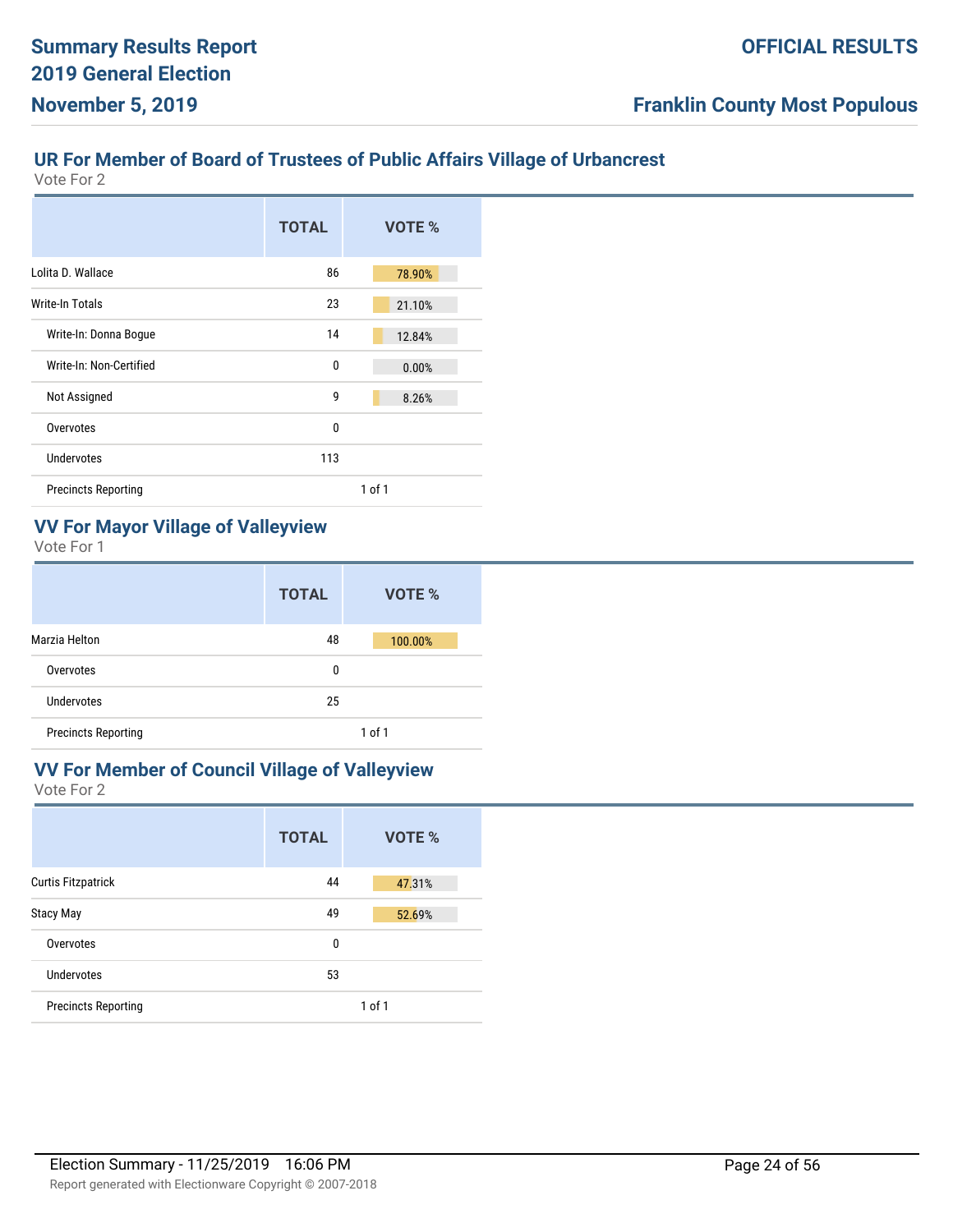**BL For Trustee Township of Blendon**

Vote For 1

|                            | <b>TOTAL</b> | VOTE %   |
|----------------------------|--------------|----------|
| James Welch                | 1,745        | 100.00%  |
| Overvotes                  | 0            |          |
| Undervotes                 | 543          |          |
| <b>Precincts Reporting</b> |              | 14 of 14 |

#### **BL For Fiscal Officer Township of Blendon**

Vote For 1

|                            | <b>TOTAL</b> | VOTE %   |
|----------------------------|--------------|----------|
| Shawn S. Smith             | 1,685        | 100.00%  |
| Overvotes                  | 0            |          |
| Undervotes                 | 603          |          |
| <b>Precincts Reporting</b> |              | 14 of 14 |

## **BR For Trustee Township of Brown**

Vote For 1

|                            | <b>TOTAL</b> | VOTE %  |
|----------------------------|--------------|---------|
| Pamela A. Sayre            | 428          | 100.00% |
| Overvotes                  | 0            |         |
| Undervotes                 | 111          |         |
| <b>Precincts Reporting</b> |              | 4 of 4  |

## **BR For Fiscal Officer Township of Brown**

|                            | <b>TOTAL</b> | VOTE %  |
|----------------------------|--------------|---------|
| <b>Becky Kent</b>          | 420          | 100.00% |
| Overvotes                  | 0            |         |
| <b>Undervotes</b>          | 119          |         |
| <b>Precincts Reporting</b> |              | 4 of 4  |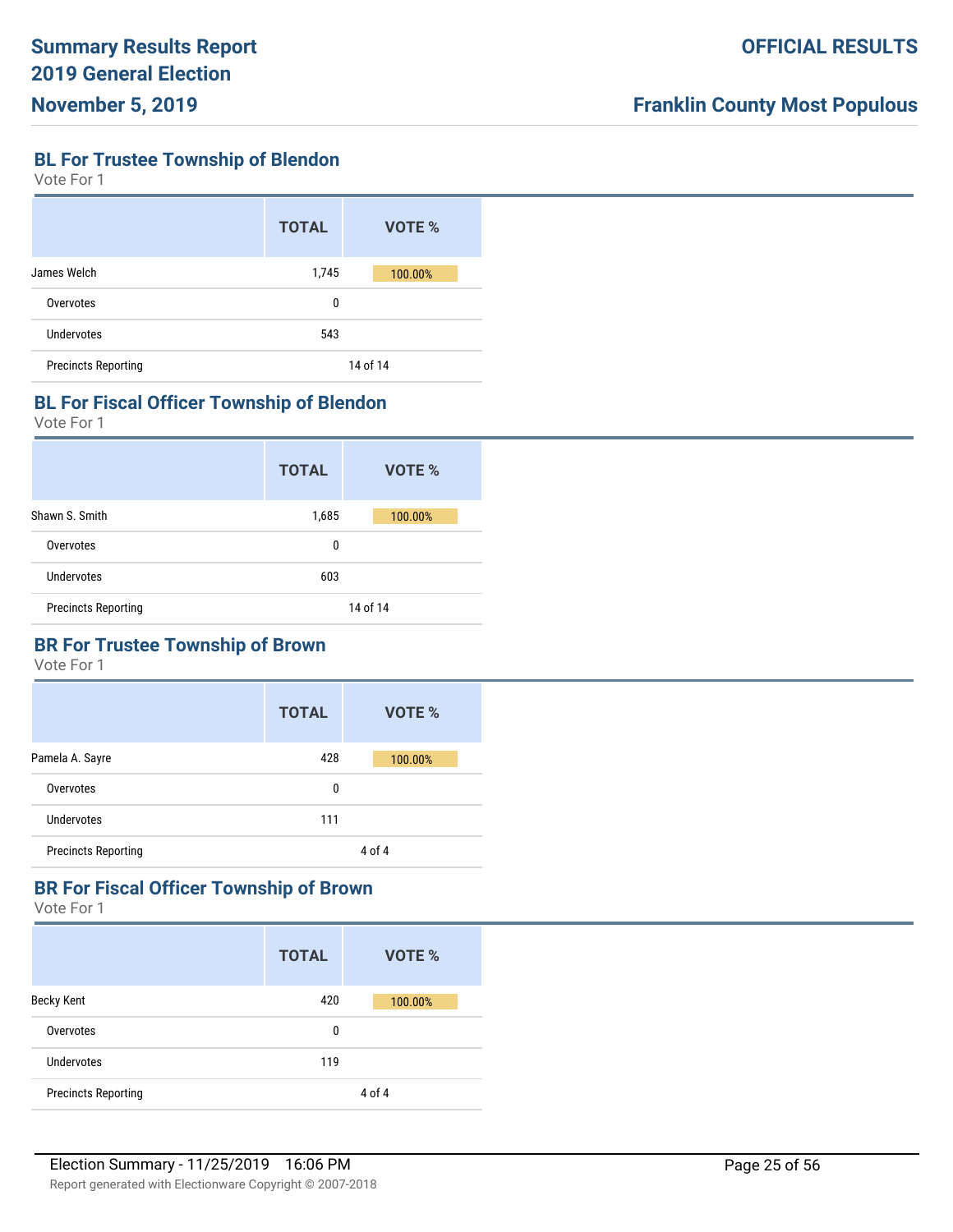**CL For Trustee Township of Clinton**

Vote For 1

|                            | <b>TOTAL</b> | VOTE %   |
|----------------------------|--------------|----------|
| Jane Cera                  | 277          | 61.15%   |
| Joe Wing                   | 176          | 38.85%   |
| Overvotes                  | 0            |          |
| Undervotes                 | 22           |          |
| <b>Precincts Reporting</b> |              | 11 of 11 |

## **CL For Fiscal Officer Township of Clinton**

Vote For 1

|                            | <b>TOTAL</b> | VOTE %   |
|----------------------------|--------------|----------|
| Deborah Steele             | 355          | 100.00%  |
| Overvotes                  | 0            |          |
| Undervotes                 | 120          |          |
| <b>Precincts Reporting</b> |              | 11 of 11 |

# **FR For Trustee Township of Franklin**

|                            | <b>TOTAL</b> | VOTE %   |
|----------------------------|--------------|----------|
| Mike J. Blevins, Sr.       | 226          | 28.32%   |
| Don Cook                   | 277          | 34.71%   |
| Ralph Horn                 | 295          | 36.97%   |
| Overvotes                  | 1            |          |
| Undervotes                 | 44           |          |
| <b>Precincts Reporting</b> |              | 20 of 20 |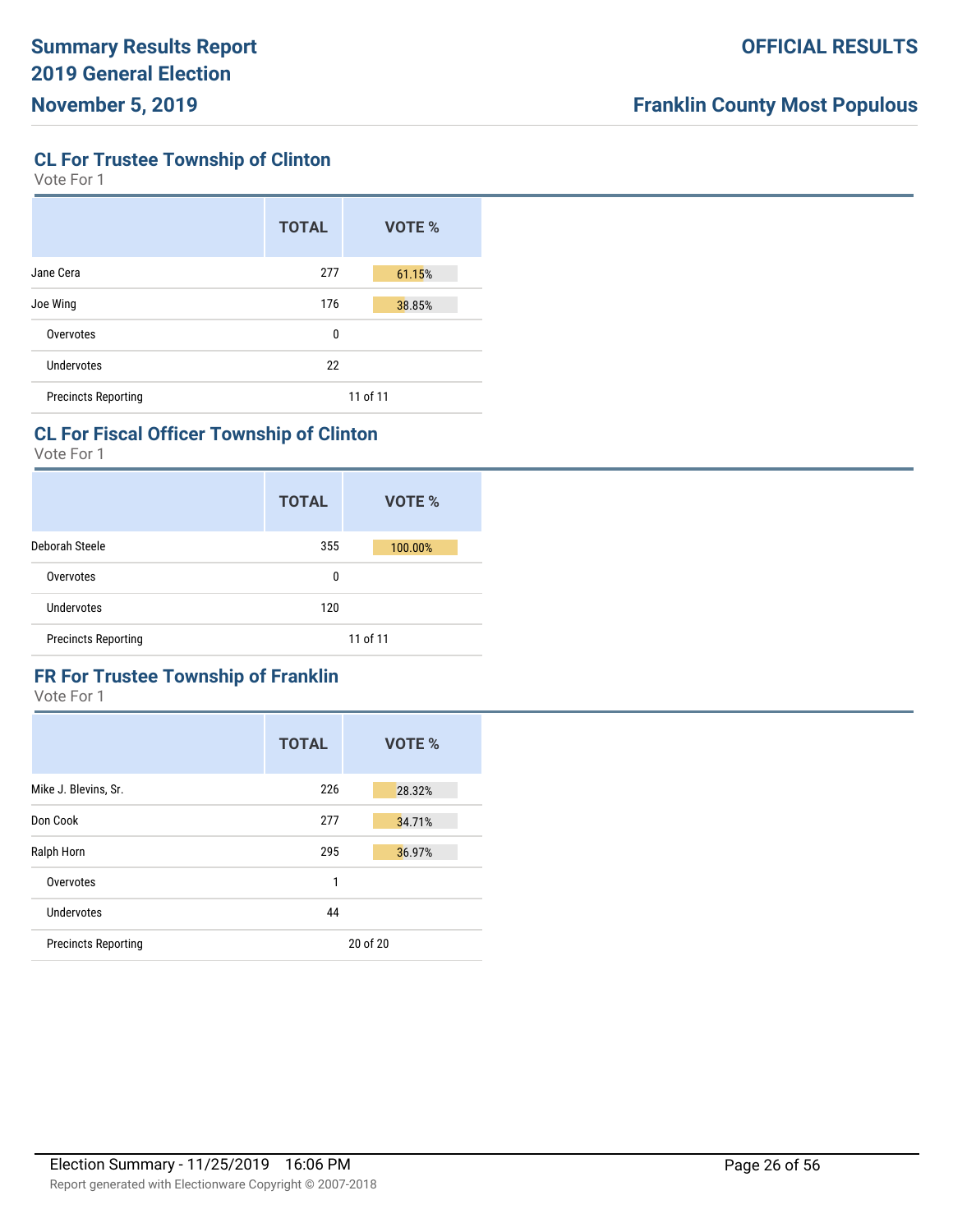# **FR For Fiscal Officer Township of Franklin**

Vote For 1

|                            | <b>TOTAL</b> | VOTE %   |
|----------------------------|--------------|----------|
| Lisa A. Morris             | 89           | 11.40%   |
| Mary Rhinehart             | 363          | 46.48%   |
| Jessica A. Rice            | 329          | 42.13%   |
| Overvotes                  | 0            |          |
| Undervotes                 | 62           |          |
| <b>Precincts Reporting</b> |              | 20 of 20 |

# **HA For Trustee Township of Hamilton**

Vote For 1

|                            | <b>TOTAL</b> | VOTE %     |
|----------------------------|--------------|------------|
| Todd A. Blackstone         | 577          | 40.04%     |
| <b>Howard Hahn</b>         | 864          | 59.96%     |
| Overvotes                  | 0            |            |
| Undervotes                 | 141          |            |
| <b>Precincts Reporting</b> |              | $9$ of $9$ |

# **HA For Fiscal Officer Township of Hamilton**

|                            | <b>TOTAL</b> | VOTE %     |
|----------------------------|--------------|------------|
| Lisa E. Shirkey            | 1,173        | 100.00%    |
| Overvotes                  | 0            |            |
| Undervotes                 | 409          |            |
| <b>Precincts Reporting</b> |              | $9$ of $9$ |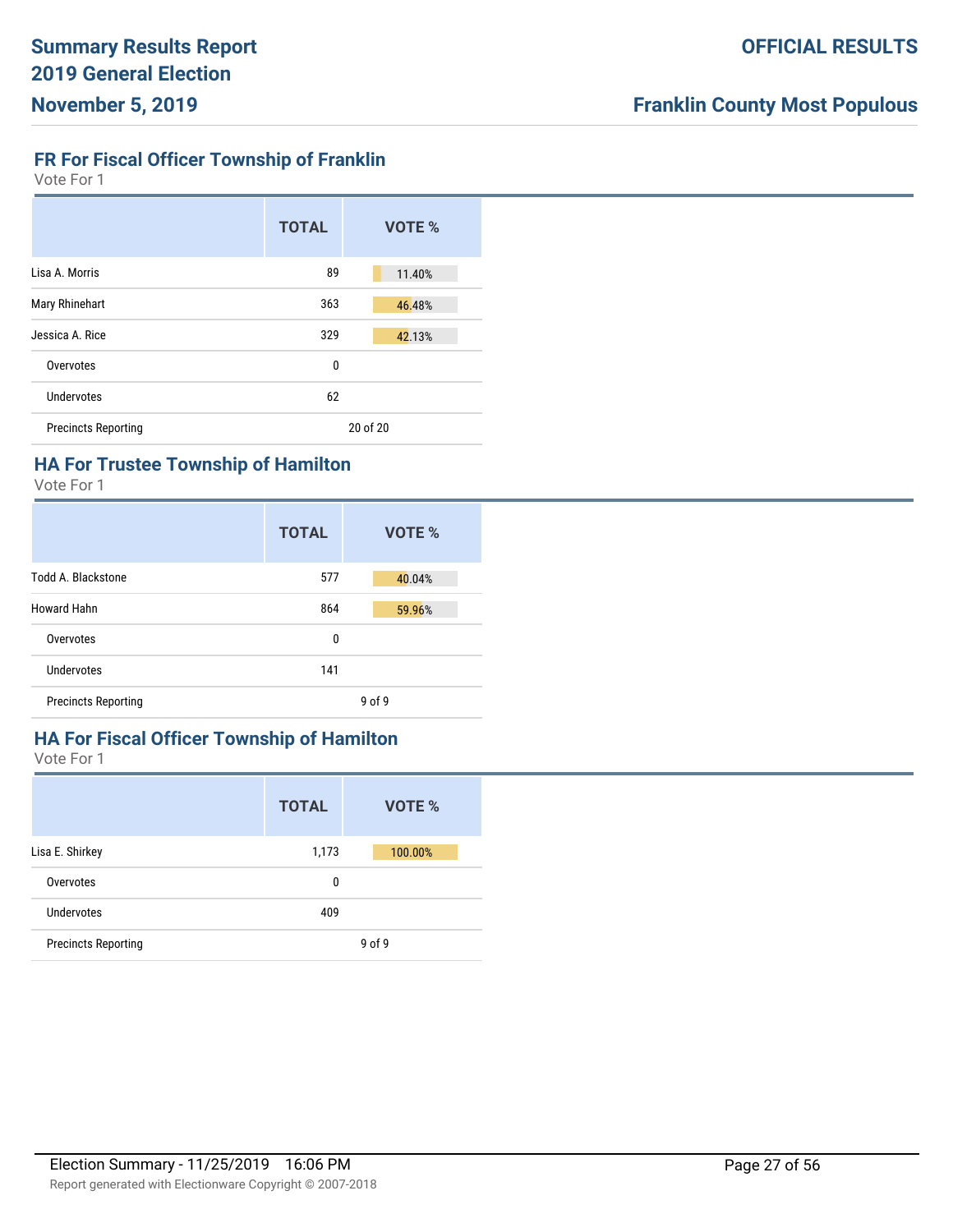**JK For Trustee Township of Jackson**

Vote For 1

|                            | <b>TOTAL</b> | VOTE %   |
|----------------------------|--------------|----------|
| Daphne Hawk                | 4,032        | 49.59%   |
| Ronald A. McClure          | 4,098        | 50.41%   |
| Overvotes                  | 0            |          |
| Undervotes                 | 907          |          |
| <b>Precincts Reporting</b> |              | 39 of 39 |

## **JK For Fiscal Officer Township of Jackson**

Vote For 1

|                            | <b>TOTAL</b> | VOTE %   |
|----------------------------|--------------|----------|
| Ron Grossman               | 7,087        | 100.00%  |
| Overvotes                  | 0            |          |
| Undervotes                 | 1,950        |          |
| <b>Precincts Reporting</b> |              | 39 of 39 |

# **JF For Trustee Township of Jefferson**

Vote For 1

|                            | <b>TOTAL</b> | VOTE %   |
|----------------------------|--------------|----------|
| Mike Rowan                 | 1,576        | 100.00%  |
| Overvotes                  | 0            |          |
| Undervotes                 | 510          |          |
| <b>Precincts Reporting</b> |              | 24 of 24 |

## **JF For Fiscal Officer Township of Jefferson**

|                            | <b>TOTAL</b> | VOTE %   |
|----------------------------|--------------|----------|
| Ken Jones                  | 1,555        | 100.00%  |
| Overvotes                  | 0            |          |
| Undervotes                 | 531          |          |
| <b>Precincts Reporting</b> |              | 24 of 24 |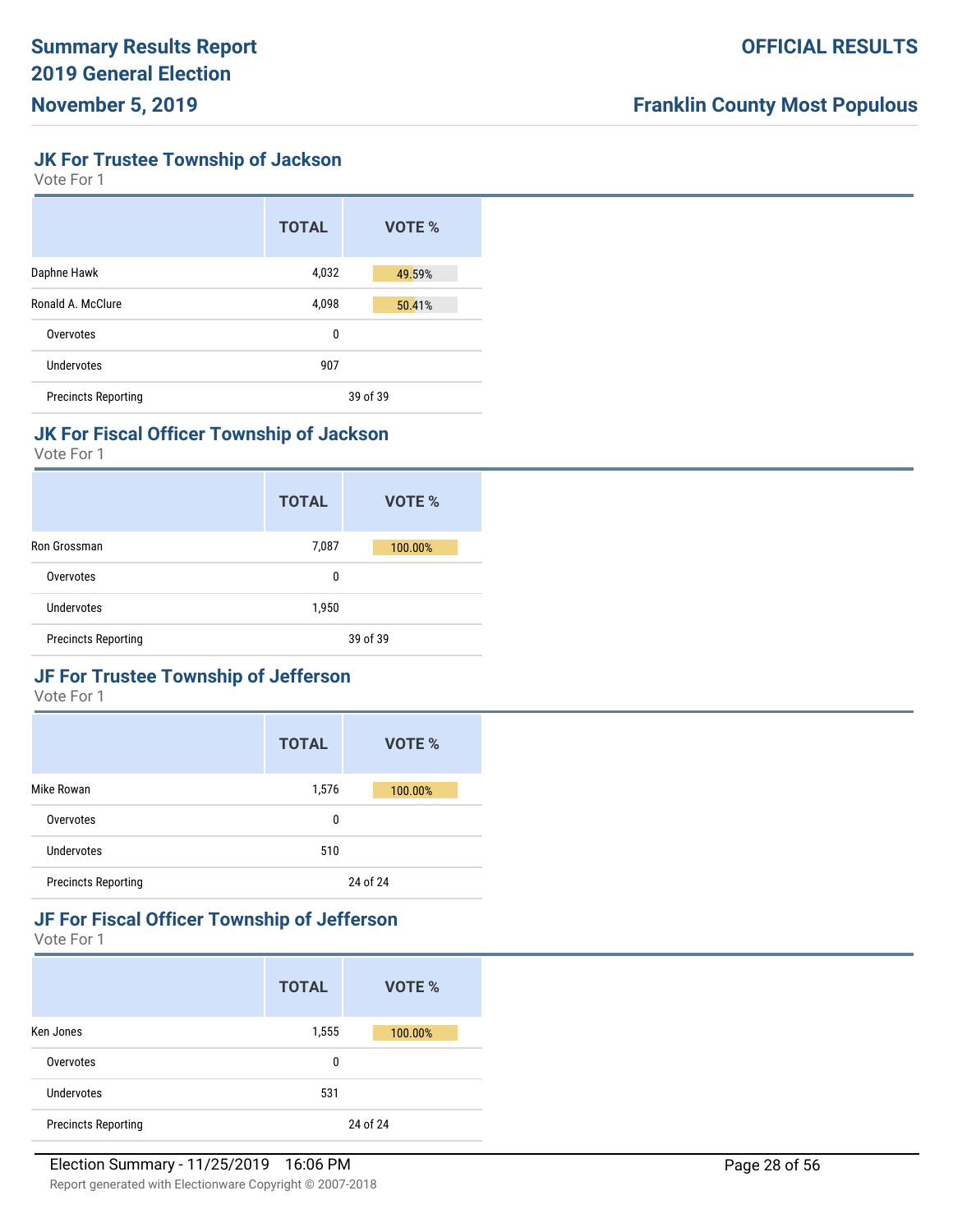**MD For Trustee Township of Madison**

Vote For 1

|                             | <b>TOTAL</b> |          | VOTE % |
|-----------------------------|--------------|----------|--------|
| John Kershner               | 2,346        |          | 46.98% |
| Michele Reynolds            | 2,409        |          | 48.24% |
| Write-In Totals             | 239          |          | 4.79%  |
| Write-In: Deborah K. Miller | 214          |          | 4.29%  |
| Write-In: Non-Certified     | 0            |          | 0.00%  |
| Not Assigned                | 25           |          | 0.50%  |
| Overvotes                   | 1            |          |        |
| Undervotes                  | 551          |          |        |
| <b>Precincts Reporting</b>  |              | 27 of 27 |        |

# **MD For Fiscal Officer Township of Madison**

Vote For 1

|                            | <b>TOTAL</b> | VOTE %   |
|----------------------------|--------------|----------|
| Laurie Vermeer             | 3,933        | 100.00%  |
| Overvotes                  | 0            |          |
| Undervotes                 | 1,613        |          |
| <b>Precincts Reporting</b> |              | 27 of 27 |

## **MF For Trustee Township of Mifflin**

|                            | <b>TOTAL</b> | VOTE %   |
|----------------------------|--------------|----------|
| Richard J. Angelou         | 6,314        | 100.00%  |
| Overvotes                  | 0            |          |
| Undervotes                 | 2,668        |          |
| <b>Precincts Reporting</b> |              | 39 of 39 |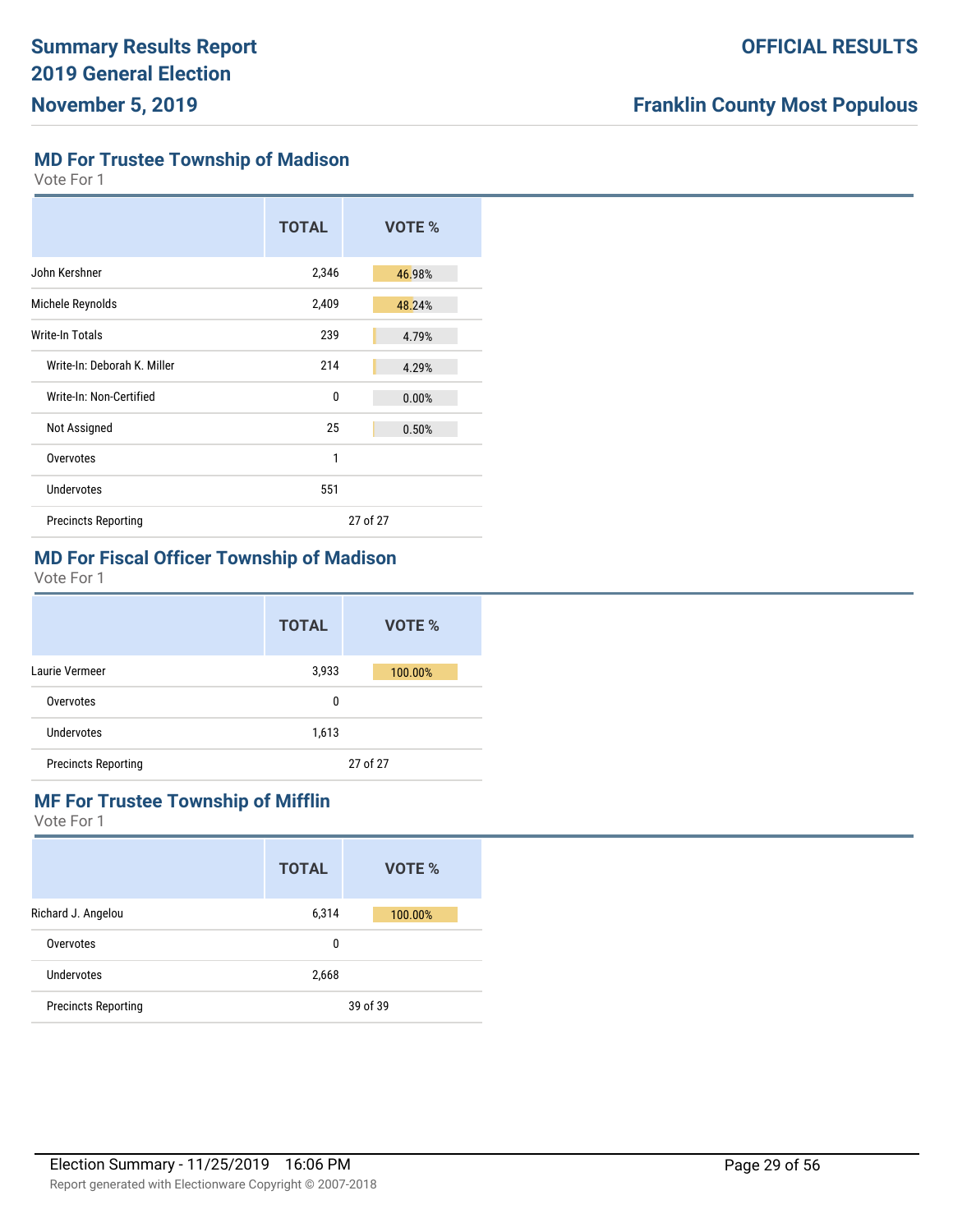## **MF For Fiscal Officer Township of Mifflin**

Vote For 1

|                            | <b>TOTAL</b> | VOTE %   |
|----------------------------|--------------|----------|
| <b>Rick Duff</b>           | 6,045        | 100.00%  |
| Overvotes                  | 0            |          |
| Undervotes                 | 2,937        |          |
| <b>Precincts Reporting</b> |              | 39 of 39 |

#### **NW For Trustee Township of Norwich**

Vote For 1

|                            | <b>TOTAL</b> | VOTE %   |
|----------------------------|--------------|----------|
| Timothy A. Roberts         | 4,919        | 100.00%  |
| Overvotes                  | 0            |          |
| Undervotes                 | 1,923        |          |
| <b>Precincts Reporting</b> |              | 30 of 30 |

# **NW For Fiscal Officer Township of Norwich**

Vote For 1

|                            | <b>TOTAL</b> | VOTE %   |
|----------------------------|--------------|----------|
| Jamie L. Miles             | 4,808        | 100.00%  |
| Overvotes                  | 0            |          |
| Undervotes                 | 2,034        |          |
| <b>Precincts Reporting</b> |              | 30 of 30 |

# **PY For Trustee Township of Perry**

|                            | <b>TOTAL</b> | VOTE %   |
|----------------------------|--------------|----------|
| Chet J. Chaney             | 817          | 100.00%  |
| Overvotes                  | 0            |          |
| Undervotes                 | 174          |          |
| <b>Precincts Reporting</b> |              | 18 of 18 |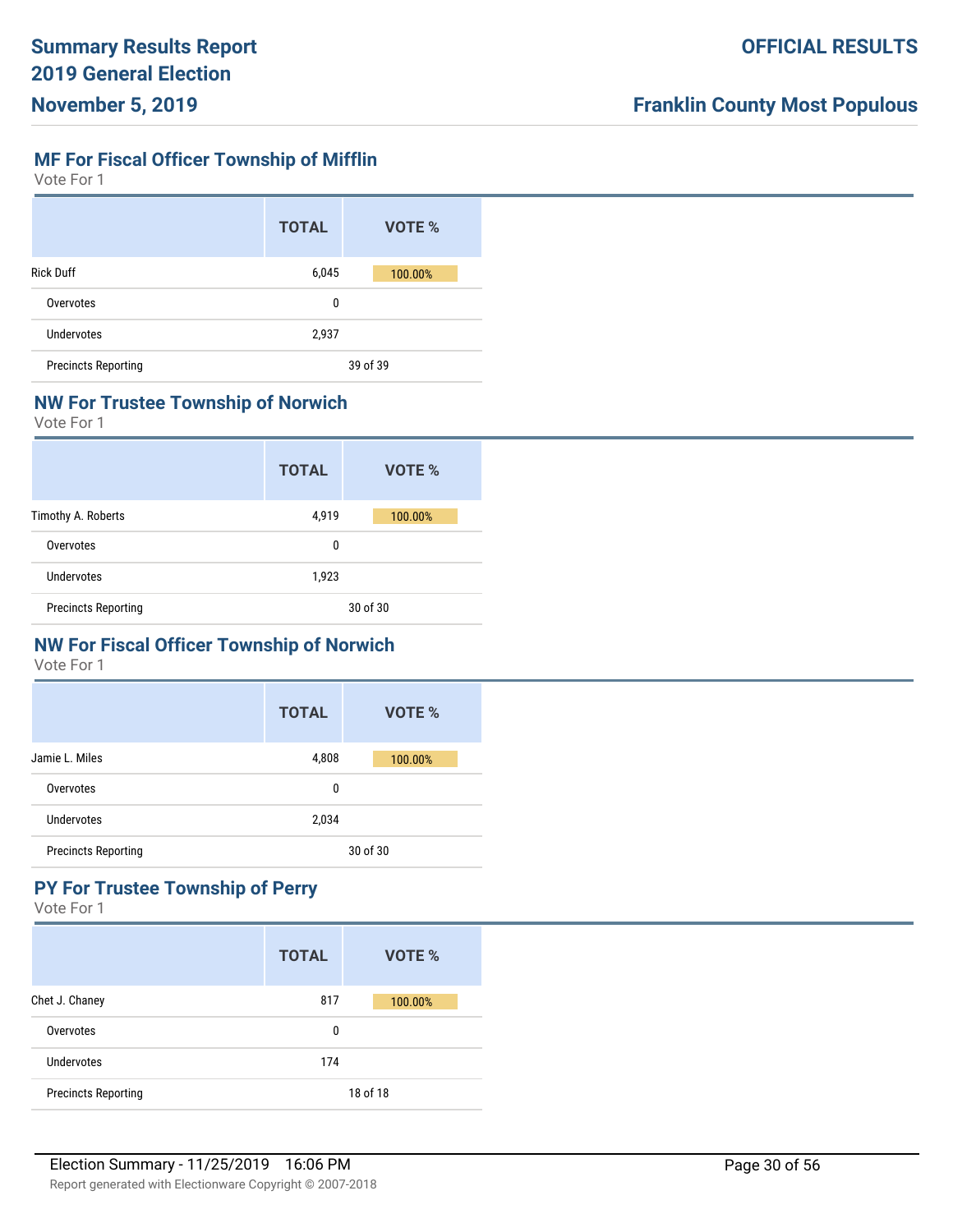## **PY For Fiscal Officer Township of Perry**

Vote For 1

|                            | <b>TOTAL</b> | VOTE %   |
|----------------------------|--------------|----------|
| Michele M. Elliott         | 783          | 100.00%  |
| Overvotes                  | 0            |          |
| Undervotes                 | 208          |          |
| <b>Precincts Reporting</b> |              | 18 of 18 |

#### **PL For Trustee Township of Plain**

Vote For 1

|                            | <b>TOTAL</b> | VOTE %  |
|----------------------------|--------------|---------|
| David Olmstead             | 1,089        | 100.00% |
| Overvotes                  | 0            |         |
| Undervotes                 | 313          |         |
| <b>Precincts Reporting</b> |              | 9 of 9  |

# **PL For Fiscal Officer Township of Plain**

Vote For 1

|                            | <b>TOTAL</b> | <b>VOTE %</b> |
|----------------------------|--------------|---------------|
| Eugene R. Zappitelli       | 1,049        | 100.00%       |
| Overvotes                  | 0            |               |
| Undervotes                 | 353          |               |
| <b>Precincts Reporting</b> |              | $9$ of $9$    |

# **PS For Trustee Township of Pleasant**

|                            | <b>TOTAL</b> | VOTE %  |
|----------------------------|--------------|---------|
| <b>Edward Sheets</b>       | 631          | 100.00% |
| Overvotes                  | 0            |         |
| Undervotes                 | 163          |         |
| <b>Precincts Reporting</b> |              | 8 of 8  |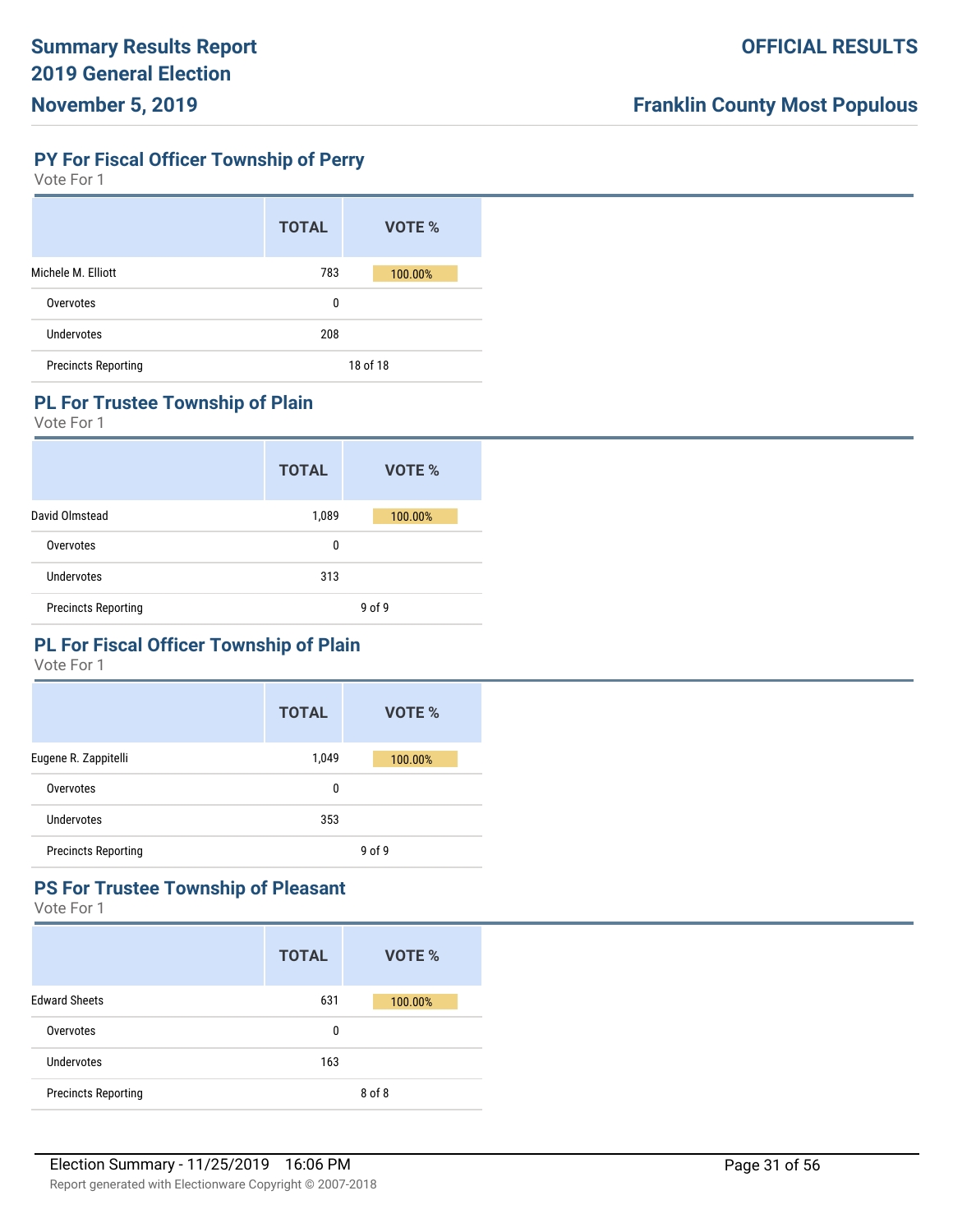## **PS For Fiscal Officer Township of Pleasant**

Vote For 1

|                            | <b>TOTAL</b> | VOTE %  |
|----------------------------|--------------|---------|
| Paula J. Wilkins           | 597          | 100.00% |
| Overvotes                  | 0            |         |
| Undervotes                 | 197          |         |
| <b>Precincts Reporting</b> |              | 8 of 8  |

#### **PR For Trustee Township of Prairie**

Vote For 1

|                            | <b>TOTAL</b> | VOTE %   |
|----------------------------|--------------|----------|
| Jennifer Flower            | 644          | 29.93%   |
| Jim Goudy                  | 529          | 24.58%   |
| Alec Milam                 | 138          | 6.41%    |
| Doug Stormont              | 841          | 39.08%   |
| Overvotes                  | 1            |          |
| Undervotes                 | 89           |          |
| <b>Precincts Reporting</b> |              | 23 of 23 |

## **PR For Fiscal Officer Township of Prairie**

|                            | <b>TOTAL</b> | VOTE %   |
|----------------------------|--------------|----------|
| <b>Candidate Withdrew</b>  |              |          |
| <b>Sherry Henning</b>      | 1,009        | 47.59%   |
| Dan McCardle               | 999          | 47.12%   |
| Overvotes                  | 0            |          |
| Undervotes                 | 122          |          |
| <b>Precincts Reporting</b> |              | 23 of 23 |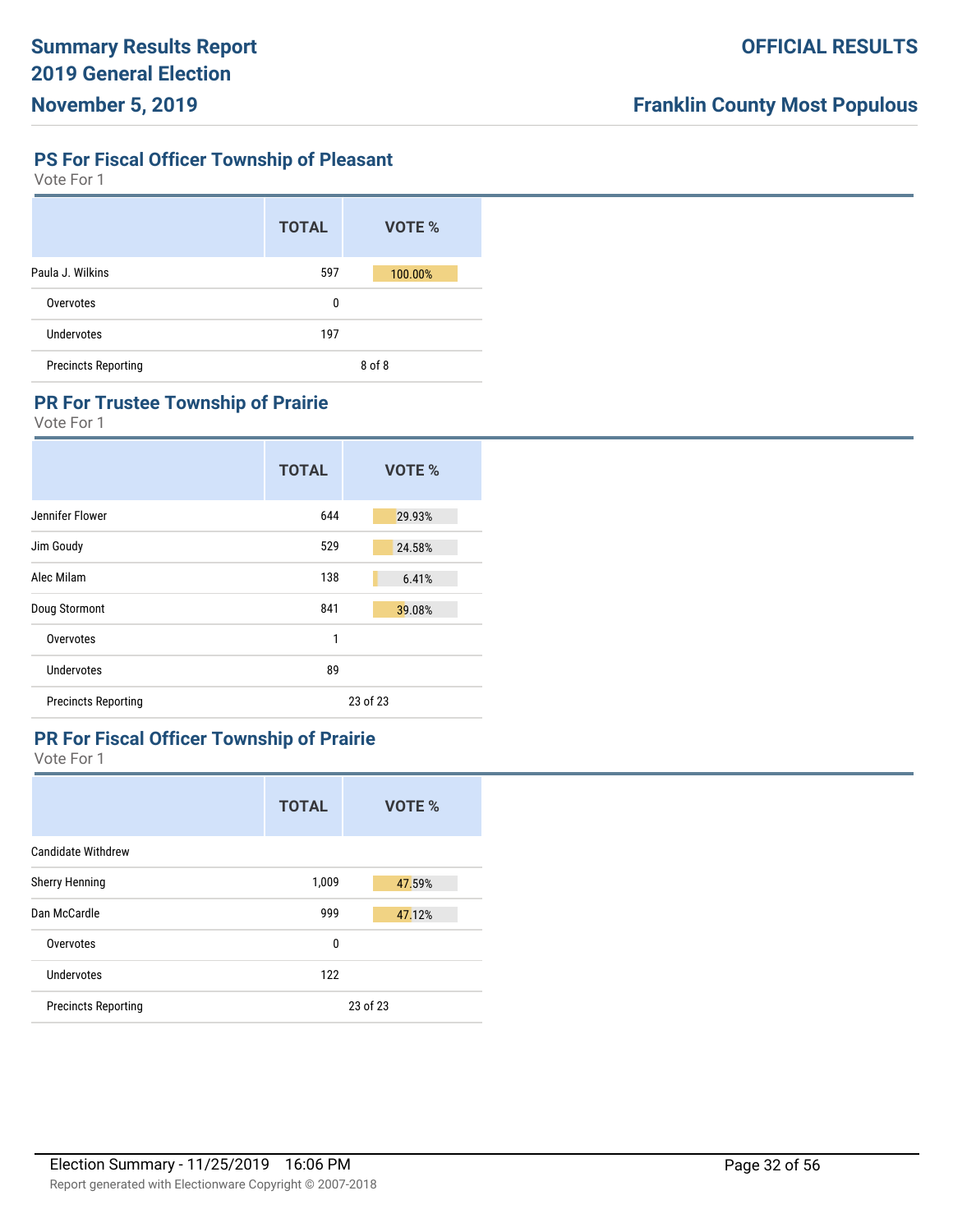#### **SH For Trustee Township of Sharon**

Vote For 1

|                            | <b>TOTAL</b> | VOTE %   |
|----------------------------|--------------|----------|
| <b>Lindsay Duffey</b>      | 3,896        | 100.00%  |
| Overvotes                  | 0            |          |
| Undervotes                 | 1,842        |          |
| <b>Precincts Reporting</b> |              | 23 of 23 |

#### **SH For Fiscal Officer Township of Sharon**

Vote For 1

|                            | <b>TOTAL</b> | VOTE %   |
|----------------------------|--------------|----------|
| Anthony E. Palmer, Jr.     | 3,741        | 100.00%  |
| Overvotes                  | 0            |          |
| Undervotes                 | 1,997        |          |
| <b>Precincts Reporting</b> |              | 23 of 23 |

# **TR For Trustee Township of Truro**

|                            | <b>TOTAL</b> | <b>VOTE %</b> |
|----------------------------|--------------|---------------|
| Pat Mahaffey               | 3,030        | 60.10%        |
| <b>Mack Quesenberry</b>    | 2,012        | 39.90%        |
| Overvotes                  | 0            |               |
| Undervotes                 | 513          |               |
| <b>Precincts Reporting</b> |              | 25 of 25      |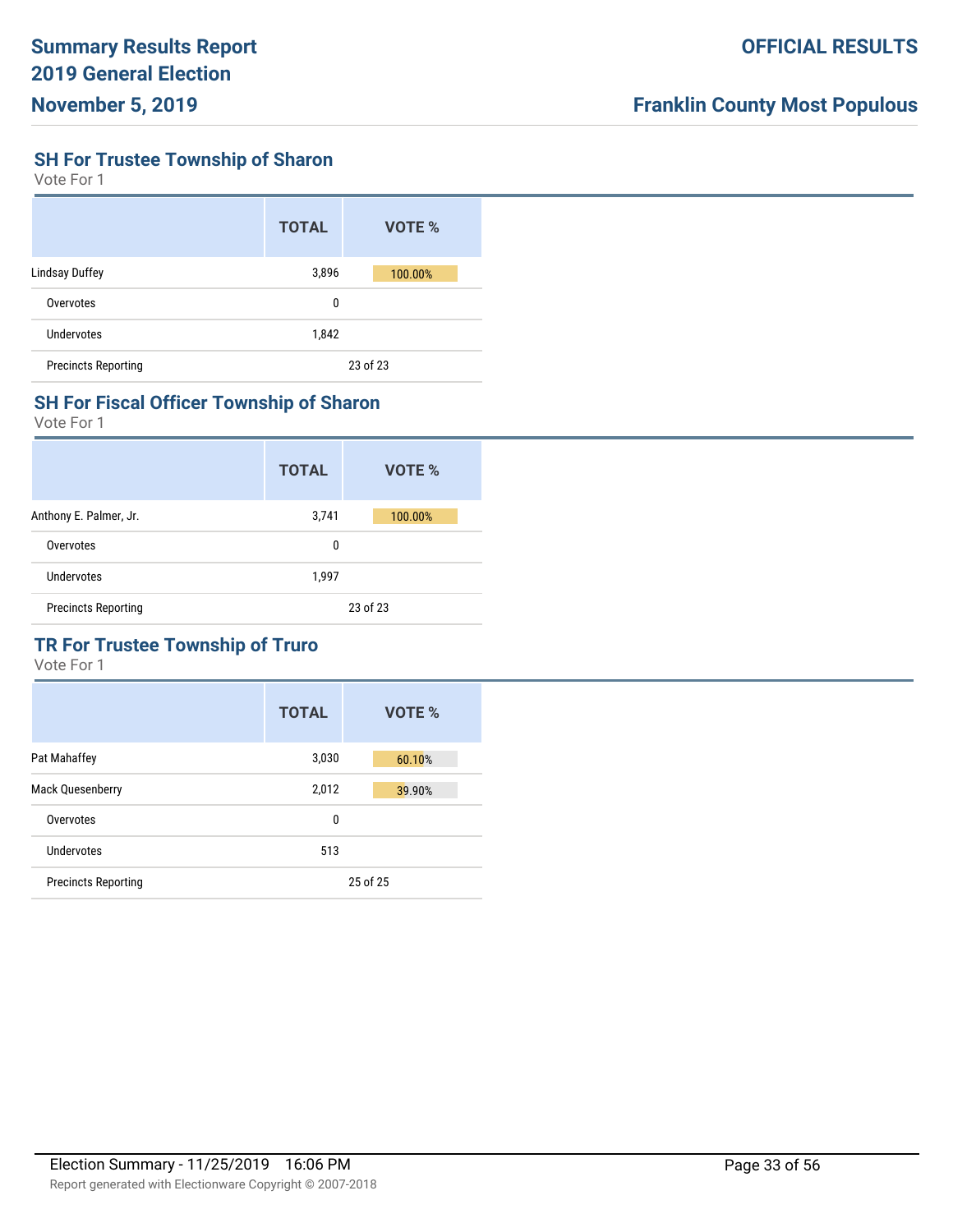# **TR For Trustee (UTE 12/31/2021) Township of Truro**

Vote For 1

|                            | <b>TOTAL</b> | VOTE %   |
|----------------------------|--------------|----------|
| Chris Long                 | 2,909        | 57.48%   |
| Joseph Sorenson            | 2,152        | 42.52%   |
| Overvotes                  | 0            |          |
| Undervotes                 | 494          |          |
| <b>Precincts Reporting</b> |              | 25 of 25 |

## **TR For Fiscal Officer Township of Truro**

Vote For 1

|                            | <b>TOTAL</b> | VOTE %   |
|----------------------------|--------------|----------|
| Natalie West-Nicodemus     | 3,953        | 100.00%  |
| Overvotes                  | 0            |          |
| Undervotes                 | 1,602        |          |
| <b>Precincts Reporting</b> |              | 25 of 25 |

# **WS For Trustee Township of Washington**

Vote For 1

|                            | <b>TOTAL</b> | VOTE %   |
|----------------------------|--------------|----------|
| Jan Rozanski               | 5,813        | 100.00%  |
| Overvotes                  | 0            |          |
| Undervotes                 | 1,763        |          |
| <b>Precincts Reporting</b> |              | 33 of 33 |

# **WS For Fiscal Officer Township of Washington**

|                            | <b>TOTAL</b> | VOTE %   |
|----------------------------|--------------|----------|
| Joyce E. Robinson          | 5,659        | 100.00%  |
| Overvotes                  | 0            |          |
| Undervotes                 | 1,885        |          |
| <b>Precincts Reporting</b> |              | 33 of 33 |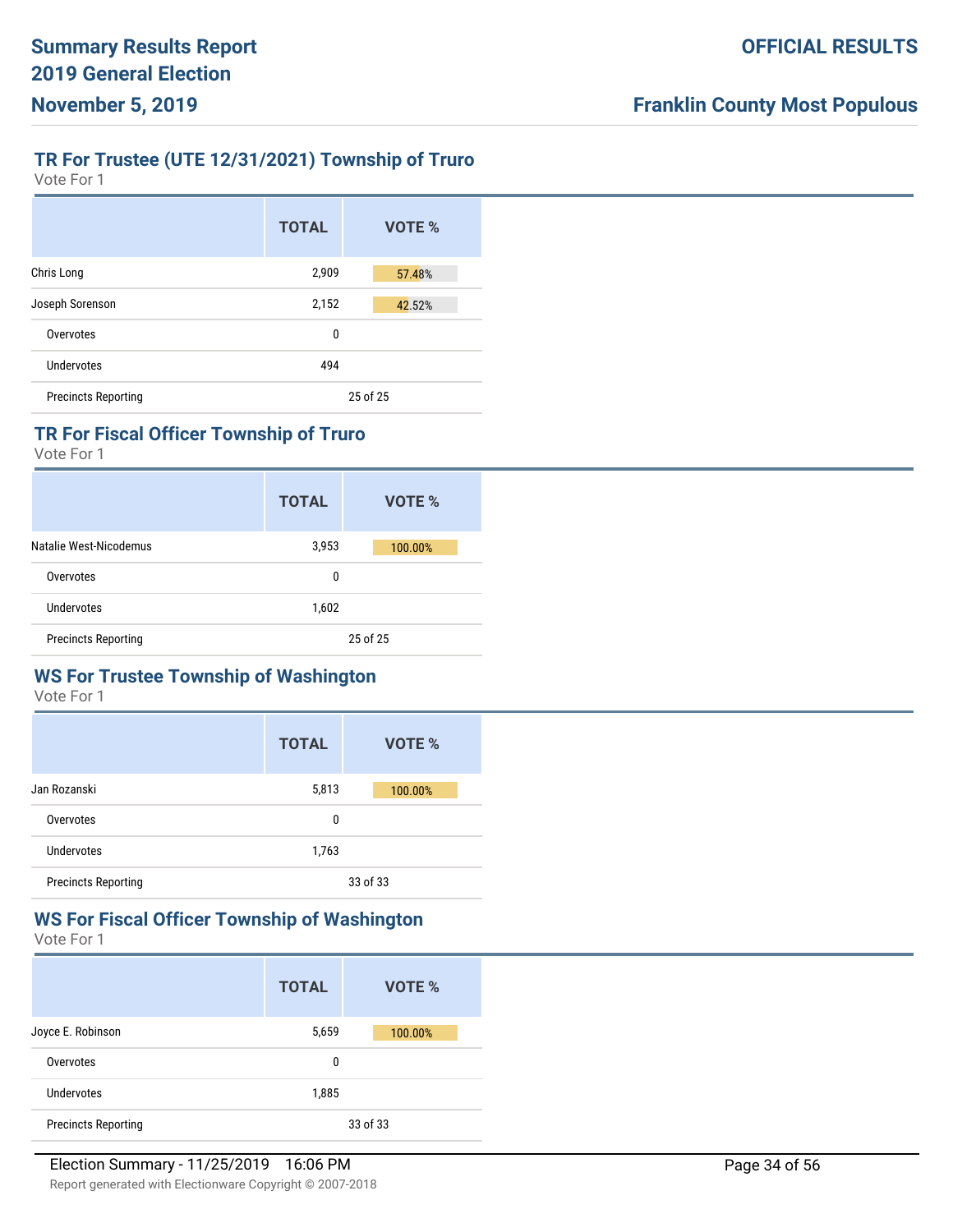# **FR1 For Member of Governing Board of Educational Service Center Educational Service**

Vote For 2

|                            | <b>TOTAL</b> | <b>VOTE %</b> |
|----------------------------|--------------|---------------|
| <b>Beth Glitt</b>          | 9,198        | 100.00%       |
| Overvotes                  | 0            |               |
| Undervotes                 | 17,021       |               |
| <b>Precincts Reporting</b> |              | 77 of 77      |

#### **FF - For Member of Governing Board of Educational Service Center**

Vote For 2

|                            | <b>TOTAL</b> | VOTE % |
|----------------------------|--------------|--------|
| <b>Gary Bartlett</b>       | 11           | 20.37% |
| Anne Darling Cyphert       | 21           | 38.89% |
| Charlotte J. Owens         | 22           | 40.74% |
| Overvotes                  | $\mathbf{0}$ |        |
| Undervotes                 | 52           |        |
| <b>Precincts Reporting</b> |              | 4 of 4 |

#### **LI - For Member of Governing Board of Educational Service Center** Vote For 2

|                            | <b>TOTAL</b> | VOTE %   |
|----------------------------|--------------|----------|
| <b>Matthew Clark</b>       | 917          | 51.63%   |
| Joseph R. Shannon          | 859          | 48.37%   |
| Overvotes                  | 0            |          |
| Undervotes                 | 1,210        |          |
| <b>Precincts Reporting</b> |              | 15 of 15 |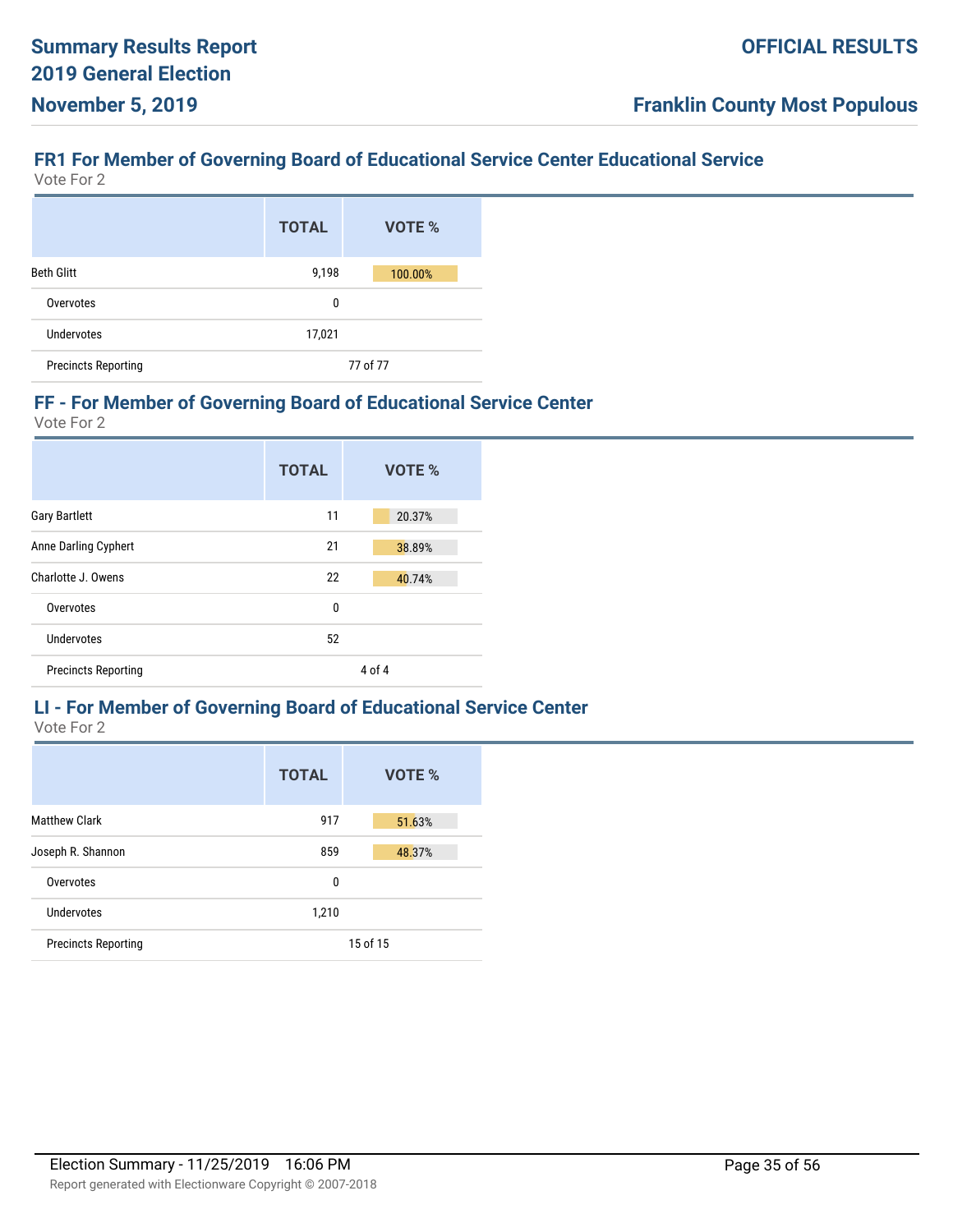# **MC - FR1 For Member of Governing Board of Educational Service Center at Large**

Vote For 1

|                            | <b>TOTAL</b> | VOTE % |
|----------------------------|--------------|--------|
| Jeffrey A. Burroughs       | 10           | 32.26% |
| Karen Allen Fowler         | 21           | 67.74% |
| Overvotes                  | 0            |        |
| Undervotes                 | 15           |        |
| <b>Precincts Reporting</b> |              | 4 of 4 |

## **PI - For Member of Governing Board of Educational Service Center**

Vote For 2

|                            | <b>TOTAL</b> | VOTE %     |
|----------------------------|--------------|------------|
| Jon C. Saxton              | 3            | 100.00%    |
| Overvotes                  | 0            |            |
| Undervotes                 | 7            |            |
| <b>Precincts Reporting</b> |              | $1$ of $1$ |

#### **BE For Member of Board of Education School District Bexley**

|                            | <b>TOTAL</b> | VOTE %   |
|----------------------------|--------------|----------|
| Sarah Ackman               | 1,271        | 16.23%   |
| Mike Denison               | 1,444        | 18.44%   |
| Alissha M. Mitchell        | 1,820        | 23.24%   |
| <b>Victoria Powers</b>     | 2,076        | 26.51%   |
| April Walsh                | 1,219        | 15.57%   |
| Overvotes                  | 4            |          |
| Undervotes                 | 1,624        |          |
| <b>Precincts Reporting</b> |              | 10 of 10 |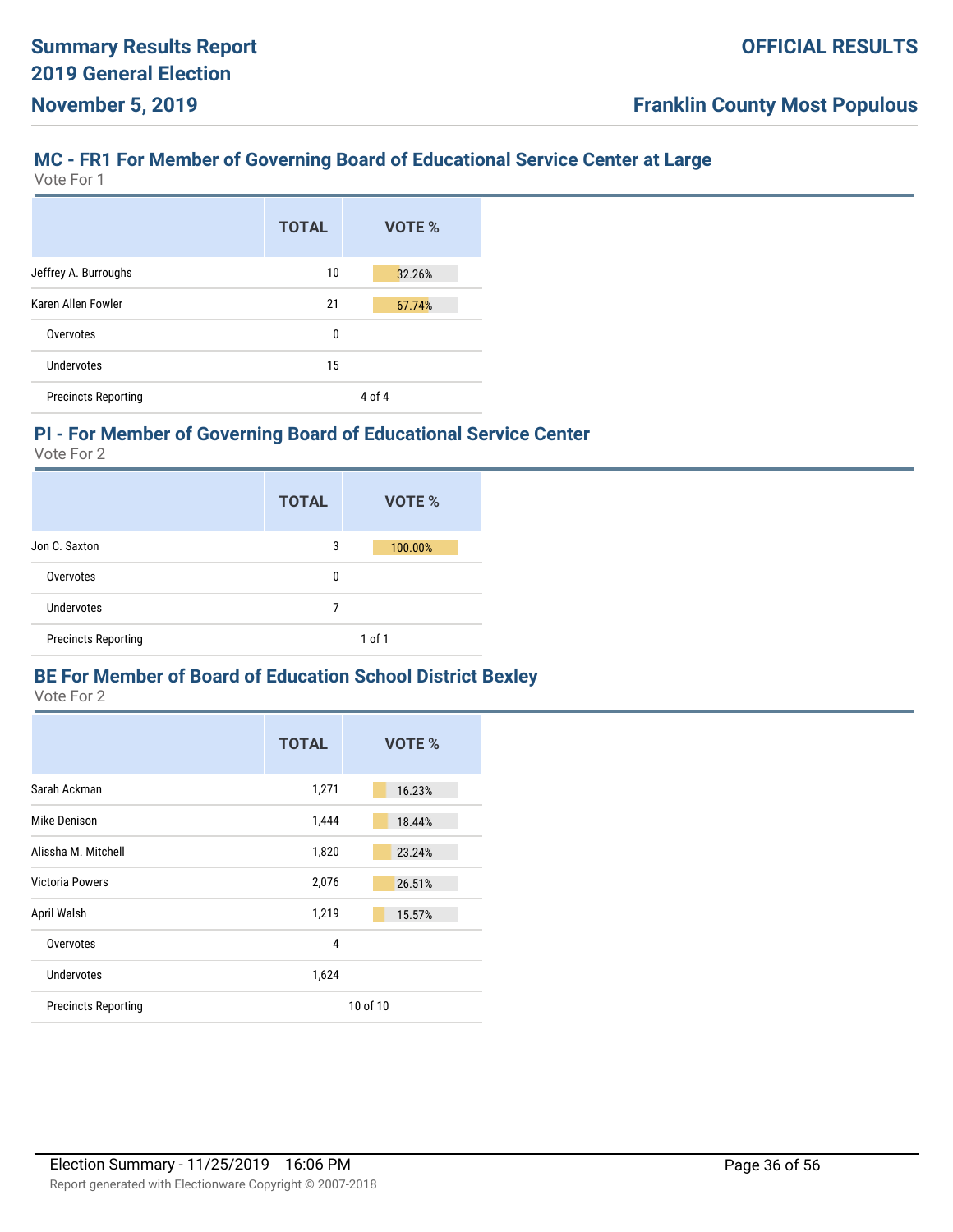# **CW For Member of Board of Education School District Canal Winchester**

Vote For 2

|                            | <b>TOTAL</b> | VOTE %   |
|----------------------------|--------------|----------|
| Kevin W. Butler            | 1,888        | 47.44%   |
| Matt Krueger               | 2,059        | 51.73%   |
| Write-In Totals            | 33           | 0.83%    |
| Write-In: Non-Certified    | $\mathbf{0}$ | 0.00%    |
| Not Assigned               | 33           | 0.83%    |
| Overvotes                  | $\mathbf{0}$ |          |
| <b>Undervotes</b>          | 2,131        |          |
| <b>Precincts Reporting</b> |              | 16 of 16 |

# **CO For Member of Board of Education School District Columbus**

|                             | <b>TOTAL</b> | VOTE %     |
|-----------------------------|--------------|------------|
| Jennifer Adair              | 46,843       | 22.72%     |
| Carol Beckerle              | 41,413       | 20.09%     |
| Fric S. Brown               | 42,614       | 20.67%     |
| Kimberley Mason             | 27,337       | 13.26%     |
| <b>Tina Pierce</b>          | 47,087       | 22.84%     |
| <b>Write-In Totals</b>      | 881          | 0.43%      |
| Write-In: Stephany R. Small | 51           | 0.02%      |
| Write-In: Non-Certified     | $\mathbf{0}$ | 0.00%      |
| Not Assigned                | 830          | 0.40%      |
| Overvotes                   | 32           |            |
| Undervotes                  | 65,845       |            |
| <b>Precincts Reporting</b>  |              | 454 of 454 |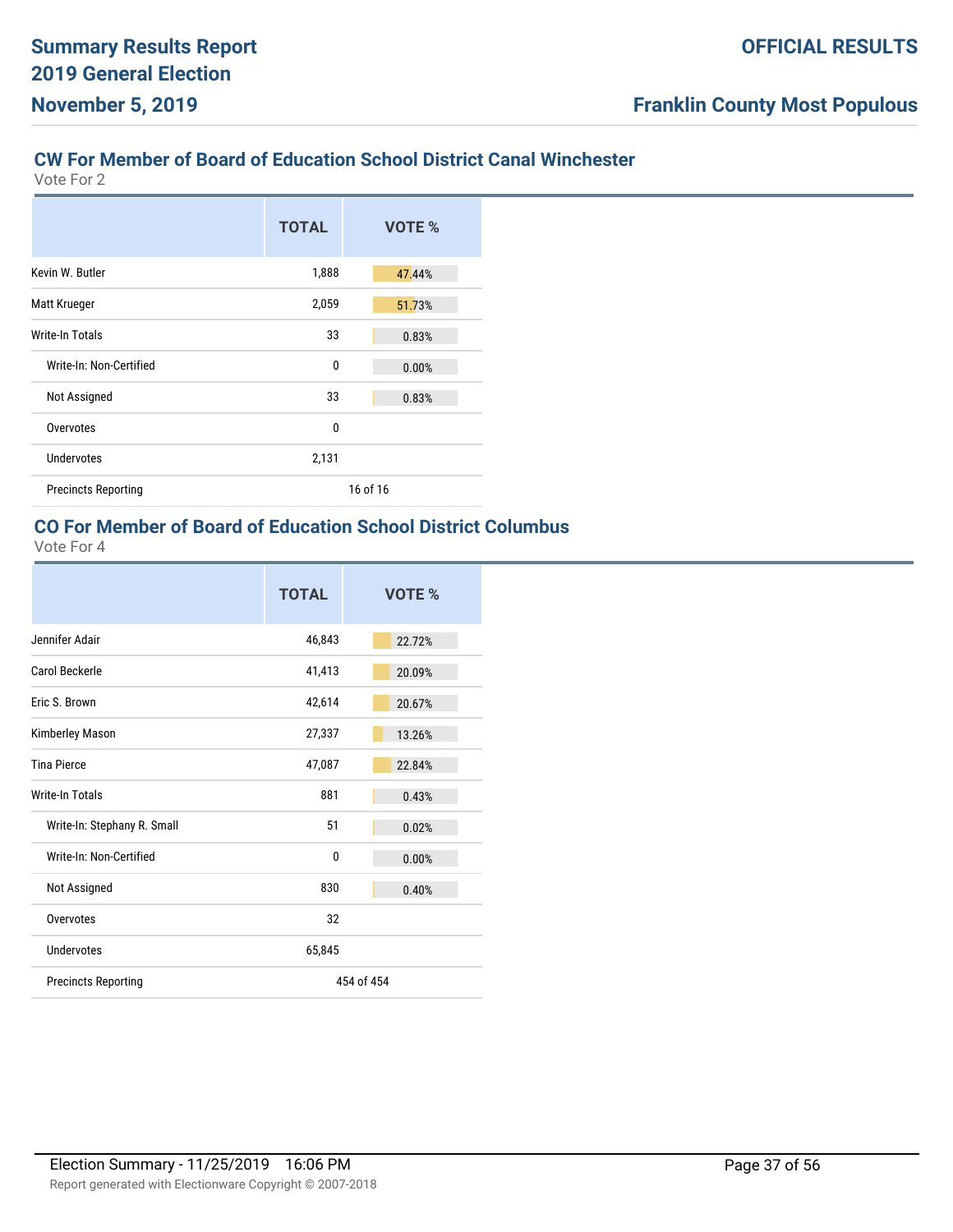#### **COUE For Member of Board of Education (UTE 12/31/21)**

Vote For 1

|                            | <b>TOTAL</b> | <b>VOTE %</b> |
|----------------------------|--------------|---------------|
| James C. Ragland           | 52,428       | 100.00%       |
| Overvotes                  |              | 0             |
| Undervotes                 | 15,585       |               |
| <b>Precincts Reporting</b> |              | 454 of 454    |

#### **DU For Member of Board of Education School District Dublin**

Vote For 2

|                            | <b>TOTAL</b> | <b>VOTE %</b> |
|----------------------------|--------------|---------------|
| <b>Scott Melody</b>        | 7,867        | 48.50%        |
| Christopher M. Valentine   | 8,355        | 51.50%        |
| Overvotes                  | 0            |               |
| Undervotes                 | 7,213        |               |
| <b>Precincts Reporting</b> |              | 64 of 64      |

# **GJ For Member of Board of Education School District Gahanna Jefferson**

|                            | <b>TOTAL</b>   | VOTE %   |
|----------------------------|----------------|----------|
| Jon Handler                | 3,844          | 21.91%   |
| Daphne Moehring            | 7,211          | 41.10%   |
| Beryl Brown Piccolantonio  | 6,489          | 36.99%   |
| Overvotes                  | $\overline{2}$ |          |
| Undervotes                 | 4,138          |          |
| <b>Precincts Reporting</b> |                | 51 of 51 |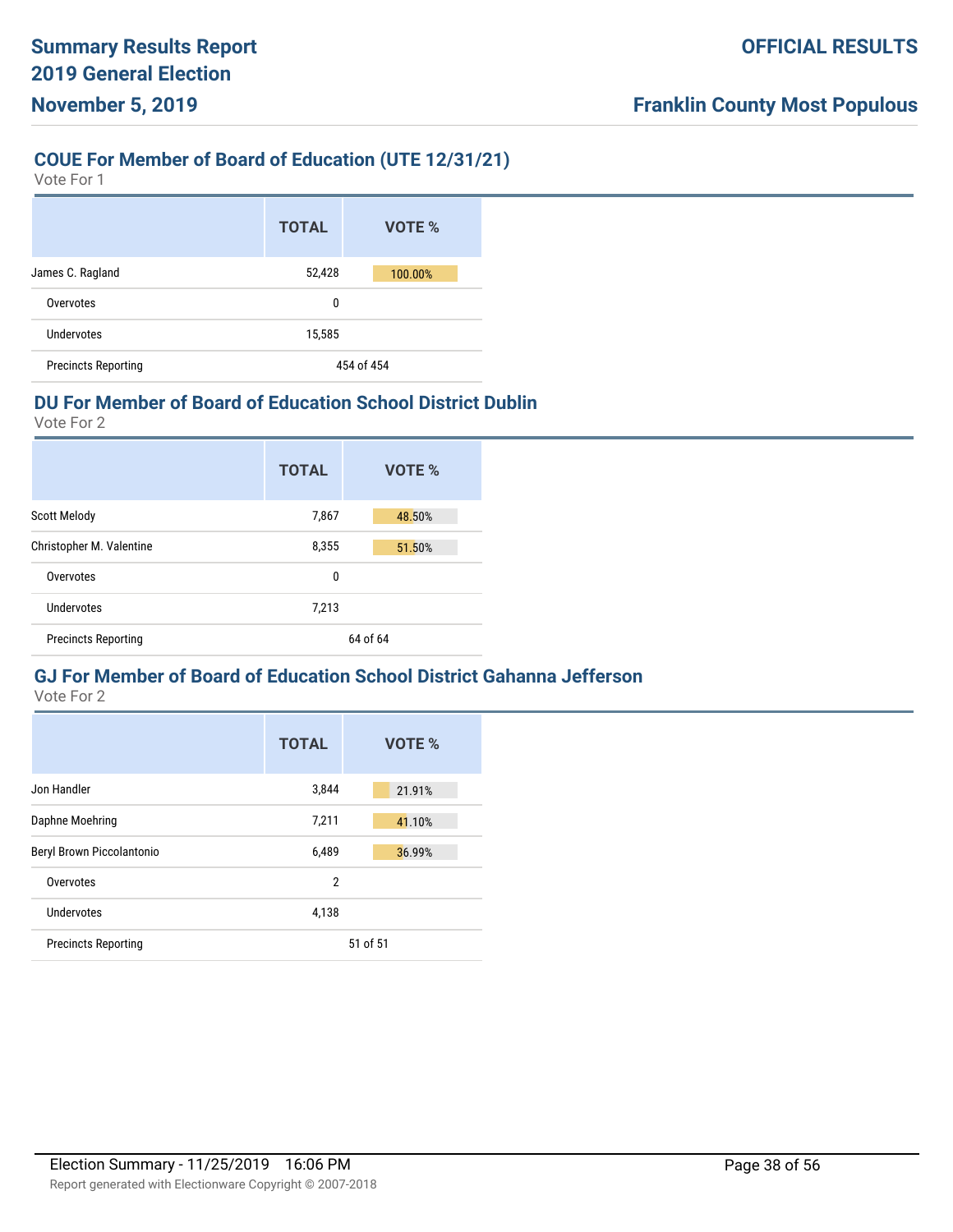#### **GV For Member of Board of Education School District Grandview Heights**

Vote For 2

|                            | <b>TOTAL</b> | VOTE % |
|----------------------------|--------------|--------|
| <b>Emily Gephart</b>       | 1,718        | 53.82% |
| Kevin Guse'                | 1,474        | 46.18% |
| Overvotes                  | 0            |        |
| Undervotes                 | 1,808        |        |
| <b>Precincts Reporting</b> |              | 7 of 7 |

#### **GM For Member of Board of Education School District Groveport Madison**

Vote For 2

|                            | <b>TOTAL</b> | VOTE %   |
|----------------------------|--------------|----------|
| Seth Bower                 | 1,983        | 22.03%   |
| Wayne Bryan                | 1,403        | 15.59%   |
| Chris Snyder               | 2,402        | 26.69%   |
| Kathleen L. Walsh          | 3,213        | 35.70%   |
| Overvotes                  | 4            |          |
| Undervotes                 | 3,879        |          |
| <b>Precincts Reporting</b> |              | 33 of 33 |

#### **HA For Member of Board of Education School District Hamilton**

|                            | <b>TOTAL</b> | VOTE %   |
|----------------------------|--------------|----------|
| James Dommer               | 725          | 26.54%   |
| Jym Kyre                   | 514          | 18.81%   |
| <b>Walley Obert</b>        | 1,022        | 37.41%   |
| Randal P. Ruppert          | 471          | 17.24%   |
| Overvotes                  | 0            |          |
| Undervotes                 | 752          |          |
| <b>Precincts Reporting</b> |              | 10 of 10 |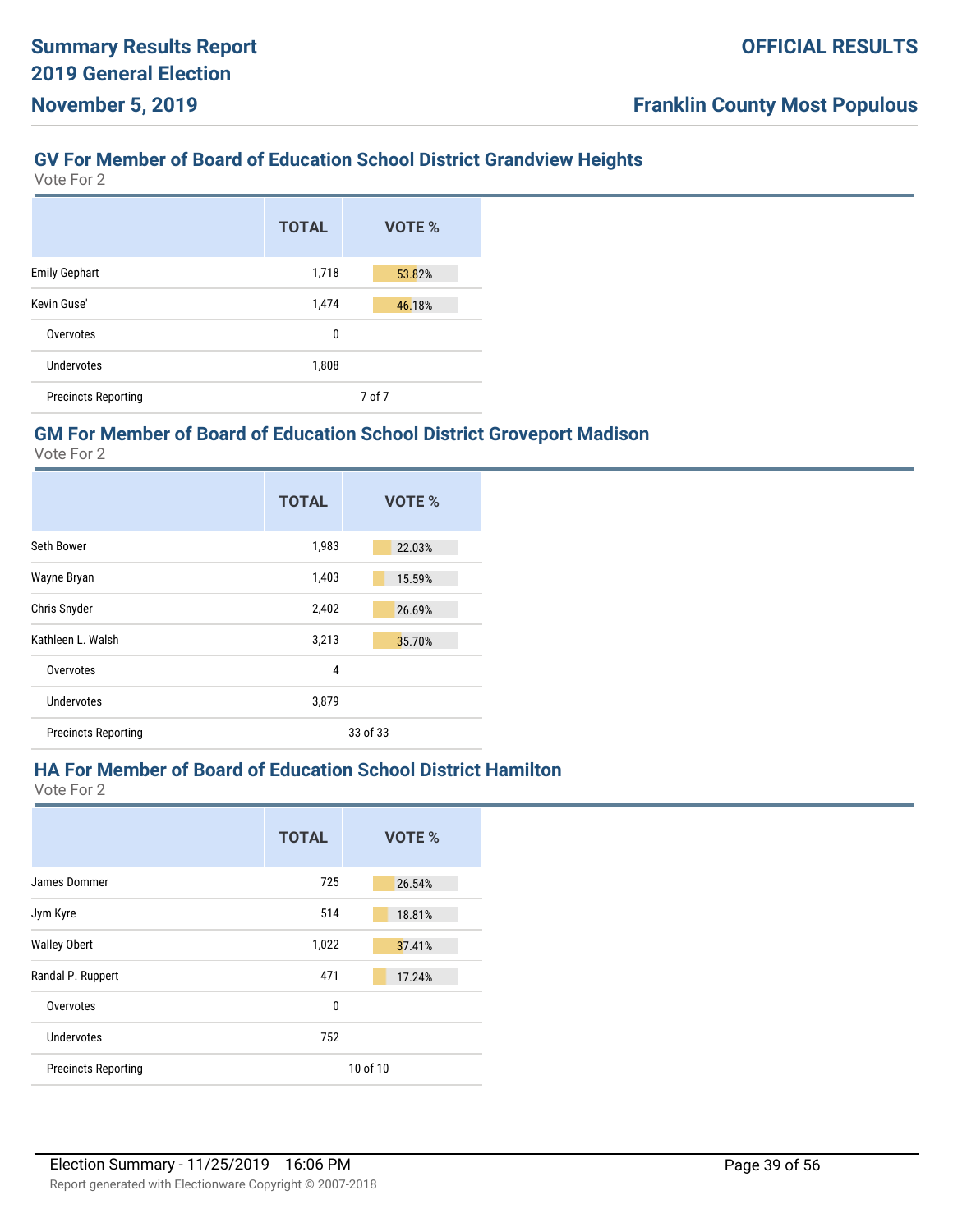# **HL For Member of Board of Education School District Hilliard**

Vote For 2

|                            | <b>TOTAL</b> | VOTE %   |
|----------------------------|--------------|----------|
| Nadia L. Long              | 4,487        | 20.73%   |
| <b>Brian Morgan</b>        | 3,844        | 17.76%   |
| Jon Parker-Jones           | 3,658        | 16.90%   |
| <b>Brian Perry</b>         | 5,212        | 24.08%   |
| <b>Stasi Trout</b>         | 4,444        | 20.53%   |
| Overvotes                  | 10           |          |
| Undervotes                 | 5,283        |          |
| <b>Precincts Reporting</b> |              | 76 of 76 |

#### **NA For Member of Board of Education School District New Albany-Plain**

Vote For 2

|                            | <b>TOTAL</b> | VOTE %   |
|----------------------------|--------------|----------|
| <b>Phil Derrow</b>         | 1,322        | 50.27%   |
| Paul A. Naumoff            | 1,308        | 49.73%   |
| Overvotes                  | 0            |          |
| Undervotes                 | 1,460        |          |
| <b>Precincts Reporting</b> |              | 21 of 21 |

#### **RE For Member of Board of Education School District Reynoldsburg**

|                            | <b>TOTAL</b>   | VOTE %   |
|----------------------------|----------------|----------|
| Debbie Dunlap              | 5,177          | 40.47%   |
| Neal Whitman               | 3,935          | 30.76%   |
| Mandy Young                | 3,681          | 28.77%   |
| Overvotes                  | $\overline{2}$ |          |
| Undervotes                 | 2,799          |          |
| <b>Precincts Reporting</b> |                | 35 of 35 |
|                            |                |          |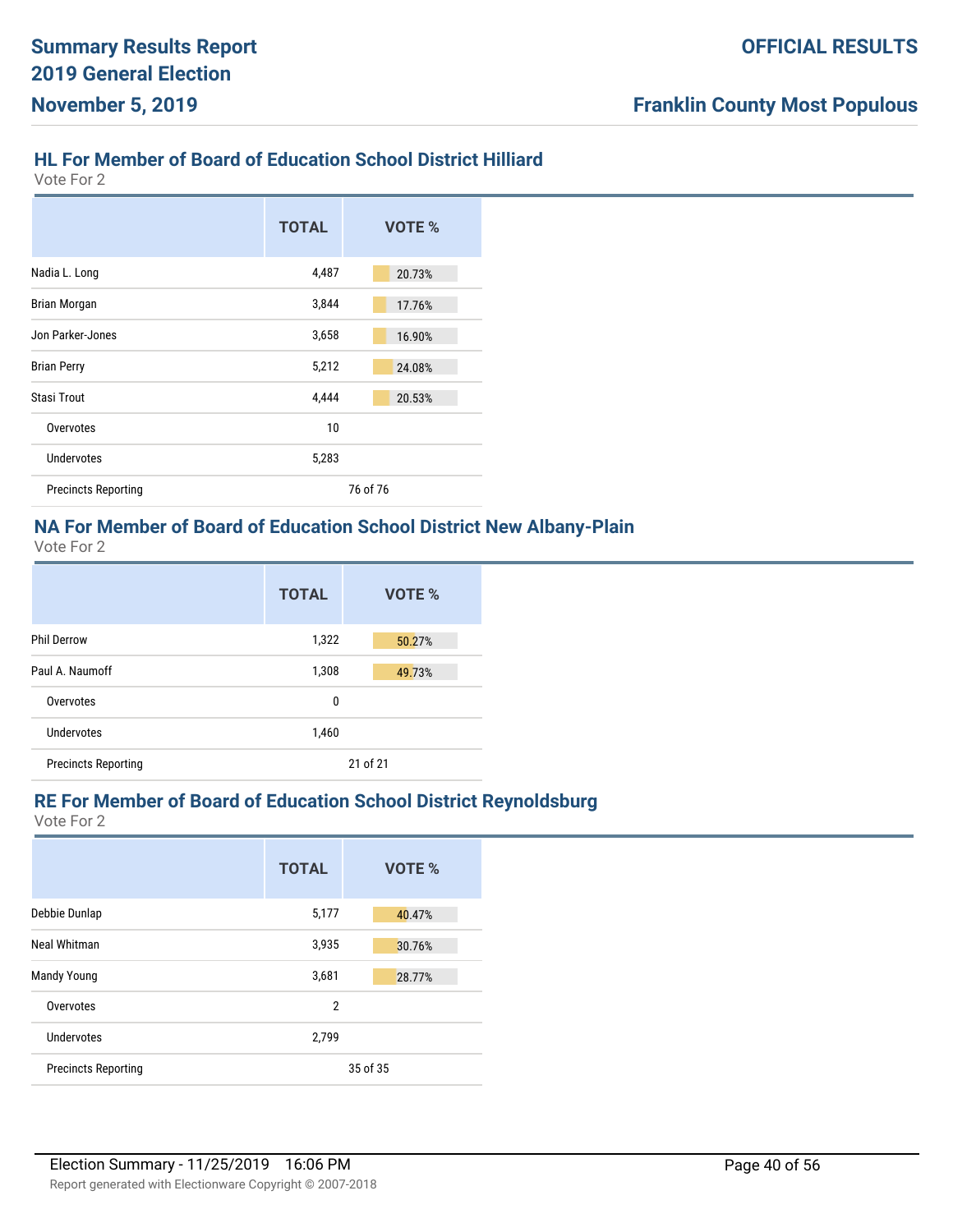# **SW For Member of Board of Education School District South-Western**

Vote For 2

|                            | <b>TOTAL</b> | VOTE %     |
|----------------------------|--------------|------------|
| Anthony Caldwell           | 10,070       | 51.72%     |
| Robert W. Ragland          | 9,400        | 48.28%     |
| Overvotes                  | 0            |            |
| Undervotes                 | 13,515       |            |
| <b>Precincts Reporting</b> |              | 107 of 107 |

## **UA For Member of Board of Education School District Upper Arlington**

Vote For 3

|                            | <b>TOTAL</b> | VOTE %   |
|----------------------------|--------------|----------|
| <b>Nancy Drees</b>         | 4,910        | 23.94%   |
| Nic Fortkamp               | 4,520        | 22.03%   |
| Jenny McKenna              | 5,148        | 25.10%   |
| Lori O. Trent              | 5,935        | 28.93%   |
| Overvotes                  | 0            |          |
| Undervotes                 | 8,335        |          |
| <b>Precincts Reporting</b> |              | 36 of 36 |

# **WE For Member of Board of Education School District Westerville**

|                            | <b>TOTAL</b> | VOTE %   |
|----------------------------|--------------|----------|
| Jennifer Aultman           | 14,655       | 52.40%   |
| Vaughn E. Bell             | 13,314       | 47.60%   |
| Overvotes                  | 0            |          |
| Undervotes                 | 12,595       |          |
| <b>Precincts Reporting</b> |              | 69 of 69 |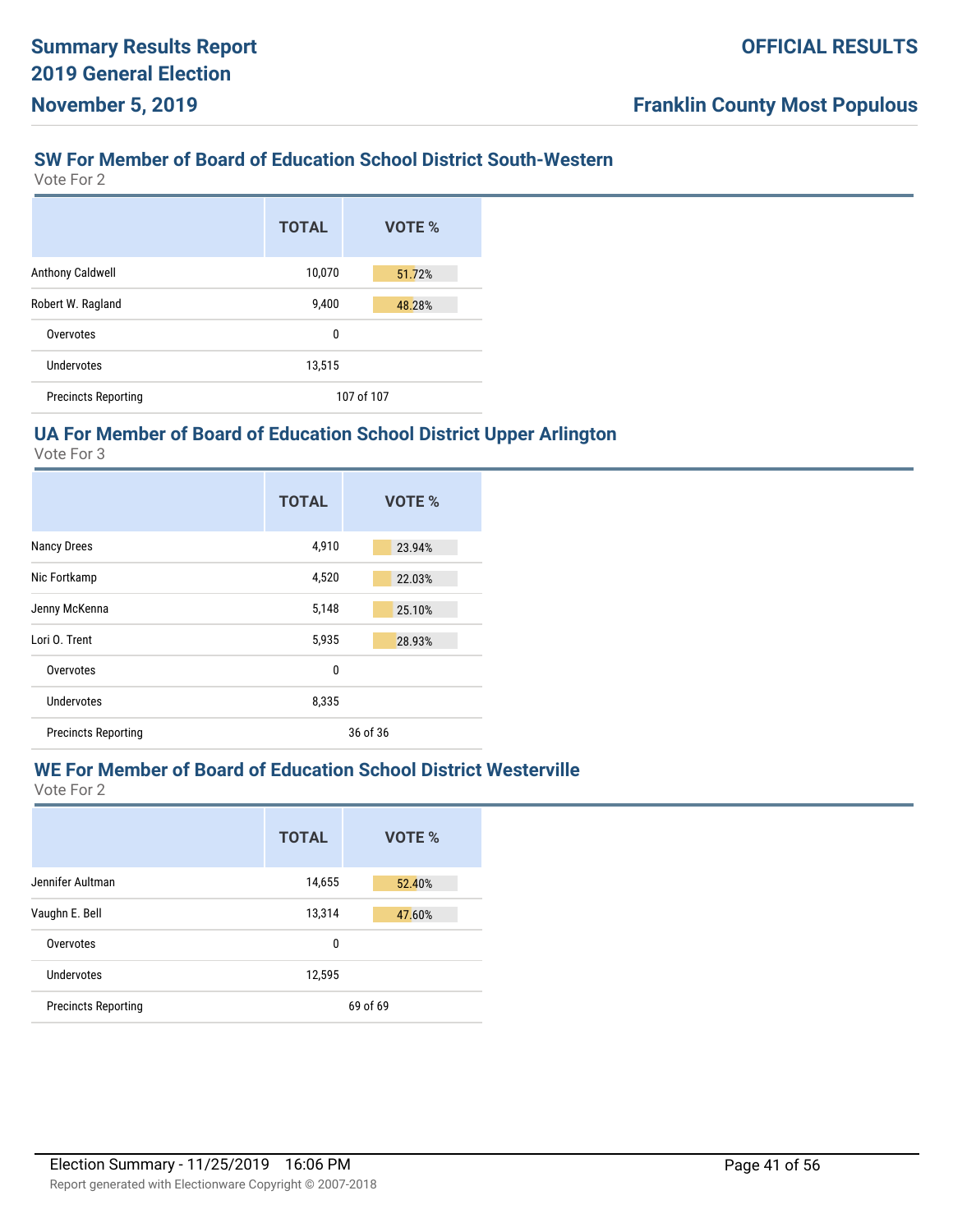## **WH For Member of Board of Education School District Whitehall**

Vote For 2

|                            | <b>TOTAL</b> | VOTE %   |
|----------------------------|--------------|----------|
| Mike Adkins                | 1,292        | 56.84%   |
| Jeffrey P. Lees            | 981          | 43.16%   |
| Overvotes                  | 0            |          |
| Undervotes                 | 1,205        |          |
| <b>Precincts Reporting</b> |              | 11 of 11 |

## **WH For Member of Board of Education (UTE 12/31/2021) School District Whitehall**

Vote For 1

|                            | <b>TOTAL</b> | VOTE %   |
|----------------------------|--------------|----------|
| Zachary R. Wright          | 1,392        | 100.00%  |
| Overvotes                  | 0            |          |
| <b>Undervotes</b>          | 347          |          |
| <b>Precincts Reporting</b> |              | 11 of 11 |

#### **WO For Member of Board of Education School District Worthington**

|                            | <b>TOTAL</b>   | VOTE %   |
|----------------------------|----------------|----------|
| Amy Lloyd                  | 7,962          | 40.71%   |
| Kelly Needleman            | 4,421          | 22.60%   |
| Charlie Wilson             | 7,176          | 36.69%   |
| Overvotes                  | $\overline{2}$ |          |
| Undervotes                 | 4,879          |          |
| <b>Precincts Reporting</b> |                | 54 of 54 |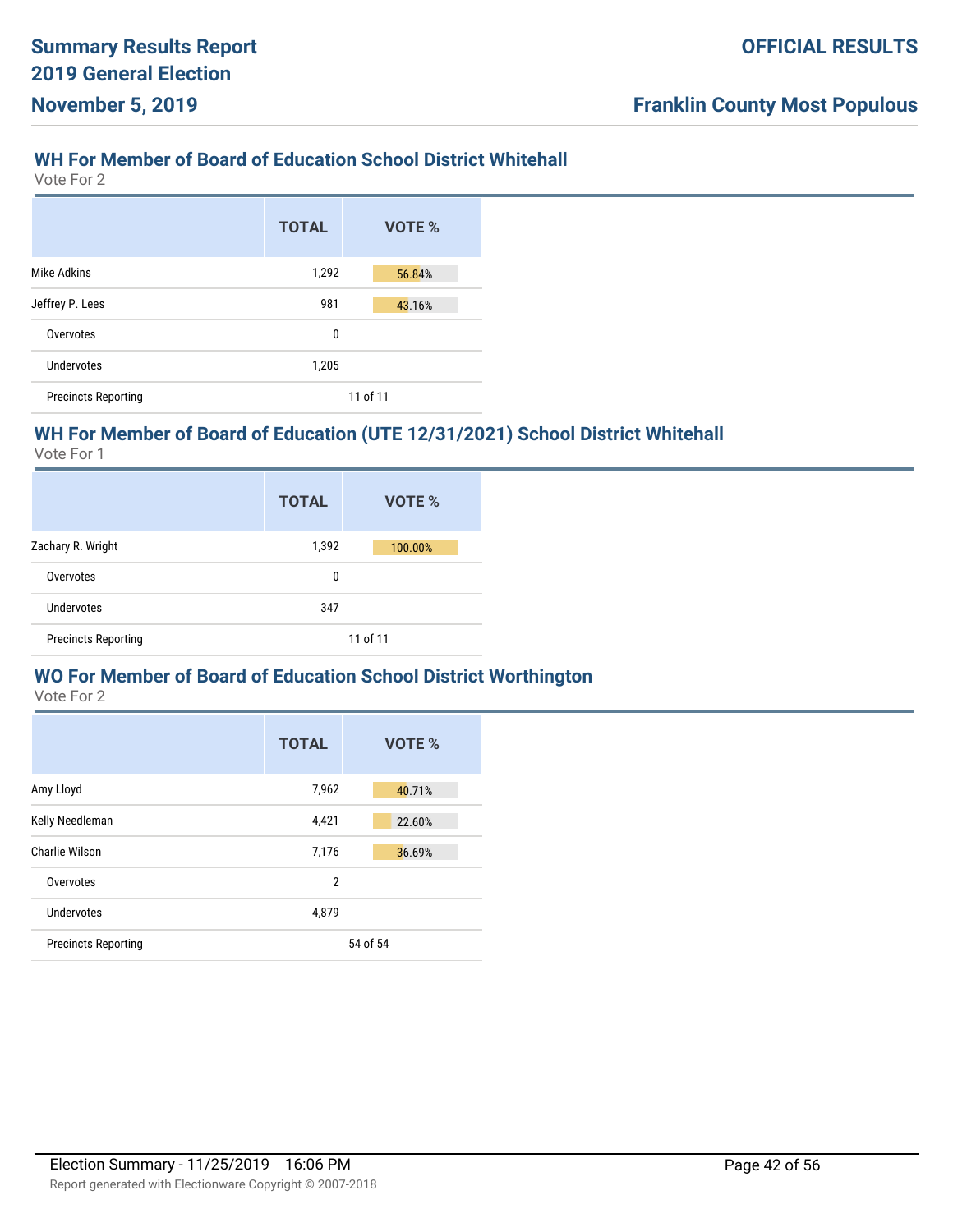#### **JA For Member of Board of Education School District Jonathan Alder**

Vote For 3

|                            | <b>TOTAL</b> | VOTE %     |
|----------------------------|--------------|------------|
| Thomas D. Bichsel          | 0            |            |
| Christine Blacka           | 0            |            |
| <b>Bill McCartney</b>      | 0            |            |
| <b>Steven Votaw</b>        | 0            |            |
| Overvotes                  | 0            |            |
| <b>Undervotes</b>          | 3            |            |
| <b>Precincts Reporting</b> |              | $2$ of $2$ |

# **JA For Member of Board of Education (UTE 12/31/21)**

Vote For 1

|                            | <b>TOTAL</b> | VOTE %  |
|----------------------------|--------------|---------|
| Shannon R. Foust           |              | 100.00% |
| Overvotes                  | 0            |         |
| Undervotes                 | 0            |         |
| <b>Precincts Reporting</b> |              | 2 of 2  |

# **MP For Member of Board of Education School District Madison Plain**

|                            | <b>TOTAL</b> | VOTE %     |
|----------------------------|--------------|------------|
| Robert Lee Butz            | 8            | 13.11%     |
| Mark Mason                 | 26           | 42.62%     |
| Rebecca A. Rheinscheld     | 27           | 44.26%     |
| Overvotes                  | 0            |            |
| Undervotes                 | 29           |            |
| <b>Precincts Reporting</b> |              | $2$ of $2$ |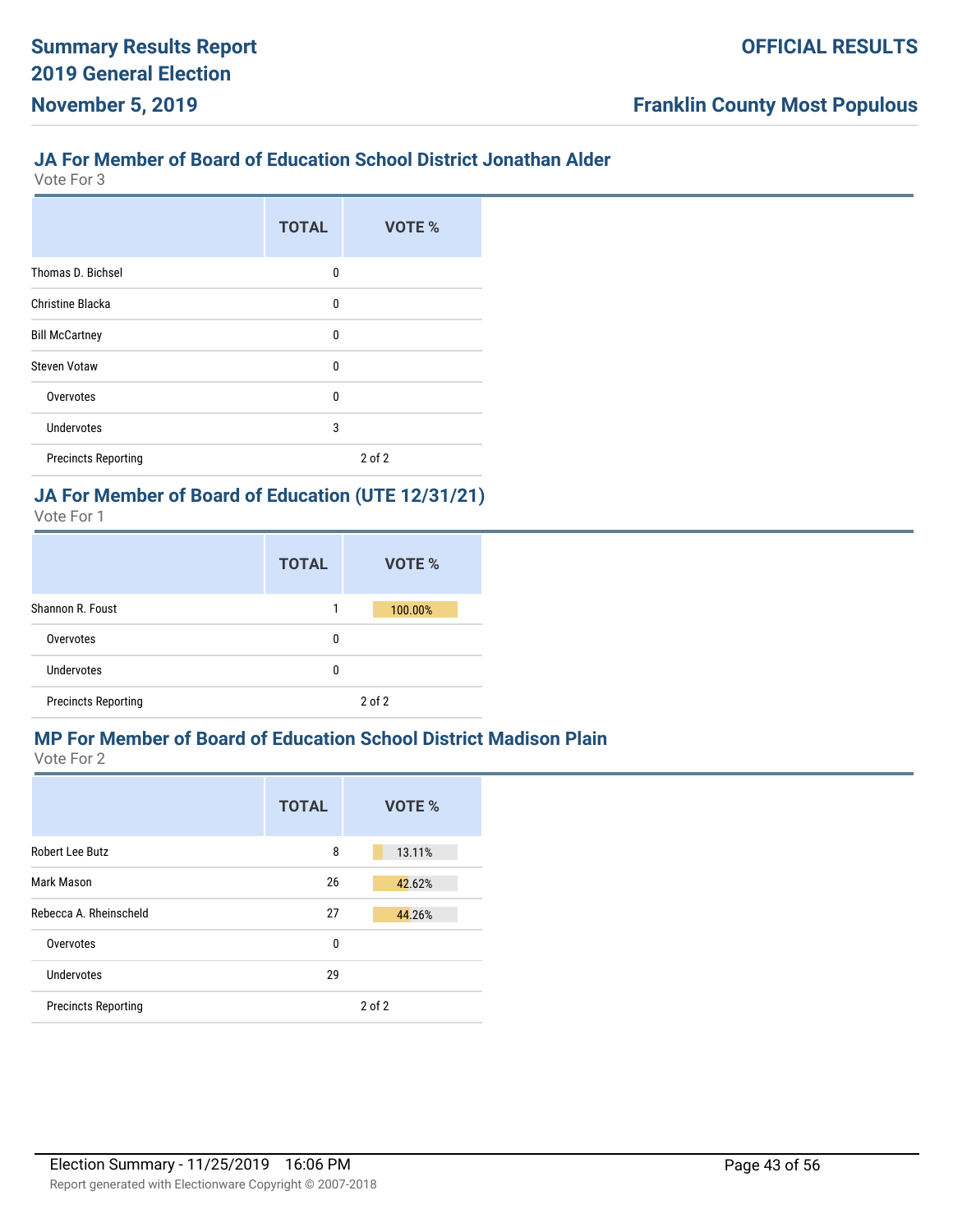## **MP For Member of Board of Education (UTE 12/31/21) School District Madison Plain**

Vote For 1

|                              | <b>TOTAL</b> | VOTE %     |
|------------------------------|--------------|------------|
| Write-In Totals              | 0            |            |
| Write-In: Non-Certified      | 0            |            |
| Write-In: Brian J. Stonerock | 0            |            |
| Not Assigned                 | 0            |            |
| Overvotes                    | $\Omega$     |            |
| Undervotes                   | 45           |            |
| <b>Precincts Reporting</b>   |              | $2$ of $2$ |

# **OL For Member of Board of Education School District Olentangy**

Vote For 3

|                            | <b>TOTAL</b> | VOTE % |
|----------------------------|--------------|--------|
| Kevin G. O'Brien           | 8            | 40.00% |
| <b>Mindy Patrick</b>       | 5            | 25.00% |
| LaKesha Wyse               | 7            | 35.00% |
| Overvotes                  | 0            |        |
| Undervotes                 | 13           |        |
| <b>Precincts Reporting</b> |              | 1 of 1 |

#### **LH For Member of Board of Education School District Licking Heights**

|                            | <b>TOTAL</b> | <b>VOTE %</b> |
|----------------------------|--------------|---------------|
| <b>Brian Bagley</b>        | 897          | 48.62%        |
| <b>Tiffany Blumhorst</b>   | 948          | 51.38%        |
| Overvotes                  | 0            |               |
| Undervotes                 | 1,141        |               |
| <b>Precincts Reporting</b> |              | 15 of 15      |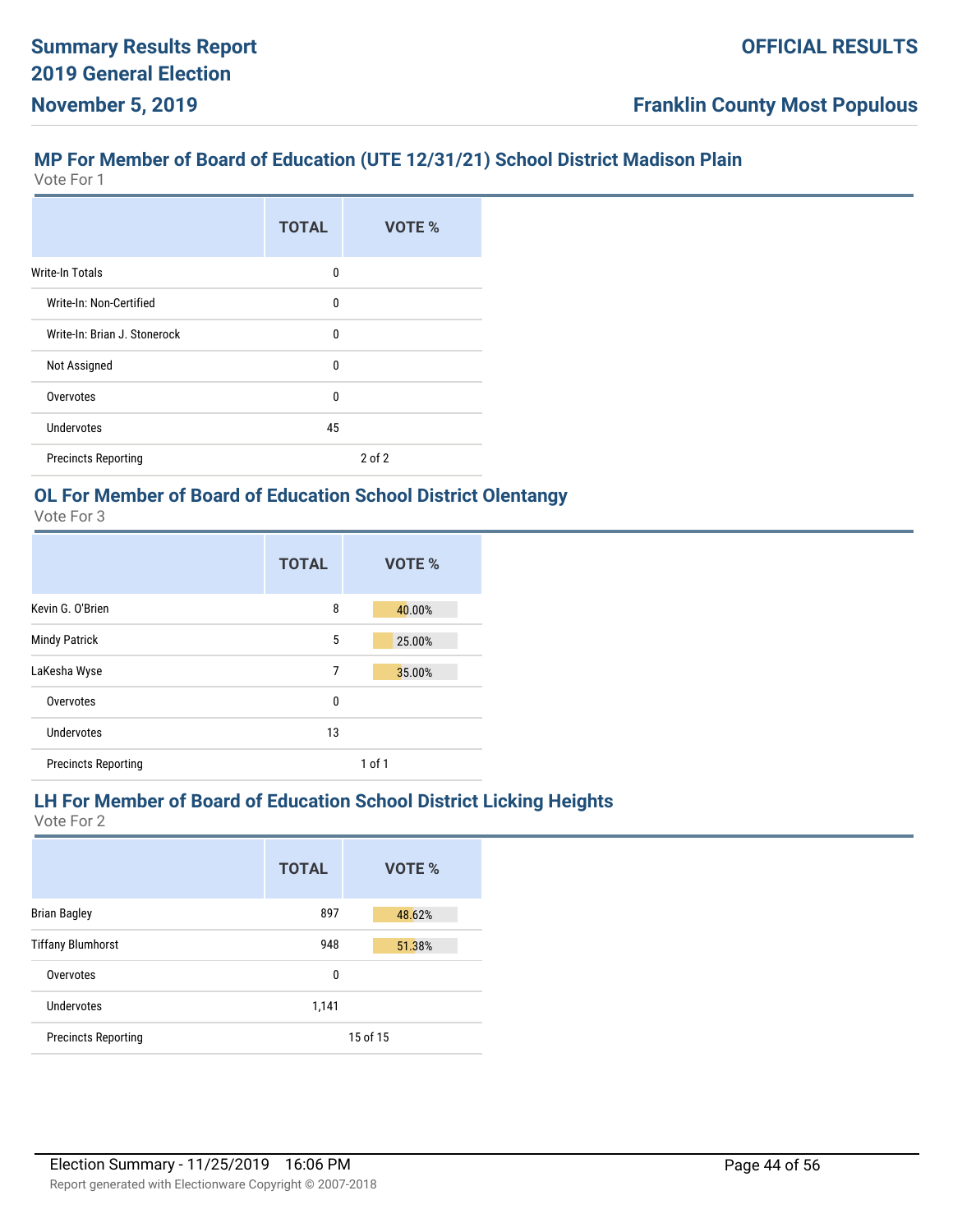## **PI For Member of Board of Education School District Pickerington**

Vote For 2

|                            | <b>TOTAL</b> | VOTE % |
|----------------------------|--------------|--------|
| Christian N. Johnson       | 19           | 22.62% |
| D. Keith Kristoff          | 21           | 25.00% |
| Cathy Olshefski            | 19           | 22.62% |
| <b>Tezlyn Reardon</b>      | 17           | 20.24% |
| <b>Barry Sutherland</b>    | 8            | 9.52%  |
| Overvotes                  | 0            |        |
| <b>Undervotes</b>          | 22           |        |
| <b>Precincts Reporting</b> |              | 4 of 4 |

#### **TV For Member of Board of Education School District Teays Valley**

Vote For 3

|                            | <b>TOTAL</b>   | VOTE %     |
|----------------------------|----------------|------------|
| <b>Bill Clay</b>           | $\overline{2}$ | 22.22%     |
| Roxanne H. Davis           | 1              | 11.11%     |
| Karen Karshner             | 3              | 33.33%     |
| <b>Bill McGowan</b>        | 3              | 33.33%     |
| Overvotes                  | 0              |            |
| Undervotes                 | 6              |            |
| <b>Precincts Reporting</b> |                | $1$ of $1$ |

# **#2 Hamilton Township Road Levy (Unicorporated)**

|                            | <b>TOTAL</b> | <b>VOTE %</b> |
|----------------------------|--------------|---------------|
| For the Tax Levy           | 409          | 59.71%        |
| Against the Tax Levy       | 276          | 40.29%        |
| Overvotes                  | 0            |               |
| Undervotes                 | 11           |               |
| <b>Precincts Reporting</b> |              | $3$ of $3$    |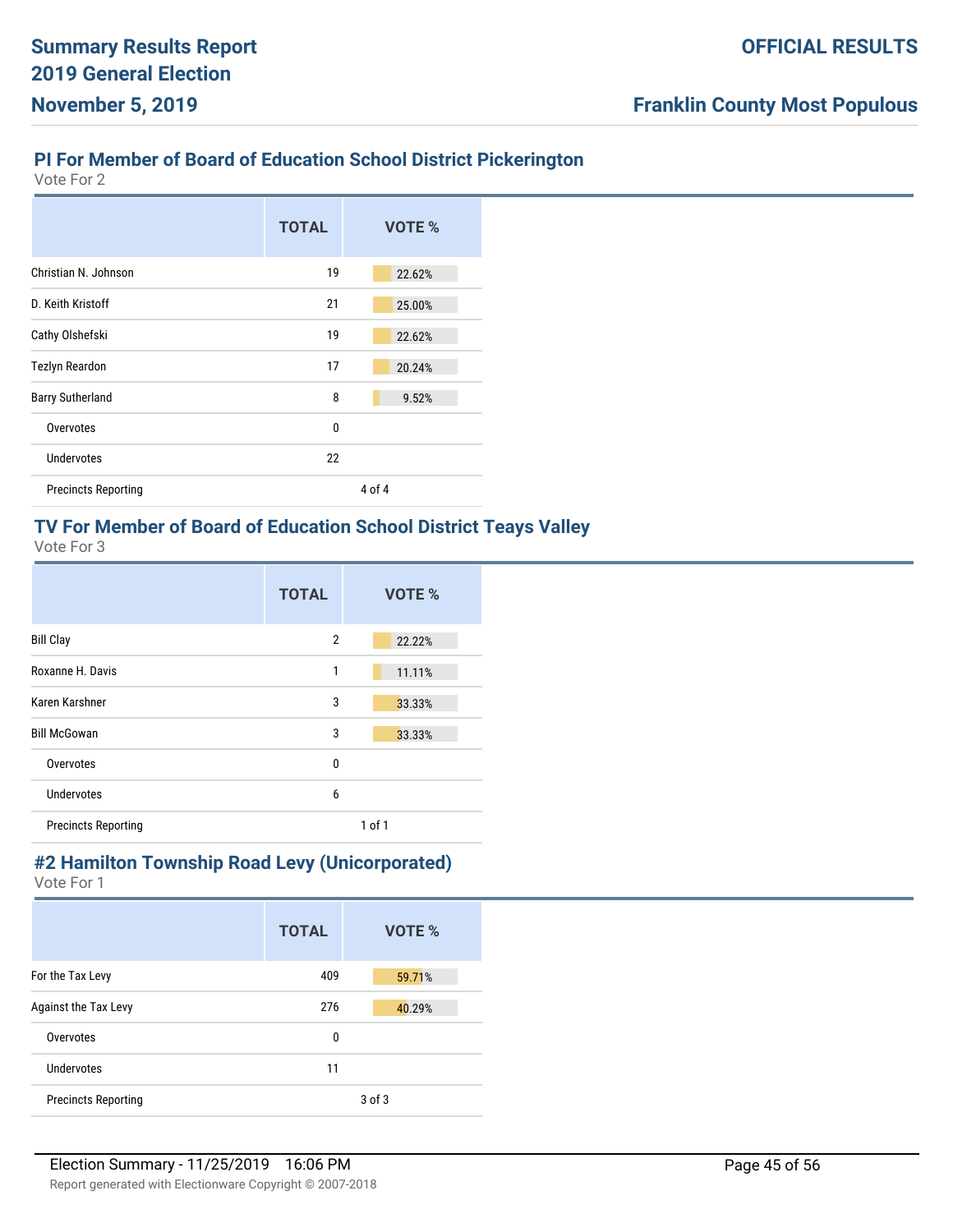# **#3 Mifflin Township Police Levy Mifflin Township Police District**

Vote For 1

|                            | <b>TOTAL</b> | VOTE %     |
|----------------------------|--------------|------------|
| For the Tax Levy           | 86           | 48.59%     |
| Against the Tax Levy       | 91           | 51.41%     |
| Overvotes                  | 0            |            |
| Undervotes                 | 1            |            |
| <b>Precincts Reporting</b> |              | $2$ of $2$ |

# **#4 Perry Township Road Levy**

Vote For 1

|                            | <b>TOTAL</b> | VOTE %   |
|----------------------------|--------------|----------|
| For the Tax Levy           | 838          | 84.82%   |
| Against the Tax Levy       | 150          | 15.18%   |
| Overvotes                  | 0            |          |
| Undervotes                 | 3            |          |
| <b>Precincts Reporting</b> |              | 18 of 18 |

#### **#6 Bexley City School District City of Bexley** Vote For 1

|                            | <b>TOTAL</b> | VOTE %   |
|----------------------------|--------------|----------|
| For the Tax Levy           | 3,215        | 68.35%   |
| Against the Tax Levy       | 1,489        | 31.65%   |
| Overvotes                  | $\mathbf{0}$ |          |
| Undervotes                 | 25           |          |
| <b>Precincts Reporting</b> |              | 10 of 10 |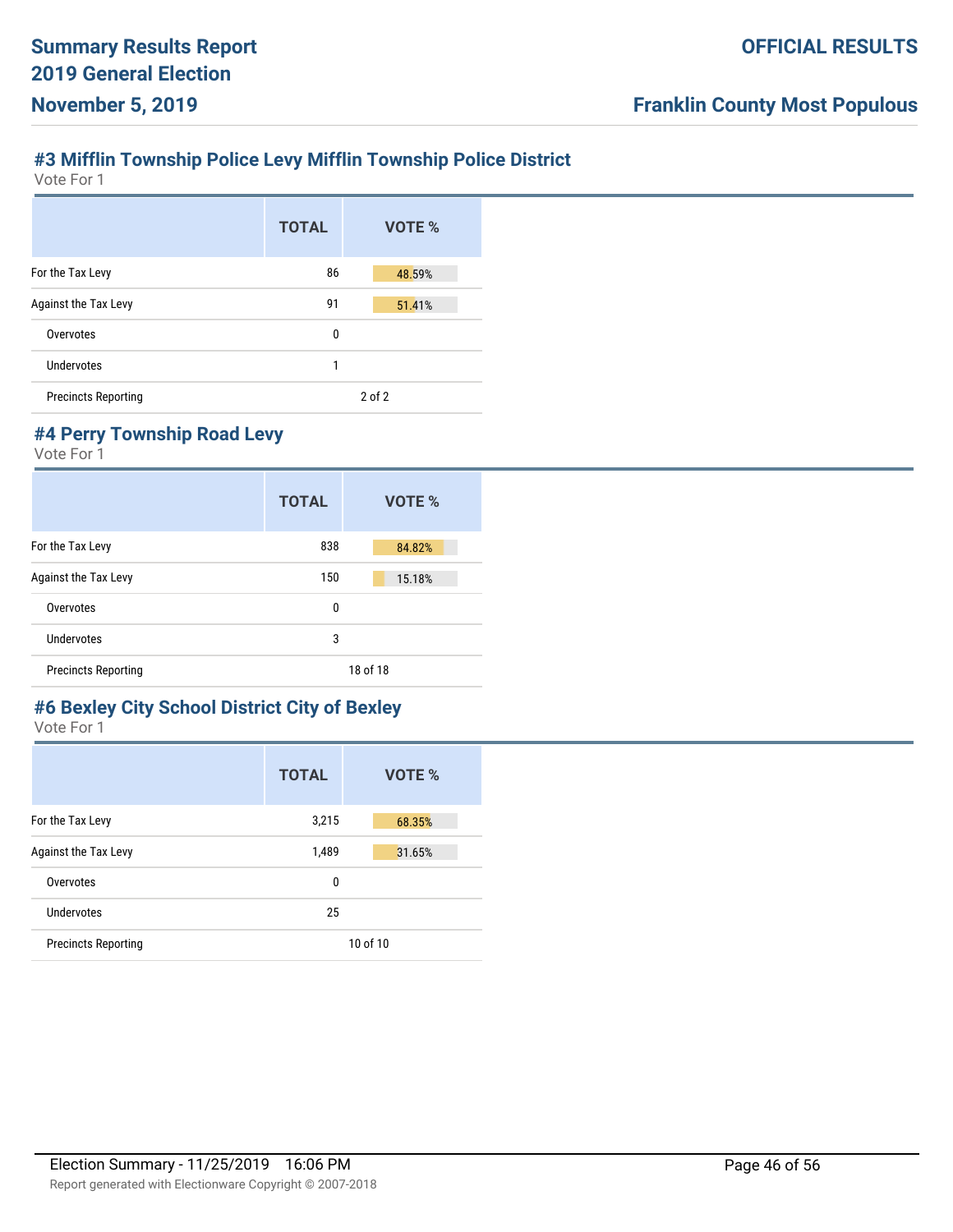# **#7 Groveport Madison Local School District**

Vote For 1

|                             | <b>TOTAL</b> | VOTE %   |
|-----------------------------|--------------|----------|
| For the Tax Levy            | 4,294        | 67.35%   |
| <b>Against the Tax Levy</b> | 2,082        | 32.65%   |
| Overvotes                   | 0            |          |
| Undervotes                  | 66           |          |
| <b>Precincts Reporting</b>  |              | 33 of 33 |

#### **#8 Westerville City School District**

Vote For 1

|                                 | <b>TOTAL</b> | VOTE %   |
|---------------------------------|--------------|----------|
| For the Bond Issue and Levy     | 12,140       | 52.06%   |
| Against the Bond Issue and Levy | 11,180       | 47.94%   |
| Overvotes                       | 1            |          |
| Undervotes                      | 143          |          |
| <b>Precincts Reporting</b>      |              | 69 of 69 |

# **#10 Franklin County Children Services**

|                            | <b>TOTAL</b> | VOTE %     |
|----------------------------|--------------|------------|
| For the Tax Levy           | 146,137      | 79.58%     |
| Against the Tax Levy       | 37,505       | 20.42%     |
| Overvotes                  | 6            |            |
| Undervotes                 | 2,118        |            |
| <b>Precincts Reporting</b> |              | 884 of 884 |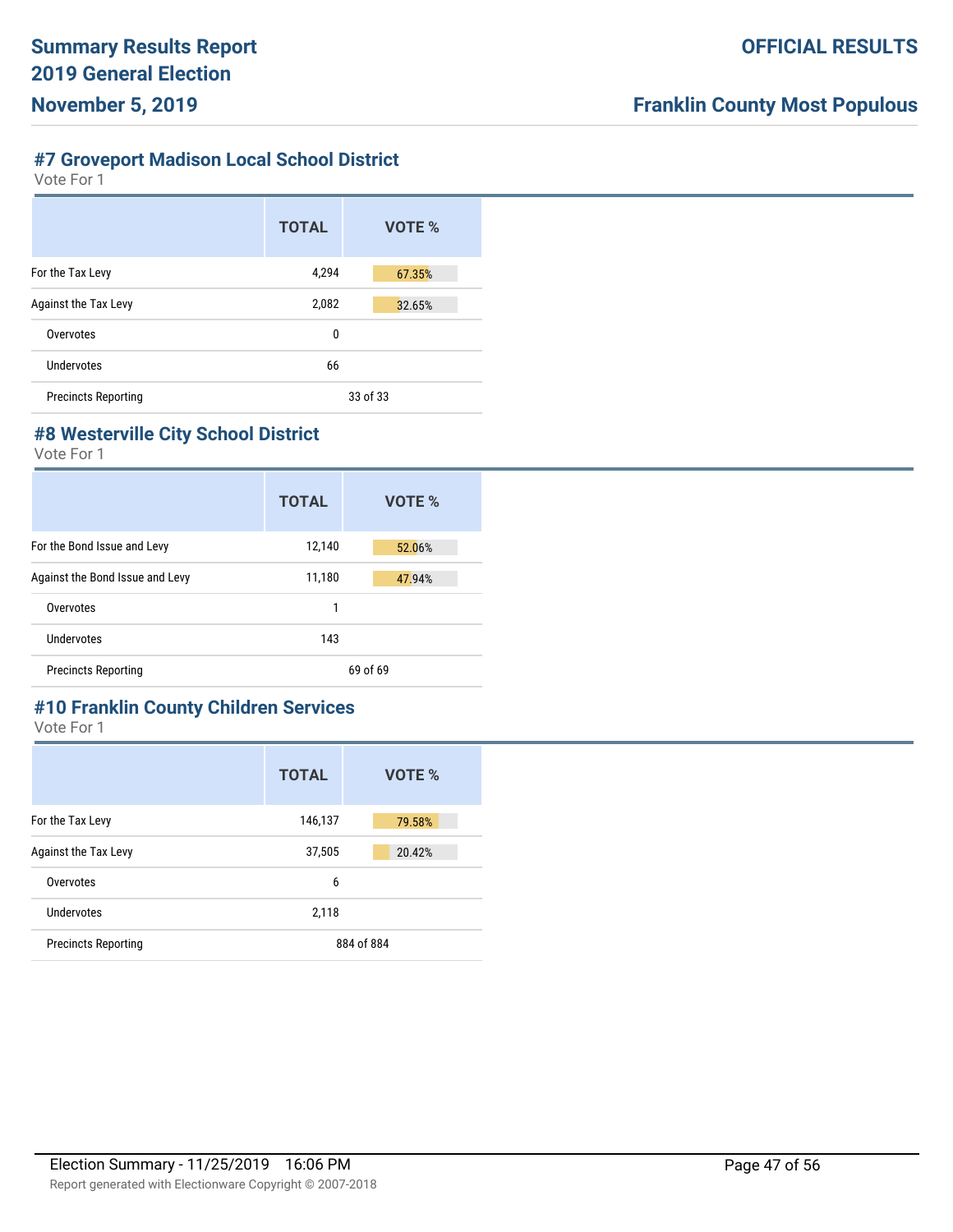#### **#11b Columbus 01-B Geordies Restaurant**

Vote For 1

|                            | <b>TOTAL</b> | <b>VOTE %</b> |
|----------------------------|--------------|---------------|
| Yes                        | 171          | 86.36%        |
| No                         | 27           | 13.64%        |
| Overvotes                  | 0            |               |
| <b>Undervotes</b>          | 0            |               |
| <b>Precincts Reporting</b> |              | 1 of 1        |

## **#12b Columbus 02-C Highball Tavern**

Vote For 1

|                            | <b>TOTAL</b> | VOTE %     |
|----------------------------|--------------|------------|
| Yes                        | 266          | 74.93%     |
| No                         | 89           | 25.07%     |
| Overvotes                  | 0            |            |
| Undervotes                 | 7            |            |
| <b>Precincts Reporting</b> |              | $1$ of $1$ |

# **#14b Columbus 17-A Aldi**

|                            | <b>TOTAL</b> | VOTE %     |
|----------------------------|--------------|------------|
| Yes                        | 98           | 64.05%     |
| No                         | 55           | 35.95%     |
| Overvotes                  | 0            |            |
| <b>Undervotes</b>          | 3            |            |
| <b>Precincts Reporting</b> |              | $1$ of $1$ |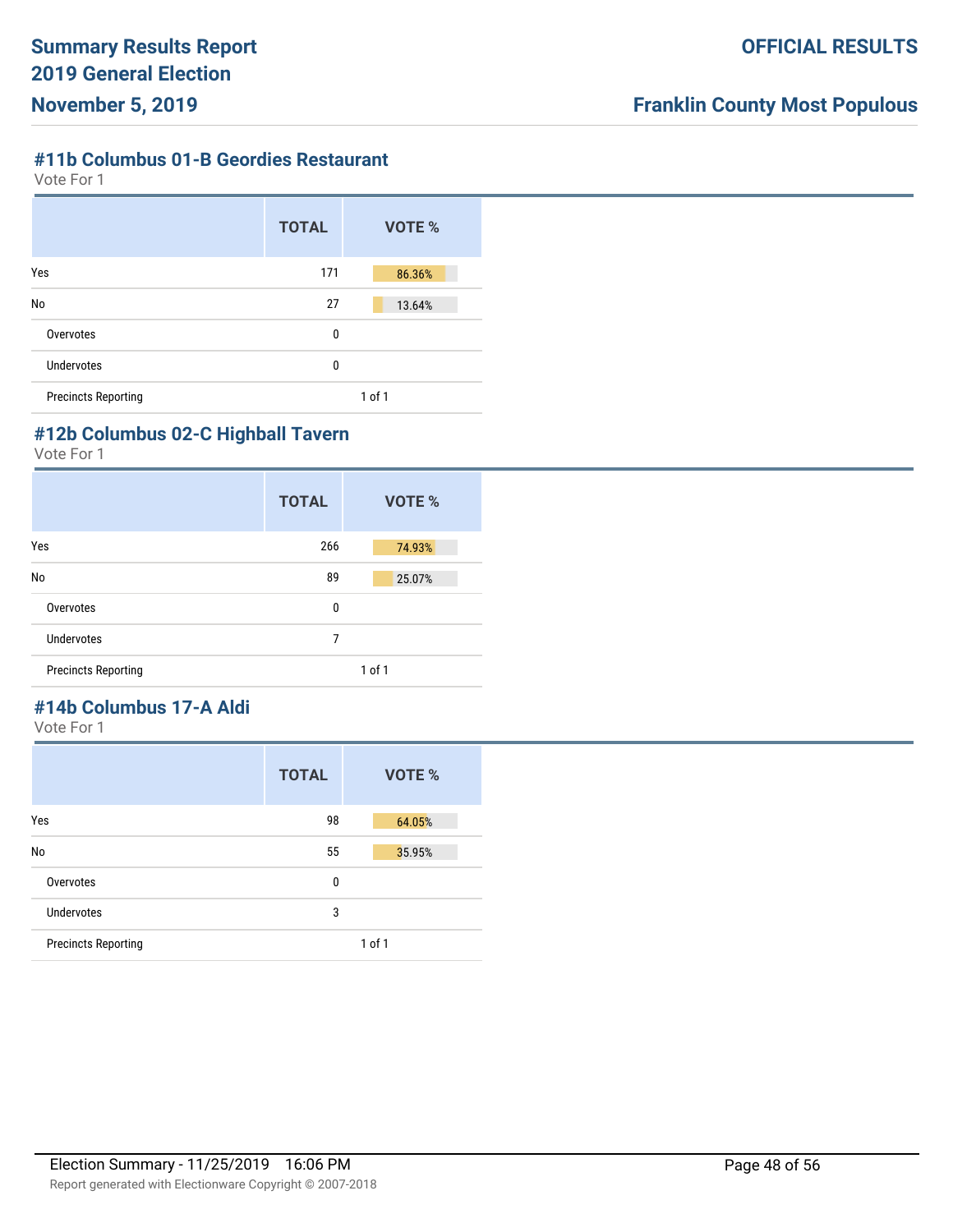## **#15A Columbus 19-B The Franklin Weekday**

Vote For 1

|                            | <b>TOTAL</b> | VOTE %     |
|----------------------------|--------------|------------|
| Yes                        | 356          | 87.47%     |
| No                         | 51           | 12.53%     |
| Overvotes                  | 0            |            |
| Undervotes                 | 11           |            |
| <b>Precincts Reporting</b> |              | $1$ of $1$ |

## **#15b Columbus 19-B The Franklin Sunday**

Vote For 1

|                            | <b>TOTAL</b> | <b>VOTE %</b> |
|----------------------------|--------------|---------------|
| Yes                        | 353          | 86.73%        |
| No                         | 54           | 13.27%        |
| Overvotes                  | 0            |               |
| <b>Undervotes</b>          | 11           |               |
| <b>Precincts Reporting</b> |              | $1$ of $1$    |

# **#16b Columbus 21-B Paddy Macs Pub**

|                            | <b>TOTAL</b> | VOTE %     |
|----------------------------|--------------|------------|
| Yes                        | 410          | 84.54%     |
| No                         | 75           | 15.46%     |
| Overvotes                  | 0            |            |
| Undervotes                 | 7            |            |
| <b>Precincts Reporting</b> |              | $1$ of $1$ |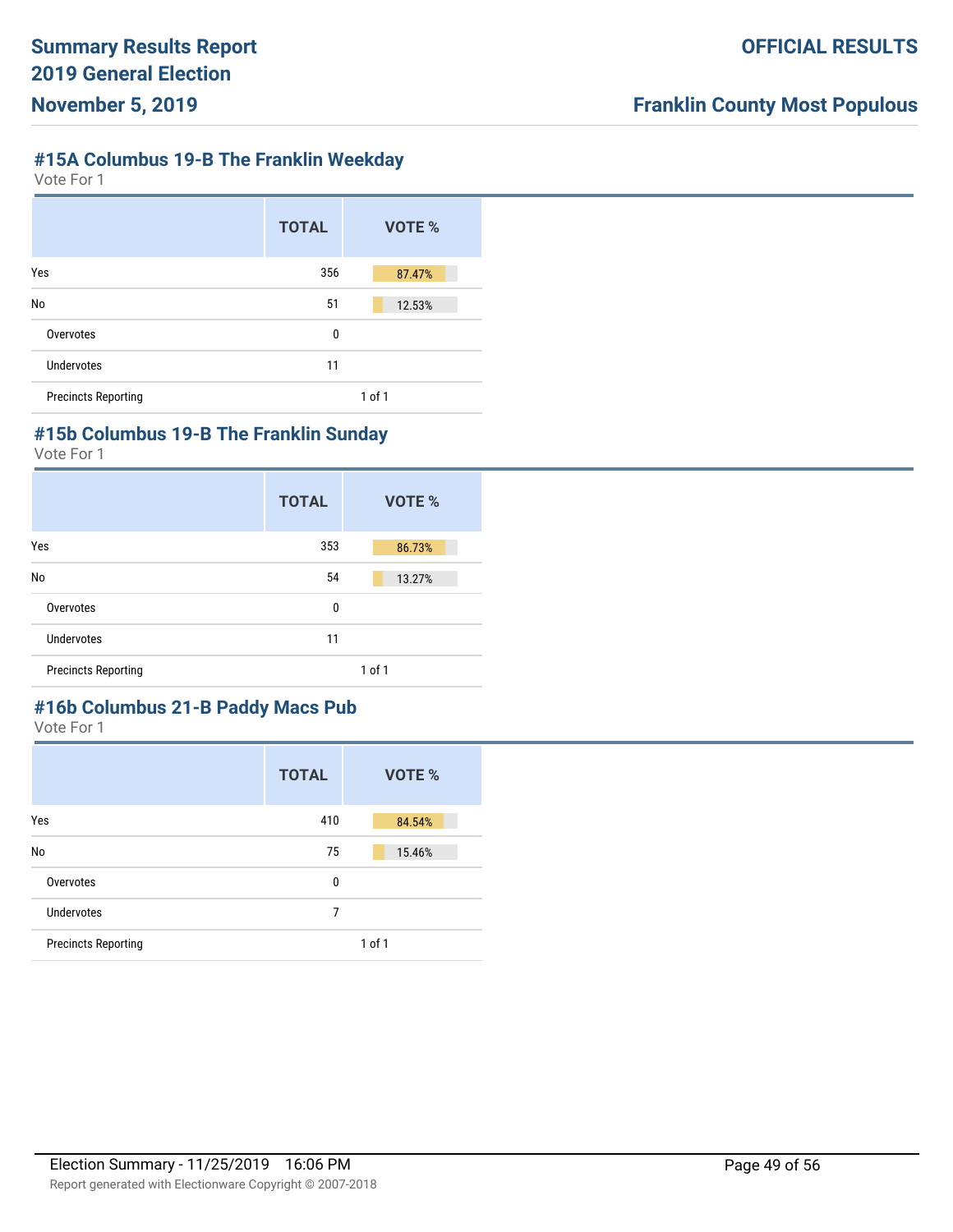#### **#17b Columbus 29-B True North**

Vote For 1

|                            | <b>TOTAL</b>   | VOTE %     |
|----------------------------|----------------|------------|
| Yes                        | 26             | 37.68%     |
| No                         | 43             | 62.32%     |
| Overvotes                  | 0              |            |
| Undervotes                 | $\overline{2}$ |            |
| <b>Precincts Reporting</b> |                | $1$ of $1$ |

## **#18b Columbus 57-F Amvets b**

Vote For 1

|                            | <b>TOTAL</b> | VOTE % |
|----------------------------|--------------|--------|
| Yes                        | 75           | 67.57% |
| No                         | 36           | 32.43% |
| Overvotes                  | 0            |        |
| <b>Undervotes</b>          | 1            |        |
| <b>Precincts Reporting</b> |              | 1 of 1 |

# **#19b Columbus 67-B Aldi**

|                            | <b>TOTAL</b> | VOTE %     |
|----------------------------|--------------|------------|
| Yes                        | 92           | 70.23%     |
| No                         | 39           | 29.77%     |
| Overvotes                  | 0            |            |
| <b>Undervotes</b>          | 1            |            |
| <b>Precincts Reporting</b> |              | $1$ of $1$ |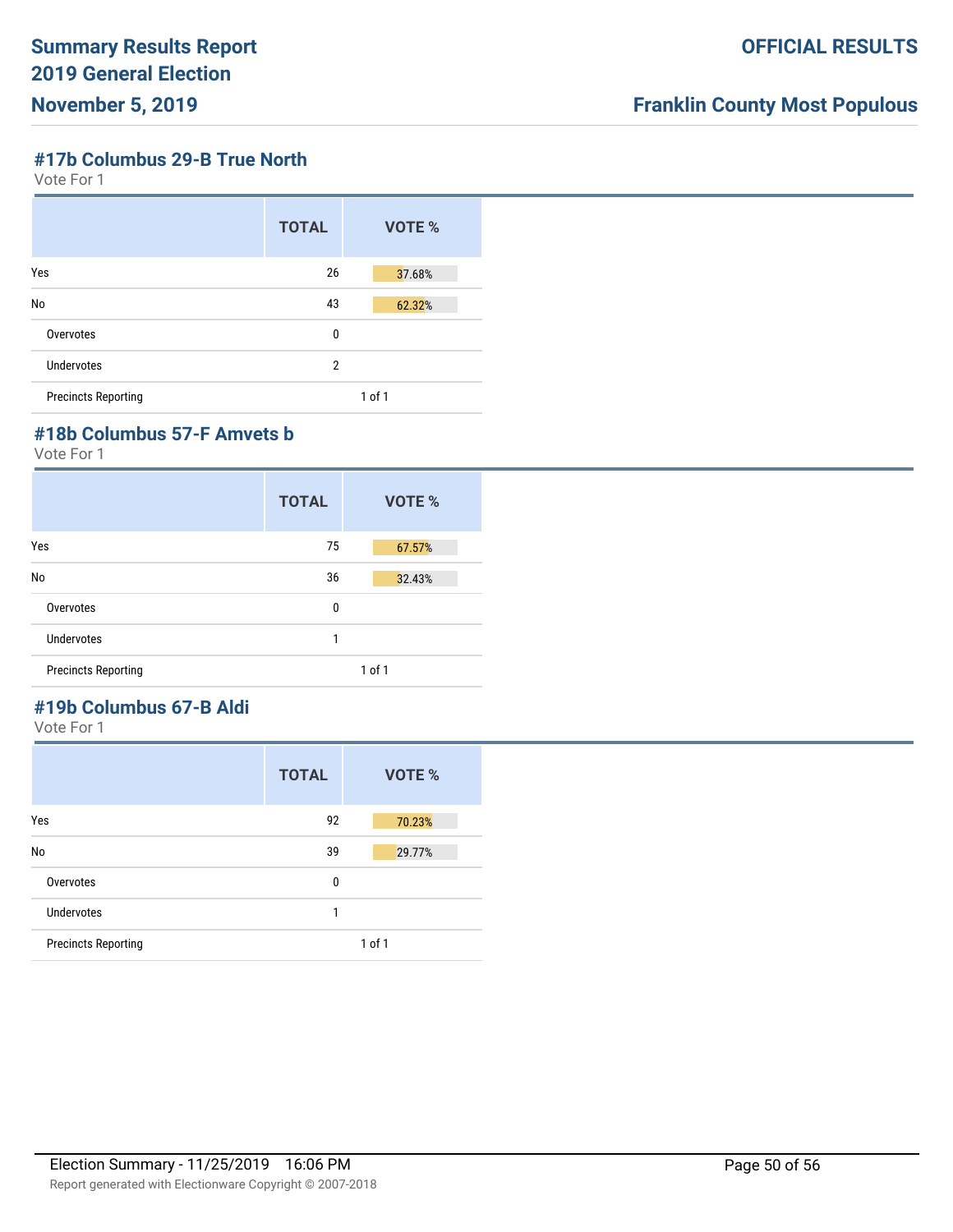# **#20A Columbus 86-C Turkey Hill Weekday**

Vote For 1

|                            | <b>TOTAL</b> | VOTE %     |
|----------------------------|--------------|------------|
| Yes                        | 63           | 73.26%     |
| No                         | 23           | 26.74%     |
| Overvotes                  | 0            |            |
| <b>Undervotes</b>          | 3            |            |
| <b>Precincts Reporting</b> |              | $1$ of $1$ |

## **#20b Columbus 86-C Turkey Hill Sunday**

Vote For 1

|                            | <b>TOTAL</b> | VOTE %     |
|----------------------------|--------------|------------|
| Yes                        | 61           | 70.93%     |
| No                         | 25           | 29.07%     |
| Overvotes                  | 0            |            |
| <b>Undervotes</b>          | 3            |            |
| <b>Precincts Reporting</b> |              | $1$ of $1$ |

# **#21b Grove City 01-A Local Cantina**

|                            | <b>TOTAL</b> | VOTE %     |
|----------------------------|--------------|------------|
| Yes                        | 224          | 82.05%     |
| No                         | 49           | 17.95%     |
| Overvotes                  | 0            |            |
| Undervotes                 | 1            |            |
| <b>Precincts Reporting</b> |              | $1$ of $1$ |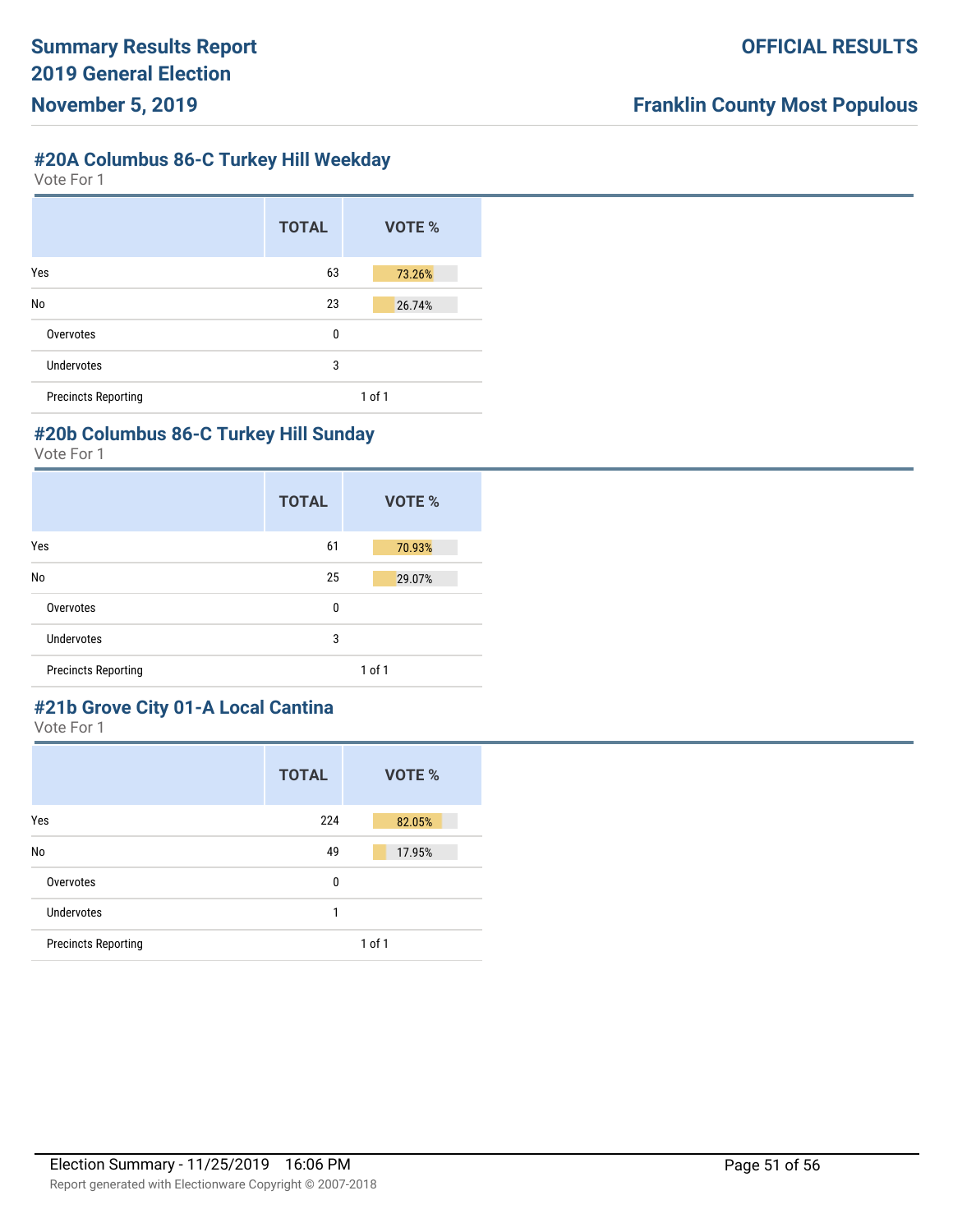**#22b Grove City 02-F The Time Zone**

Vote For 1

|                            | <b>TOTAL</b> | VOTE % |
|----------------------------|--------------|--------|
| Yes                        | 131          | 60.09% |
| No                         | 87           | 39.91% |
| Overvotes                  | 0            |        |
| Undervotes                 | 8            |        |
| <b>Precincts Reporting</b> |              | 1 of 1 |

#### **#23b Grove City 04-A Three Brothers**

Vote For 1

|                            | <b>TOTAL</b> | <b>VOTE %</b> |
|----------------------------|--------------|---------------|
| Yes                        | 113          | 75.84%        |
| No                         | 36           | 24.16%        |
| Overvotes                  | 0            |               |
| Undervotes                 | 1            |               |
| <b>Precincts Reporting</b> |              | $1$ of $1$    |

## **#24b Grove City 04-B Aldi**

|                            | <b>TOTAL</b> | VOTE %     |
|----------------------------|--------------|------------|
| Yes                        | 181          | 71.26%     |
| No                         | 73           | 28.74%     |
| Overvotes                  | 0            |            |
| Undervotes                 | 1            |            |
| <b>Precincts Reporting</b> |              | $1$ of $1$ |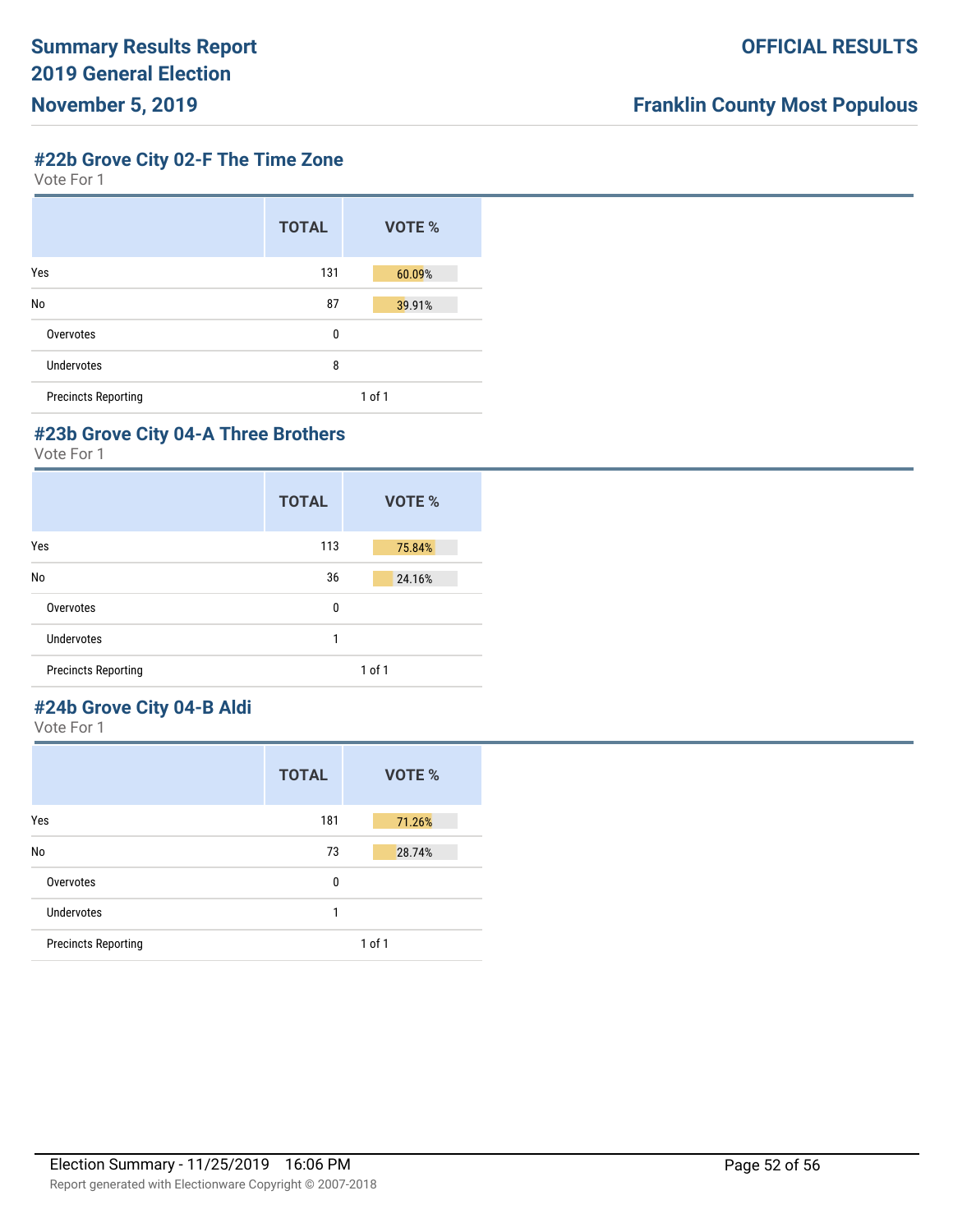## **#25 City of Hilliard Charter Amendment 1**

Vote For 1

|                            | <b>TOTAL</b> | VOTE %   |
|----------------------------|--------------|----------|
| Yes                        | 3,523        | 61.77%   |
| No                         | 2,180        | 38.23%   |
| Overvotes                  | 0            |          |
| Undervotes                 | 582          |          |
| <b>Precincts Reporting</b> |              | 23 of 23 |

## **#26 City of Hilliard Charter Amendment 2**

Vote For 1

|                            | <b>TOTAL</b> | VOTE %   |
|----------------------------|--------------|----------|
| Yes                        | 2,599        | 43.64%   |
| No                         | 3,356        | 56.36%   |
| Overvotes                  | 0            |          |
| Undervotes                 | 330          |          |
| <b>Precincts Reporting</b> |              | 23 of 23 |

#### **#27 City of New Albany Charter Amendment** Vote For 1

|                            | <b>TOTAL</b> | VOTE % |
|----------------------------|--------------|--------|
| Yes                        | 945          | 87.74% |
| No                         | 132          | 12.26% |
| Overvotes                  | $\mathbf{0}$ |        |
| Undervotes                 | 28           |        |
| <b>Precincts Reporting</b> |              | 8 of 8 |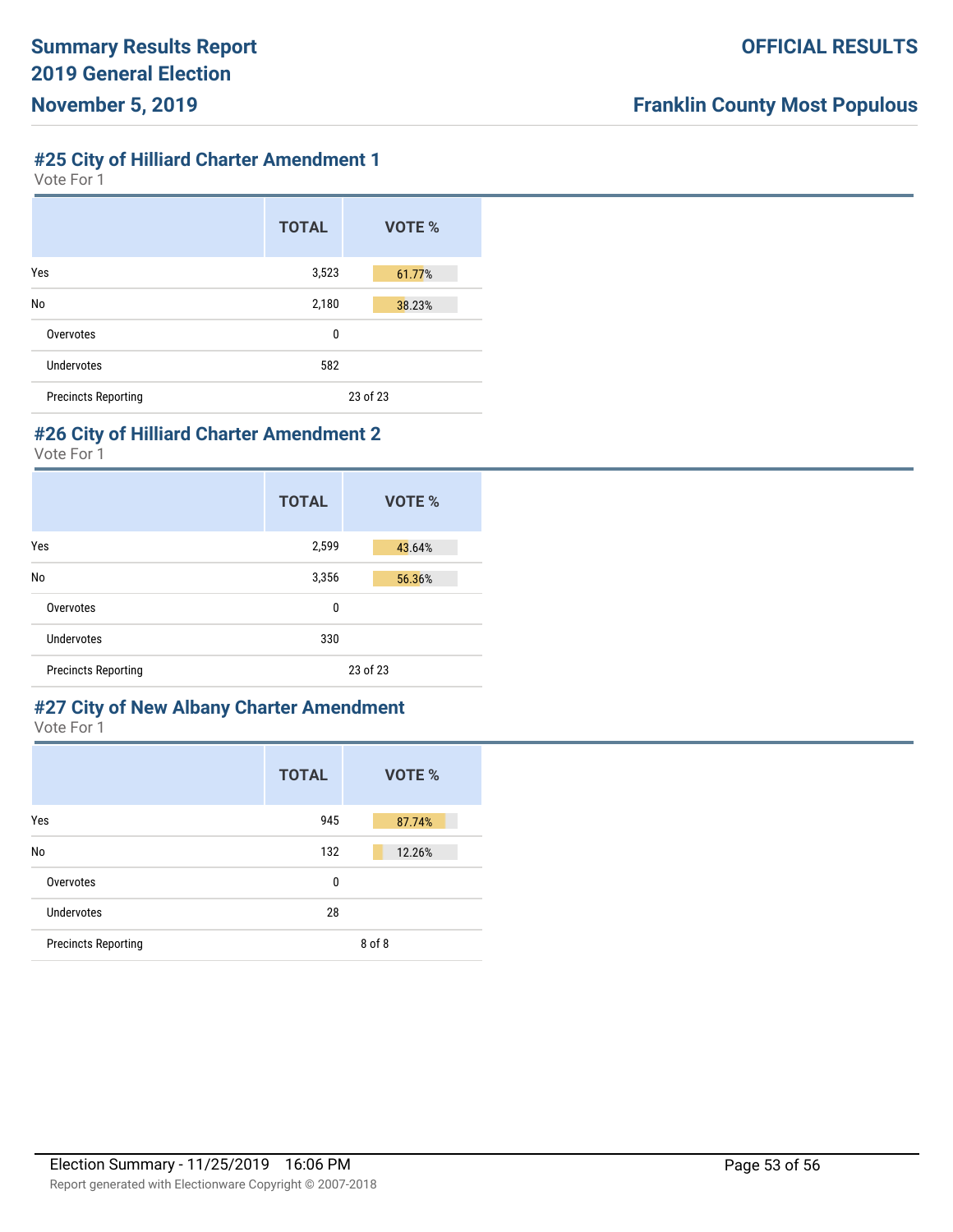**#28b Reynoldsburg 02-A and 02-G**

Vote For 1

|                            | <b>TOTAL</b> | VOTE % |
|----------------------------|--------------|--------|
| Yes                        | 411          | 72.11% |
| No                         | 159          | 27.89% |
| Overvotes                  | 0            |        |
| Undervotes                 | 3            |        |
| <b>Precincts Reporting</b> |              | 2 of 2 |

#### **#29 City of Westerville City of Westerville**

Vote For 1

|                            | <b>TOTAL</b> | VOTE %   |
|----------------------------|--------------|----------|
| For the Bond Issue         | 7,497        | 63.42%   |
| Against the Bond Issue     | 4,324        | 36.58%   |
| Overvotes                  | 0            |          |
| Undervotes                 | 126          |          |
| <b>Precincts Reporting</b> |              | 26 of 26 |

#### **#30A Westerville 01-A Cardinal Pizza Weekday** Vote For 1

|                            | <b>TOTAL</b>   | <b>VOTE %</b> |
|----------------------------|----------------|---------------|
| Yes                        | 286            | 83.14%        |
| No                         | 58             | 16.86%        |
| Overvotes                  | 0              |               |
| <b>Undervotes</b>          | $\overline{2}$ |               |
| <b>Precincts Reporting</b> |                | $1$ of $1$    |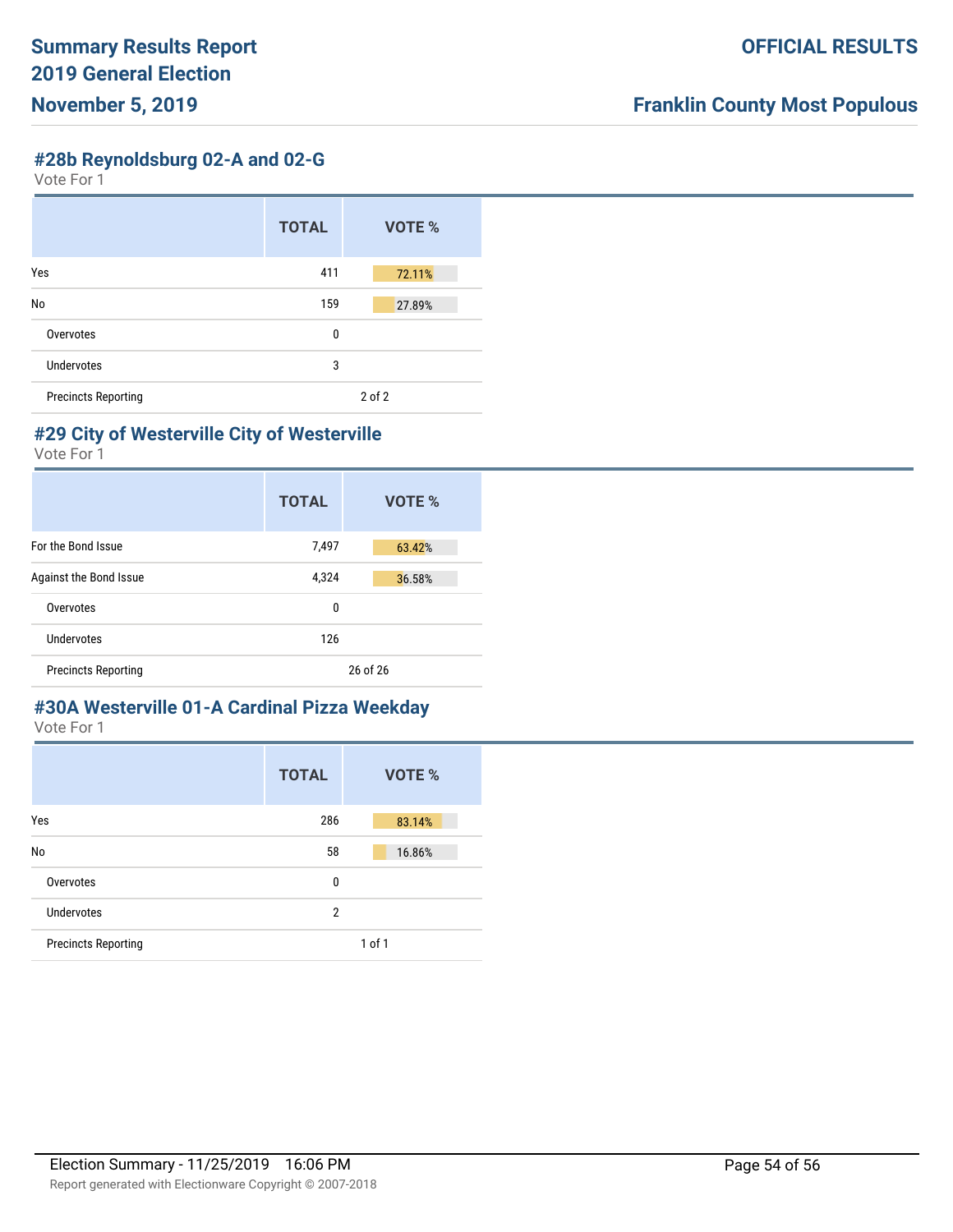## **#30b Westerville 01-A Cardinal Pizza Sunday**

Vote For 1

|                            | <b>TOTAL</b> | VOTE % |
|----------------------------|--------------|--------|
| Yes                        | 266          | 78.01% |
| No                         | 75           | 21.99% |
| Overvotes                  | 0            |        |
| Undervotes                 | 5            |        |
| <b>Precincts Reporting</b> |              | 1 of 1 |

#### **#31A Westerville 03-A Rapid Fired Pizza Weekday**

Vote For 1

|                            | <b>TOTAL</b> | <b>VOTE %</b> |
|----------------------------|--------------|---------------|
| Yes                        | 212          | 68.61%        |
| No                         | 97           | 31.39%        |
| Overvotes                  | 0            |               |
| <b>Undervotes</b>          | 3            |               |
| <b>Precincts Reporting</b> |              | $1$ of $1$    |

#### **#31b Westerville 03-A Rapid Fired Pizza Sunday** Vote For 1

|                            | <b>TOTAL</b> | VOTE %     |
|----------------------------|--------------|------------|
| Yes                        | 197          | 64.59%     |
| No                         | 108          | 35.41%     |
| Overvotes                  | 0            |            |
| Undervotes                 | 7            |            |
| <b>Precincts Reporting</b> |              | $1$ of $1$ |